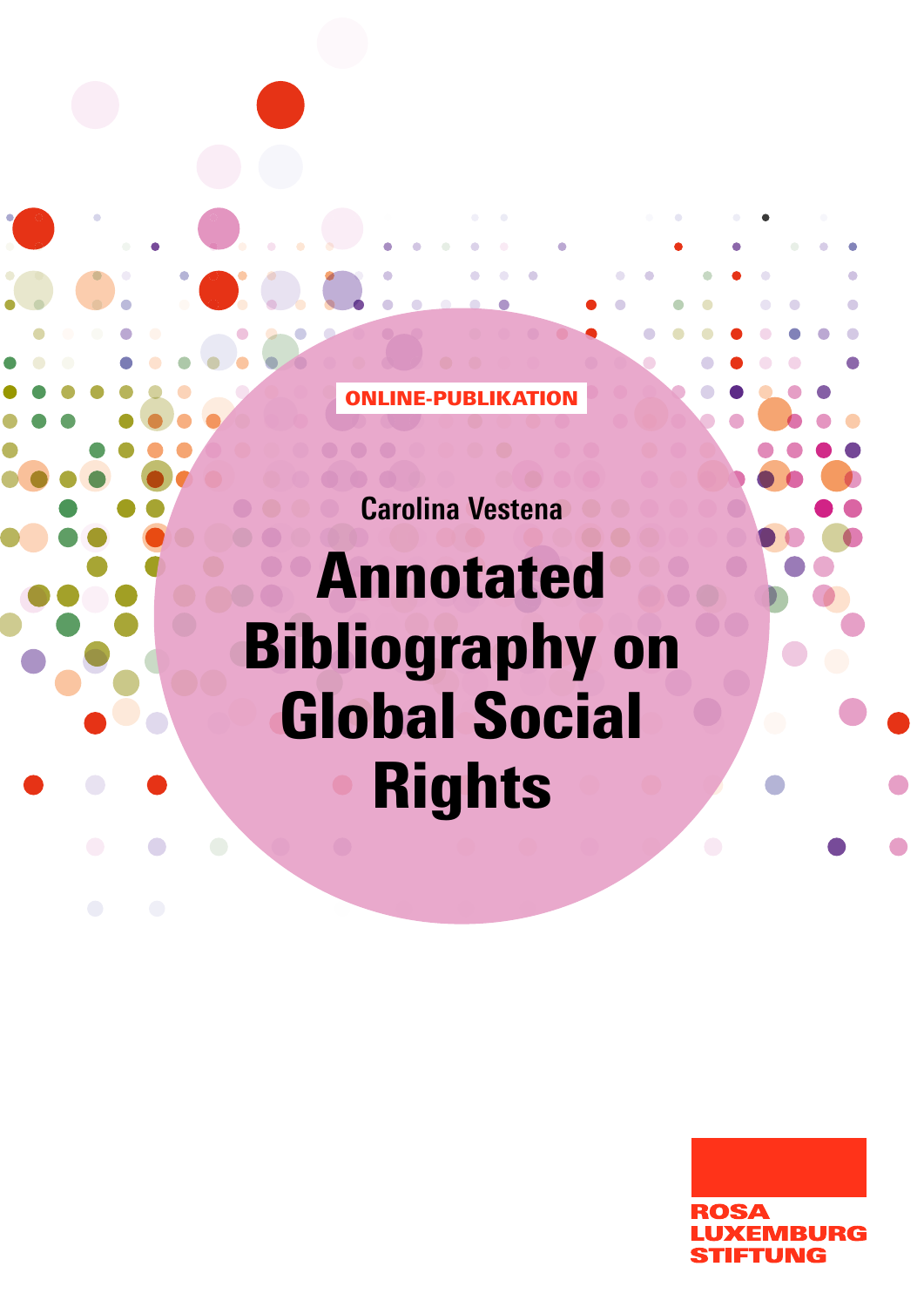CAROLINA VESTENA studied jurisprudence in Porto Alegre – Brazil. Affiliated with the doctoral research program on social human rights she is working on her PhD-thesis which focuses on struggles for social rights in times of austerity at the university of Kassel. She is editor of the journal "Revista Direito e Práxis (Law and Practice Journal)" of the Universidade Estadual do Rio de Janeiro and founding member of the Institu for Law and Social Movements Brasil (Instituto de Pesquisa Direitos e Movimentos Sociais, IPDMS)

**IMPRINT** ONLINE-Publication 9/2017 is published by the Rosa-Luxemburg-Stiftung Responsible: Stefan Thimmel Franz-Mehring-Platz 1 · 10243 Berlin, Germany · www.rosalux.de Editorial deadline: March 2017 Proofreading: Linguatransfair Layout/Production: MediaService GmbH Druck und Kommunikation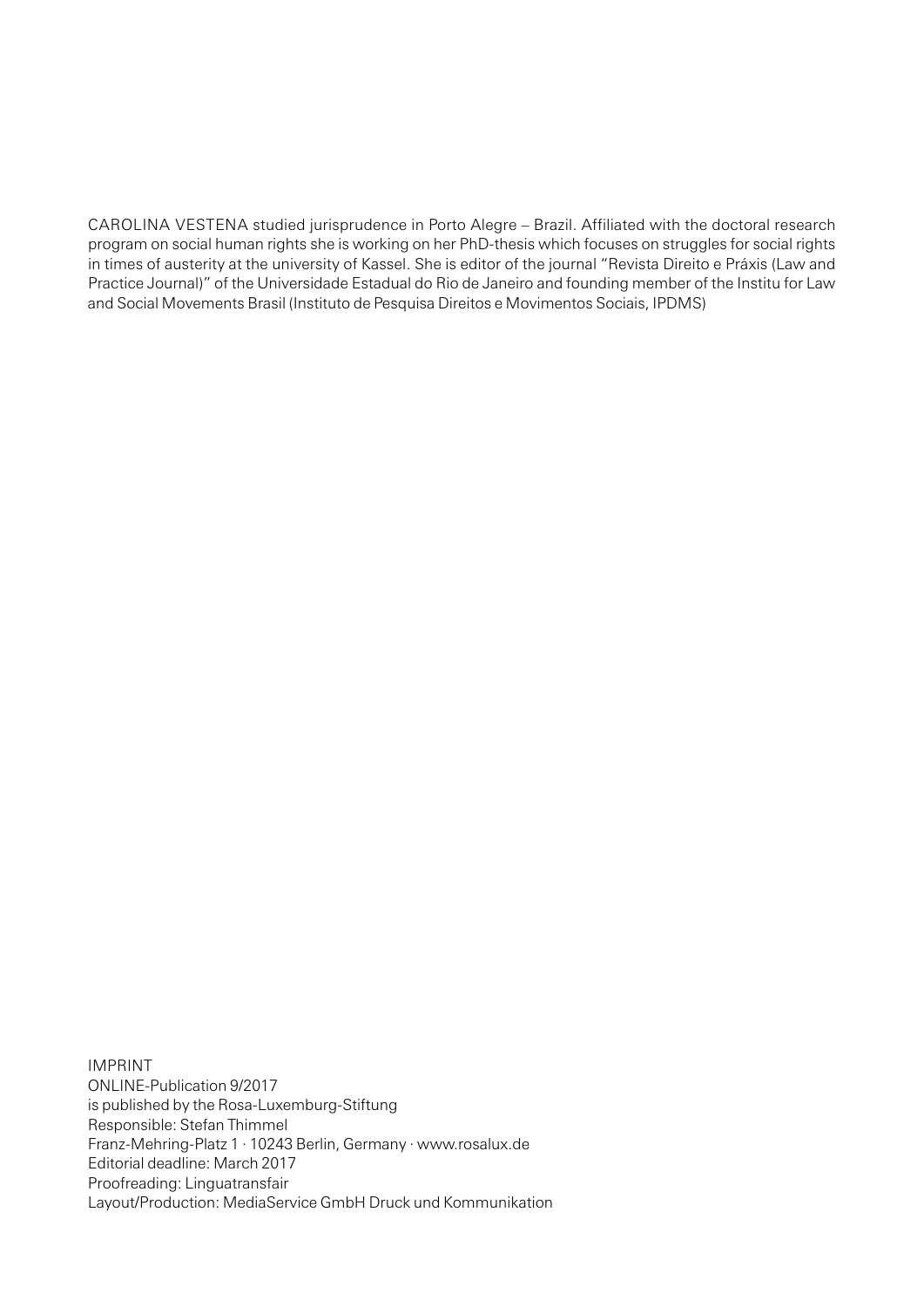# Carolina Vestena

# Annotated Bibliography on Global Social Rights

The present annotated bibliography on Global Social Rights (GSR) aims to offer a report on the current state of affairs on this issue, and also, to show how social movements have made the concept their own in order to fortify their struggles worldwide.

The bibliography addresses the following questions: how do social movements define global social rights? In which contexts is the concept realised? To what extent can GSR help to instigate and sustain social struggles? Social rights are extensively adopted in multiple contexts and fields and anchored in broader ideological frameworks. This bibliography sheds light on the approaches of protagonists who use social rights to confront social grievances in society.

The research and selection of texts was carried out in order to map the heterogeneous discourses about global social rights in the academic, social and political fields. The texts were categorised under three central axes:

- 1. Institutional and legal basis of claims for social rights: normative foundations, legitimation and critique at the local and transnational levels.
- 2. Social movements and experiences of contestation: theoretical and practical questions about the organisation of movements and their claims.
- 3. Mobilisation and alliances for global social rights: local and transnational mobilisations for social rights, specific rights and struggles.

The first group of selected texts deals with the definition of human and social rights. They discuss the potentialities of transnational struggles using the content of GSR to create a democratic and socialist alliance with social movements and political actors. The texts of the second group handle issues related to the global justice movement, especially focusing on its role in the emergence of the anti-globalisation movement and the World Social Forum. The current status of these former movements and other contemporary mobilisations, such as the degrowth movement, is also considered. Finally, in the third group, a set of struggles and movements are analysed with regards to their specific interconnections with social rights. The features of social movements in times of precarisation and their organisation to oppose austerity policies are underlying sub-topics.

The texts have been selected from different sources, such as books, journals, manifests, interviews, and position papers in different languages. A list of additional literature is also provided, as well as a collection of organisations, movements, platforms, events and campaigns which offers some examples of mobilisation conducted by social protagonists around the world under the banner of social rights.

Enjoy reading!

#### Boris Kanzleiter Carolina Vestena

Director of the Center for International Dialogue University of Kassel and Cooperation at the Rosa-Luxemburg-Stiftung

Berlin/Kassel, 19 January 2017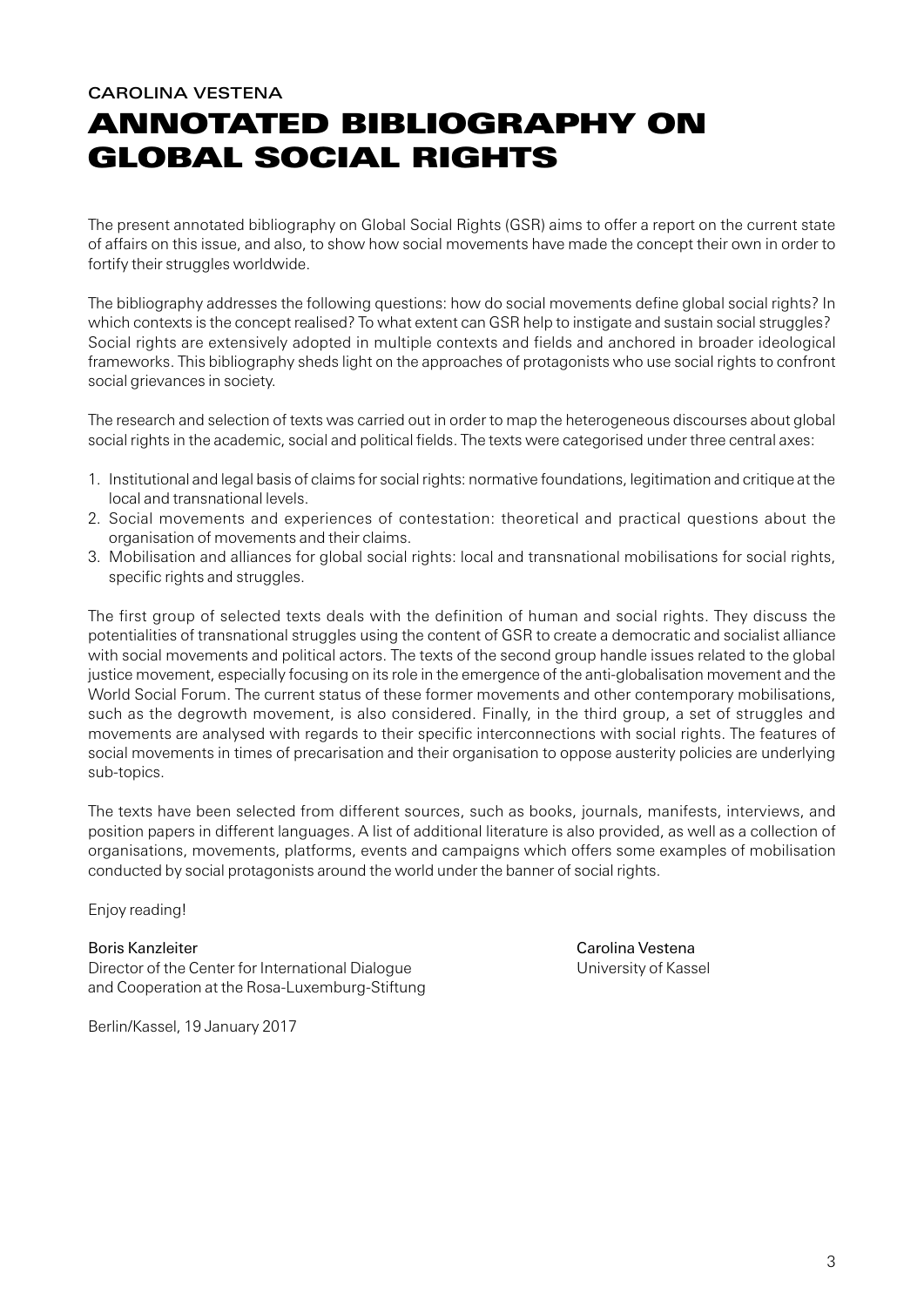# **SUMMARY**

| Literature organised by topics                                           | 5  |
|--------------------------------------------------------------------------|----|
| Abstracts                                                                | 11 |
| Literature organised by languages                                        | 47 |
| Additional literature (with short comments)                              | 50 |
| List of organisations, social movements, platforms, campaigns and events | 54 |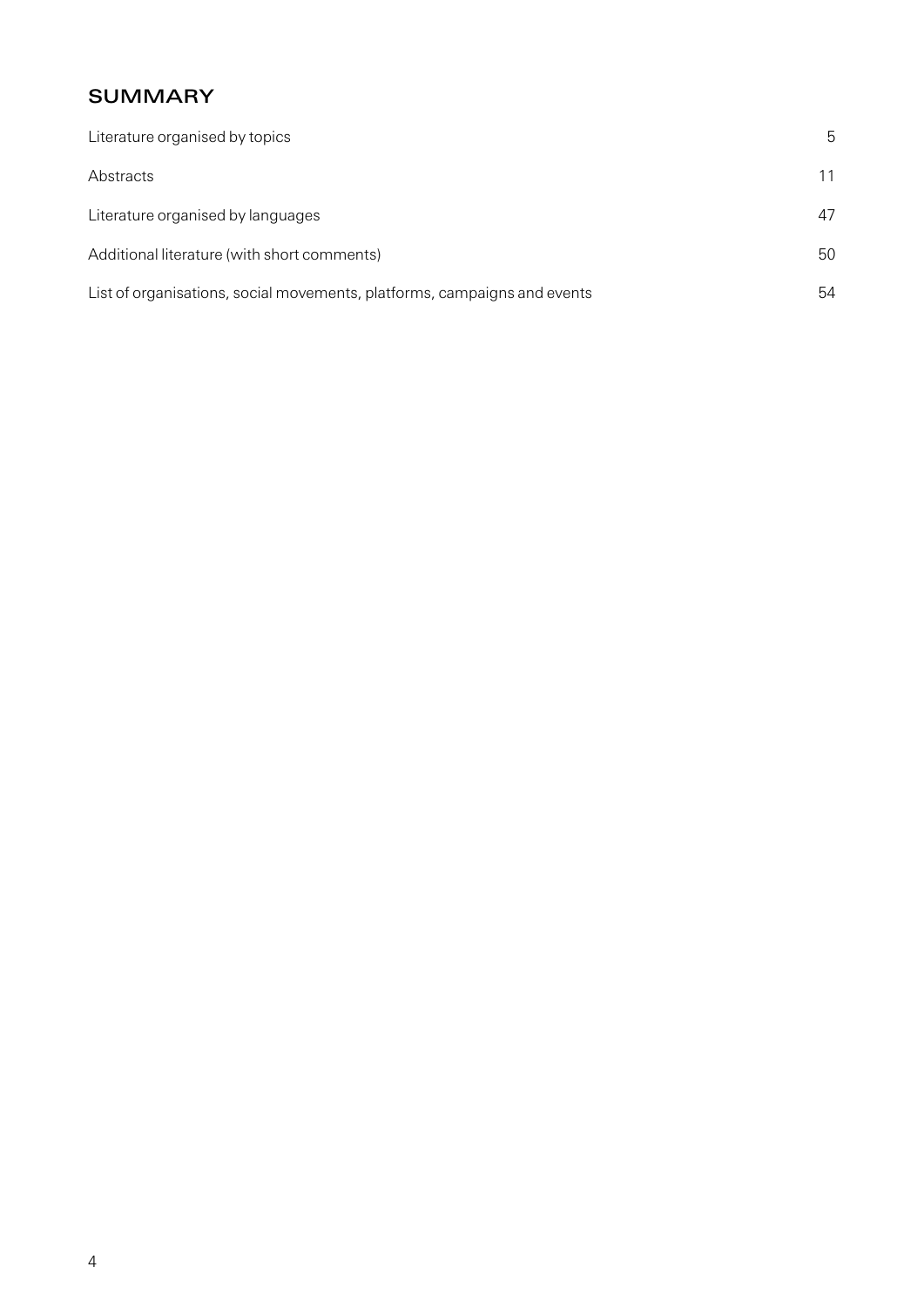# Literature organised by topics

| Discourses on Global Social Rights                                                  |                                                                       |                                                               |
|-------------------------------------------------------------------------------------|-----------------------------------------------------------------------|---------------------------------------------------------------|
| 1. Concepts, theory of law and<br>human rights                                      | 2. Global Justice and<br><b>Social Movements</b>                      | 3. Mobilisations                                              |
| Sub-topic 1: International human<br>rights, UN Social Pact, strategic<br>litigation | Sub-topic 1: Global justice<br>movement                               | Sub-topic 1: European<br>anti-austerity movements             |
| Sub-topic 2: Local reception and<br>implementation of international<br>rights       | Sub-topic 2: New social<br>movements and anti-capitalist<br>movements | Sub-topic 2: Right to work,<br>precarisation                  |
| Sub-topic 3: Social rights, social<br>policies                                      | Sub-topic 3: Anti-globalisation<br>and World Social Forum             | Sub-topic 3: Housing rights,<br>right to the city             |
| Sub-topic 4: Critique on human<br>rights                                            | Sub-topic 4: Degrowth,<br>Postwachstum, buen vivir                    | Sub-topic 4: Environment,<br>water rights                     |
| Sub-topic 5: Human rights, social<br>human rights and democratic<br>socialism       | Sub-topic 5: Global inequalities                                      | Sub-topic 5: Land rights, rights to<br>food, food sovereignty |
|                                                                                     | Sub-topic 6: Social movements,                                        | Sub-topic 6: Migration                                        |
|                                                                                     | struggles and alternatives                                            | Sub-topic 7: Gender                                           |

| 1. Concepts, theory of law and human rights                                                                                                                                                                                                                                                                                                     |                                                                                                                                                |                                                                                             |  |
|-------------------------------------------------------------------------------------------------------------------------------------------------------------------------------------------------------------------------------------------------------------------------------------------------------------------------------------------------|------------------------------------------------------------------------------------------------------------------------------------------------|---------------------------------------------------------------------------------------------|--|
| Sub-topic 1: International human rights, UN Social Pact, strategic litigation                                                                                                                                                                                                                                                                   |                                                                                                                                                |                                                                                             |  |
| Reference                                                                                                                                                                                                                                                                                                                                       | Link<br>Comments                                                                                                                               |                                                                                             |  |
| 1. Fischer-Lescano, Andreas;<br>Möller, Kolja (2012): Der Kampf<br>um globale soziale Rechte:<br>Zart wäre das Gröbste. Berlin:<br>Wagenbach, 92p.                                                                                                                                                                                              | Global society, transnational<br>movements, reaction to<br>domination of "lex mercatoria",<br>commons.                                         | https://www.wagenbach.de/<br>buecher/titel/845-der-kampf-um-<br>globale-soziale-rechte.html |  |
| 2. Kaleck, Wolfgang; Saage-<br>Maaß, Miriam (2010): Kämpfe<br>um soziale Rechte: Können<br>strategische Prozesse gegen<br>transnationale Unternehmen<br>einen Beitrag leisten? In:<br>juridikum 4, pp. 436-448.                                                                                                                                 | Strategic litigation against<br>transnational companies,<br>advocacy and transnational social<br>rights: work, environment, and<br>repression. | http://www.juridikum.at/archiv/<br>juridikum-42010/                                         |  |
|                                                                                                                                                                                                                                                                                                                                                 | Sub-topic 2: Local reception and implementation of international rights                                                                        |                                                                                             |  |
| Reference                                                                                                                                                                                                                                                                                                                                       | Comments                                                                                                                                       | Link                                                                                        |  |
| 3. Economía Global, Derechos<br>Globales. Guía para interpretar<br>las obligaciones relacionadas<br>con los derechos humanos en la<br>economía global (2014). Guide<br>written by Grupo de Trabajo sobre<br>Empresas y Derechos Humanos<br>(CAWG) de la Red Internacional<br>para los Derechos Económicos,<br>Sociales y Culturales (Red-DESC). | Normative aspects and legal basis<br>for the enforcement of economic,<br>social and cultural human rights.<br>NGO perspective, advocacy.       | http://www.hic-al.org/noticias.<br>cfm?noticia=1663&id_<br>categoria=8                      |  |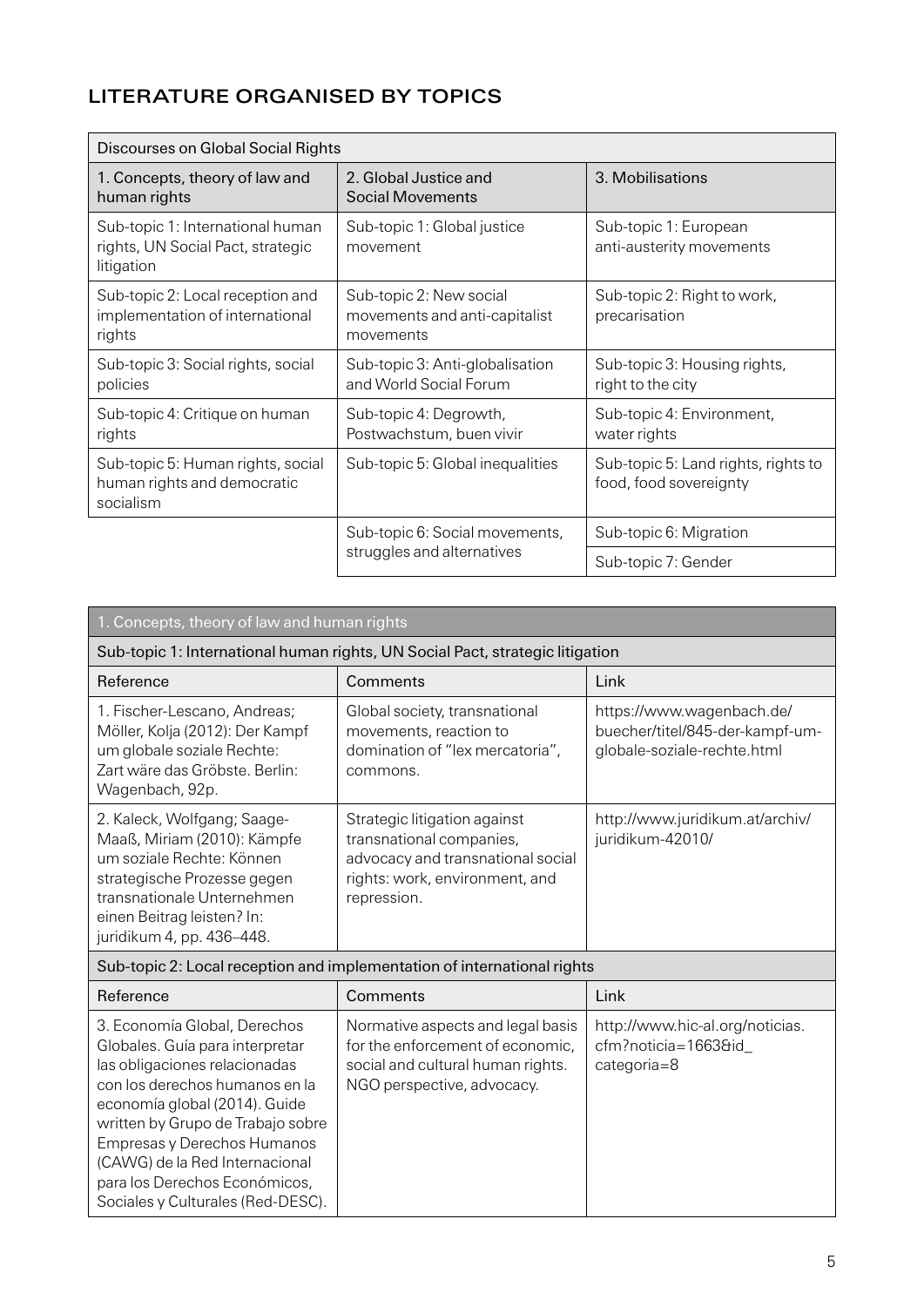| 4. Chinkin, Christine (1999):<br>Gender Inequality and<br>International Human Rights Law.<br>In: Hurrell, Andrew/Woods, Ngaire<br>(eds.): Inequality, Globalization and<br>World Politics. Oxford University<br>Press, pp. 95-121. | Critical discussion of a normative<br>perspective on the realisation<br>of human rights for women.<br>International human rights law.                                                                                                    | http://www.oxfordscholarship.<br>com/view/10.1093/0198295669.<br>001.0001/acprof-<br>9780198295662-chapter-5                       |
|------------------------------------------------------------------------------------------------------------------------------------------------------------------------------------------------------------------------------------|------------------------------------------------------------------------------------------------------------------------------------------------------------------------------------------------------------------------------------------|------------------------------------------------------------------------------------------------------------------------------------|
| Sub-topic 3: Social rights, social policies                                                                                                                                                                                        |                                                                                                                                                                                                                                          |                                                                                                                                    |
| Reference                                                                                                                                                                                                                          | Comments                                                                                                                                                                                                                                 | Link                                                                                                                               |
| 5. Rätz. W; Lüdtke, H. (2009):<br>Sozialstaat oder: Globale Soziale<br>Rechte? VSA: Verlag Hamburg,<br>94p.                                                                                                                        | Crisis of social rights in<br>Germany and possibilities for<br>a transnational discourse on<br>global social rights from the anti-<br>globalisation movement (Attac).                                                                    | http://www.vsa-verlag.de/detail/<br>artikel/sozialstaat-oder-globale-<br>soziale-rechte/                                           |
| Sub-topic 4: Critique on human rights                                                                                                                                                                                              |                                                                                                                                                                                                                                          |                                                                                                                                    |
| Reference                                                                                                                                                                                                                          | Comments                                                                                                                                                                                                                                 | Link                                                                                                                               |
| 6. Buckel, Sonja (2008): Zwischen<br>Schutz und Maskerade - Kritik(en)<br>des Rechts. In: Alex Demirovic<br>(ed.). Kritik und Materialität.<br>Münster: Westfälisches<br>Dampfboot, pp. 110-131.                                   | Critique of the legal method from<br>a feminist-materialist perspective.<br>Summary version of the author's<br>PhD work, "Subjektivierung und<br>Kohäsion - zur Rekonstruktion<br>einer materialistischen Theorie<br>des Rechts" (2007). | http://akg-online.org/<br>veroeffentlichungen/akg-<br>buchreihe/kritik-und-materialitaet                                           |
| 7. Klautke, Roland; Oehrlein,<br>Brigitte (eds.) (2008):<br>Globale Soziale Rechte. Zur<br>emanzipatorischen Aneignung<br>universaler Menschenrechte.<br>Beiträge des "Kritischen<br>Bewegungsdiskurses". VSA:<br>Verlag Hamburg.  | Introduction of the book.<br>Theoretical discussions about the<br>limits and possibilities of political<br>uses of the discourse on human<br>rights and social rights.                                                                   | http://www.vsa-verlag.de/<br>uploads/media/VSA_Klautke_<br>Oehrlein_GSR.pdf                                                        |
| 8. Douzinas, C. (2013): The<br>Paradoxes of Human Rights. In:<br>Constellations, n. 20, pp. 51-67.                                                                                                                                 | Critique of the idea of universal<br>human rights and humanitarism.                                                                                                                                                                      | http://onlinelibrary.wiley.com/<br>doi/10.1111/cons.12021/abstract                                                                 |
| Sub-topic 5: Human rights, social human rights and democratic socialism                                                                                                                                                            |                                                                                                                                                                                                                                          |                                                                                                                                    |
| Reference                                                                                                                                                                                                                          | Comments                                                                                                                                                                                                                                 | Link                                                                                                                               |
| 9. Brie, Michael (ed.) (2009):<br>Menschenrechte und<br>Sozialismus. Rosa-Luxemburg-<br>Stiftung, rls papers, 62p.                                                                                                                 | Compilation of texts and speeches<br>of different members of Die Linke<br>political party on human rights and<br>democratic socialism.                                                                                                   | https://www.rosalux.<br>de/publication/29221/<br>menschenrechte-und-<br>sozialismus.html                                           |
| 10. Kipping, Katja; Riexinger,<br>Bernd (2016): Revolution für<br>soziale Gerechtigkeit und<br>Demokratie! Vorschläge für eine<br>offensive Strategie der LINKEN.                                                                  | Political position paper of Die<br>Linke political party on social<br>justice and revolution, and the<br>use of social justice as a positive<br>concept for political struggles.                                                         | https://www.die-linke.de/nc/<br>die-linke/nachrichten/detail/<br>artikel/revolution-fuer-soziale-<br>gerechtigkeit-und-demokratie/ |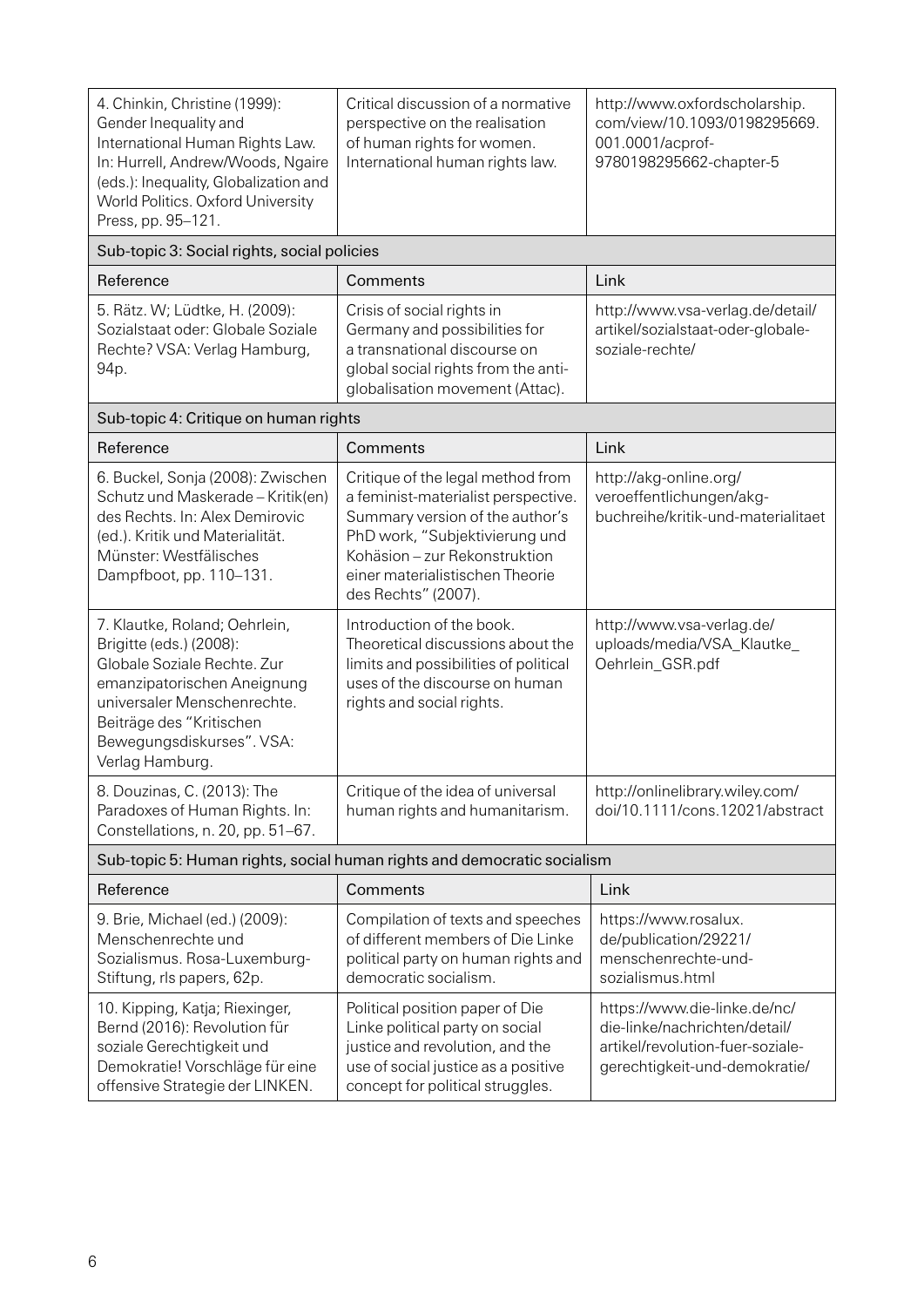| 11. Samsa, Gregor (2006): Hype<br>oder kommunistisches Szenario?<br>Globale Rechte im Spannungsfeld<br>von Utopie, sozialen Kämpfen<br>und positivem Recht. In: ak -<br>analyse & kritik - Zeitung für linke<br>Debatte und Praxis, n. 508. | Discussion on social human rights<br>and the possibilities of the use of<br>the concept in leftist politics. | http://www.akweb.de/ak s/<br>ak508/18.htm |
|---------------------------------------------------------------------------------------------------------------------------------------------------------------------------------------------------------------------------------------------|--------------------------------------------------------------------------------------------------------------|-------------------------------------------|
|---------------------------------------------------------------------------------------------------------------------------------------------------------------------------------------------------------------------------------------------|--------------------------------------------------------------------------------------------------------------|-------------------------------------------|

| 2. Global Justice and Social Movements                                                                                                                                                                                                                                                             |                                                                                                                                                                                                    |                                                                                                                       |
|----------------------------------------------------------------------------------------------------------------------------------------------------------------------------------------------------------------------------------------------------------------------------------------------------|----------------------------------------------------------------------------------------------------------------------------------------------------------------------------------------------------|-----------------------------------------------------------------------------------------------------------------------|
| Sub-topic 1: Global justice movement                                                                                                                                                                                                                                                               |                                                                                                                                                                                                    |                                                                                                                       |
| Reference                                                                                                                                                                                                                                                                                          | Link<br>Comments                                                                                                                                                                                   |                                                                                                                       |
| 12. Della Porta, Donatella<br>(2005): The Social Bases of the<br>Global Justice Movement. Civil<br>Society and Social Movements,<br>Programme Paper Number 21,<br>December 2005.                                                                                                                   | Empirical investigations on<br>forms of activism and formation<br>of identities of the global justice<br>movement in the beginning of the<br>2000s.                                                | http://www.unrisd.org/80256B3<br>C005BCCF9/(httpAuxPages)/<br>C779023A61701329C125710<br>F00300361/\$file/delport.pdf |
| Sub-topic 2: New social movements and anti-capitalist movements                                                                                                                                                                                                                                    |                                                                                                                                                                                                    |                                                                                                                       |
| Reference                                                                                                                                                                                                                                                                                          | Comments                                                                                                                                                                                           | Link                                                                                                                  |
| 13. Della Porta, Donatella<br>(2015): Social Structure: Old<br>working class, new precariat,<br>or yet something different? In:<br>Della Porta, Donatella: Social<br>Movements in Times of Austerity.<br>Bringing capitalism back into<br>protest analysis. Cambridge,<br>Polity Press, pp. 26-66. | Connection between the global<br>justice movement and the current<br>wave of protests. Overview and<br>current state of affairs: where is<br>the global justice movement in<br>times of austerity? | http://www.polity.co.uk/book.<br>asp?ref=9780745688589                                                                |
| Sub-topic 3: Anti-globalisation and World Social Forum                                                                                                                                                                                                                                             |                                                                                                                                                                                                    |                                                                                                                       |
| Reference                                                                                                                                                                                                                                                                                          | Link<br>Comments                                                                                                                                                                                   |                                                                                                                       |
| 14. Bringel, Breno; Muñoz, Enara<br>(2010): Dez anos de Seattle, o<br>movimento antiglobalização e<br>a ação coletiva transnacional.<br>In: Revista de Ciências Sociais<br>Unisinos, v. 46, n. 1, pp. 28-36.                                                                                       | Assessment of the anti-<br>globalisation movement ten years<br>after the central demonstrations<br>in Seattle. Assessment,<br>consolidation and crisis.                                            | http://revistas.unisinos.br/index.<br>php/ciencias_sociais/article/<br>view/168                                       |
| Sub-topic 4: Degrowth, Postwachstum, buen vivir                                                                                                                                                                                                                                                    |                                                                                                                                                                                                    |                                                                                                                       |
| Reference                                                                                                                                                                                                                                                                                          | Comments                                                                                                                                                                                           | Link                                                                                                                  |
| 15. Schmelzer, Matthias;<br>Passadakis, Alexis (2011):<br>Postwachstum. Krise,<br>ökologische Grenzen und soziale<br>Rechte. VSA: Verlag Hamburg.<br>94p.                                                                                                                                          | Key concepts of the<br>Postwachstum movement,<br>focused on advancing social<br>rights.                                                                                                            | http://www.vsa-verlag.de/detail/<br>artikel/postwachstum/                                                             |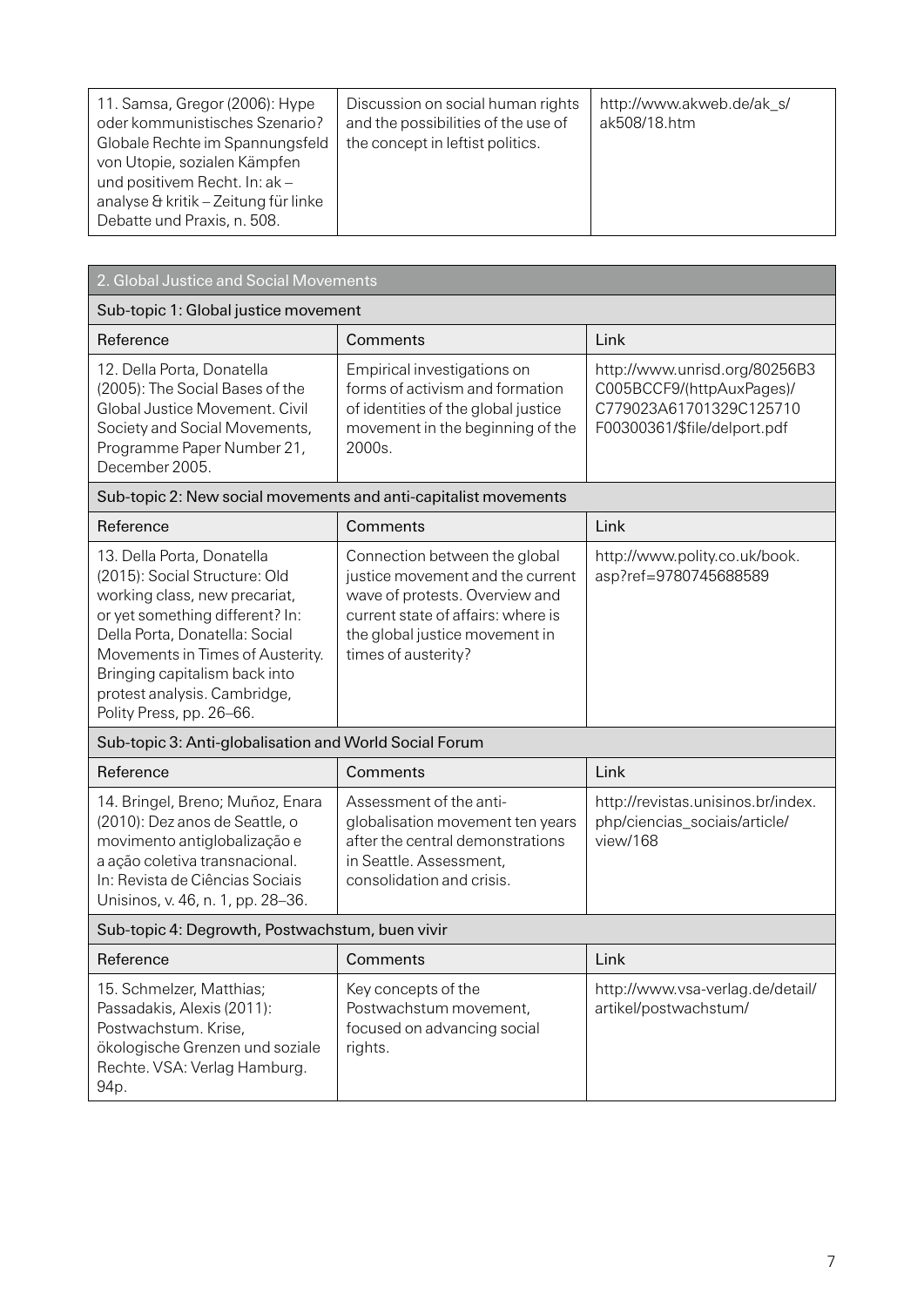| 16. Acosta, Alberto (2015). "El<br>Buen Vivir como alternativa<br>al desarrollo. Algunas<br>reflexiones económicas y no tan<br>económicas". Política y Sociedad<br>v. 52, n. 2, pp. 299-330.                                                                                                                                                                                                                        | Central author in the "buen vivir"<br>discussion. Central concepts and<br>critical appraisal.                                                         | http://revistas.ucm.es/index.php/<br>POSO/article/view/45203                                                            |
|---------------------------------------------------------------------------------------------------------------------------------------------------------------------------------------------------------------------------------------------------------------------------------------------------------------------------------------------------------------------------------------------------------------------|-------------------------------------------------------------------------------------------------------------------------------------------------------|-------------------------------------------------------------------------------------------------------------------------|
| Sub-topic 5: Global inequalities                                                                                                                                                                                                                                                                                                                                                                                    |                                                                                                                                                       |                                                                                                                         |
| Reference                                                                                                                                                                                                                                                                                                                                                                                                           | Comments                                                                                                                                              | Link                                                                                                                    |
| 17. Braig, Marianne; Costa,<br>Sérgio; Göbel, Barbara (2015):<br>Desigualdades sociales e<br>interdependencias globales en<br>América Latina: una valoración<br>provisional. In: Revista Mexicana<br>de Ciencias Políticas y Sociales,<br>Universidad Nacional Autónoma<br>de México, Nueva Época, V. LX,<br>n. 223, pp. 209-236.                                                                                   | Interconnection of inequalities.<br>Global inequalities and Latin<br>America.                                                                         | http://www.iai.spk-berlin.de/<br>fileadmin/dokumentenbibliothek/<br>Forschung/<br>Dateien_G%C3%B6bel/Revista_<br>BG.pdf |
| 18. Brand, Ulrich; Wissen, Markus<br>(2011): Sozial-ökologische Krise<br>und imperiale Lebensweise.<br>Zu Krise und Kontinuität<br>kapitalistischer Naturverhältnisse.<br>In: Alex Demirovic/Julia<br>Dück/Florian Becker/Pauline<br>Bader (eds.): Vielfachkrise<br>im finanzmarktdominierten<br>Kapitalismus, In Kooperation mit<br>dem Wissenschaftlichen Beirat<br>von Attac. VSA: Verlag Hamburg,<br>pp. 79-94. | Key concept of the "imperial way<br>of life". Critique of subjective<br>and work relations and specific<br>consumption patterns in global<br>society. | http://www.vsa-verlag.de/detail/<br>artikel/vielfachkrise/                                                              |
| Sub-topic 6: Social movements, struggles and alternatives                                                                                                                                                                                                                                                                                                                                                           |                                                                                                                                                       |                                                                                                                         |
| Reference                                                                                                                                                                                                                                                                                                                                                                                                           | Comments                                                                                                                                              | Link                                                                                                                    |
| 19. Möller, Kolja; Raimondi,<br>Francesca (2015): Mensch,<br>Institution, Revolution. Zur<br>Politik der Menschenrechte.<br>In: Forschungsjournal Soziale<br>Bewegungen 4, pp. 38-46.                                                                                                                                                                                                                               | Three paradoxes of human rights<br>and ways of overcoming them<br>through mobilisation and social<br>movements.                                       | http://forschungsjournal.de/<br>node/2818                                                                               |

| 3. Mobilisations                                                                                                                                                                                           |                                                                                                                                              |                                                                                                                                                      |
|------------------------------------------------------------------------------------------------------------------------------------------------------------------------------------------------------------|----------------------------------------------------------------------------------------------------------------------------------------------|------------------------------------------------------------------------------------------------------------------------------------------------------|
| Sub-topic 1: Anti-austerity movements                                                                                                                                                                      |                                                                                                                                              |                                                                                                                                                      |
| Reference                                                                                                                                                                                                  | Comments                                                                                                                                     | Link                                                                                                                                                 |
| 20. Fominaya, Cristina<br>Flesher; Cox, Laurence (2013):<br>Understanding European<br>Movements. New social<br>movements, global justice<br>struggles, anti-austerity protest.<br>London: Routledge, 263p. | Transnational study on anti-<br>austerity movements in Europe<br>and their claims. Historical<br>approach to the global justice<br>movement. | https://www.routledge.<br>com/Understanding-<br>European-Movements-New-<br>Social-Movements-Global-<br>Justice/Fominaya-Cox/p/<br>book/9781138025462 |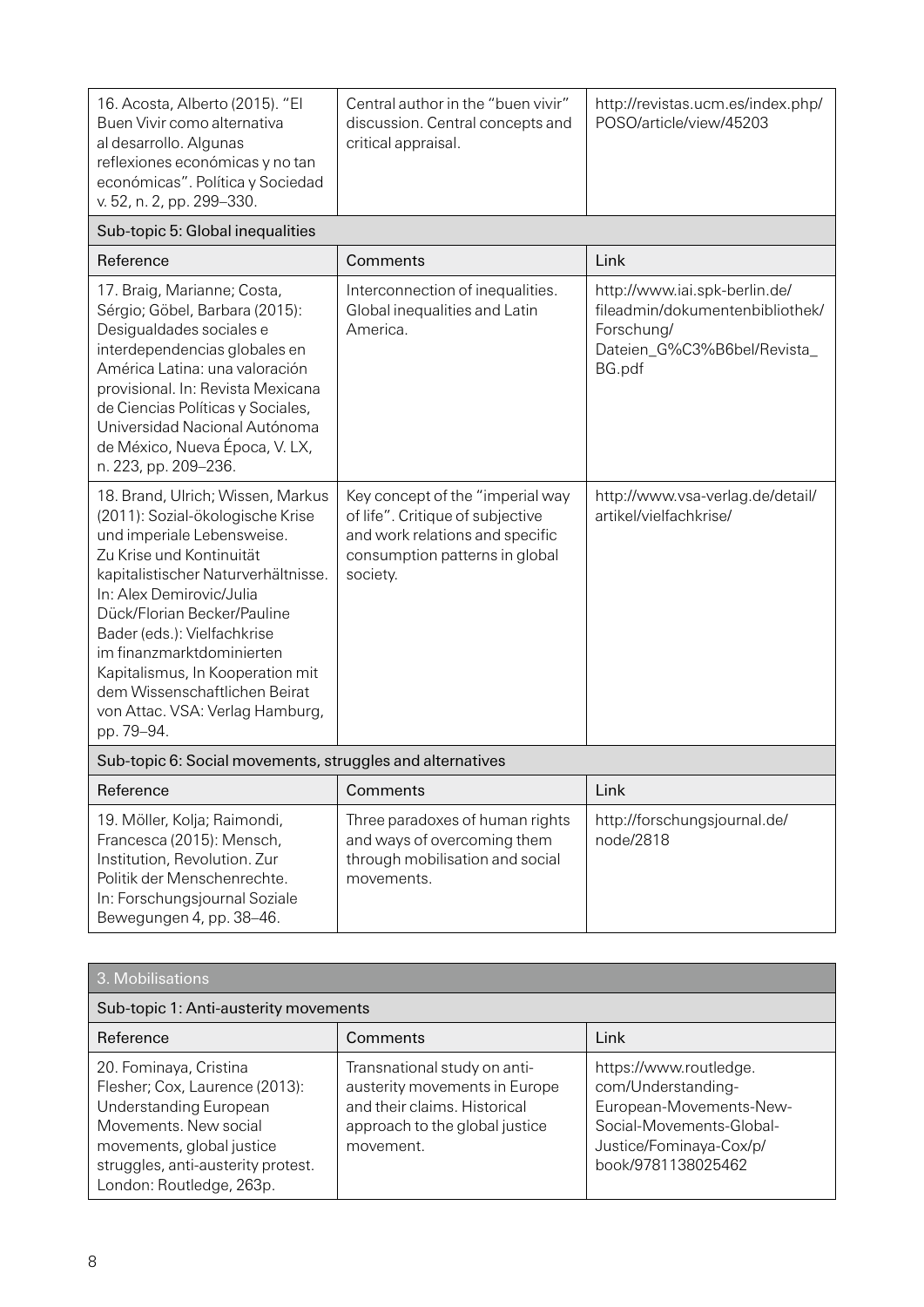| 21. Candeias, Mario; Völpel,<br>Eva (2013): Plätze sichern!<br>ReOrganisierung der<br>Linken in der Krise. Zur<br>Lernfähigkeit des Mosaiks in den<br>USA, Spanien und<br>Griechenland. VSA: Verlag<br>Hamburg, 257p.                                                                                                                                                        | Political analysis of public square<br>http://www.rosalux.de/<br>occupations based on qualitative<br>publication/40321<br>interviews. Cases from the USA,<br>Spain and Greece. |                                                                                                                                                                                                |
|------------------------------------------------------------------------------------------------------------------------------------------------------------------------------------------------------------------------------------------------------------------------------------------------------------------------------------------------------------------------------|--------------------------------------------------------------------------------------------------------------------------------------------------------------------------------|------------------------------------------------------------------------------------------------------------------------------------------------------------------------------------------------|
| Sub-topic 2: Right to work, precarisation                                                                                                                                                                                                                                                                                                                                    |                                                                                                                                                                                |                                                                                                                                                                                                |
| Reference                                                                                                                                                                                                                                                                                                                                                                    | Comments                                                                                                                                                                       | Link                                                                                                                                                                                           |
| 22. Senghaas-Knobloch, Eva<br>(2016): Labour Rights and the ILO:<br>The challenge of transforming<br>informal economic activities to<br>promote transnational social<br>rights - Domestic and care<br>work as core issues. In: Fischer-<br>Lescano, Andreas; Möller, Kolja<br>(eds.): Transnationalisation<br>of Social Rights. Cambridge:<br>Intersentia Ltd., pp. 143-176. | Beyond decent work: discussion<br>of the concept and its application<br>in situations of informal work.<br>Critical appraisal of the role of the<br>ILO.                       | http://intersentia.com/en/<br>transnationalisation-of-social-<br>rights.html                                                                                                                   |
| Sub-topic 3: Housing rights, Right to the city                                                                                                                                                                                                                                                                                                                               |                                                                                                                                                                                |                                                                                                                                                                                                |
| Reference                                                                                                                                                                                                                                                                                                                                                                    | Comments                                                                                                                                                                       | Link                                                                                                                                                                                           |
| 23. Allende, Ivan Molina<br>(2016): Widerstand gegen<br>Zwangsräumungen in Spanien:<br>Eine soziale Bewegung in<br>Zeiten politischer Unsicherheit.<br>In: Forschungsjournal Soziale<br>Bewegungen 29, pp. 71-76.                                                                                                                                                            | Detailed description about the<br>formation and organisation of<br>the housing movement in Spain<br>(PAH). Written by an activist.                                             | https://www.degruyter.com/<br>view/j/fjsb.2016.29.issue-1/<br>fjsb-2016-0110/fjsb-2016-0110.<br>xml                                                                                            |
| Sub-topic 4: Environment, water rights                                                                                                                                                                                                                                                                                                                                       |                                                                                                                                                                                |                                                                                                                                                                                                |
| Reference                                                                                                                                                                                                                                                                                                                                                                    | Comments                                                                                                                                                                       | Link                                                                                                                                                                                           |
| 24. Becerra, Andrea (2006):<br>"Movimientos Sociales y Luchas<br>por el Derecho Humano al Agua<br>en América Latina". In: ILSA.<br>Revista El Otro Derecho (n. 34)<br>and Polis [Online], n. 14. Available<br>at: http://polis.revues.org/5282                                                                                                                               | Perspectives of social movements<br>http://polis.revues.org/5282<br>for social rights on the issue of<br>water rights in Latin America.                                        |                                                                                                                                                                                                |
| Sub-topic 5: Land rights, rights to food, food sovereignty                                                                                                                                                                                                                                                                                                                   |                                                                                                                                                                                |                                                                                                                                                                                                |
| Reference                                                                                                                                                                                                                                                                                                                                                                    | Comments                                                                                                                                                                       | Link                                                                                                                                                                                           |
| 25. La Via Campesina (2015):<br>Déclaration de la Convergence<br>Globale des luttes pour la terre<br>et l'eau, Tunis, le 28 mars 2015.<br>Available at: https://viacampesina.<br>org/fr/index.php/les-grands-<br>ths-mainmenu-27/rrme-agraire-<br>mainmenu-36/1065-declaration-<br>de-la-convergence-globale-des-<br>luttes-pour-la-terre-et-l-eau                           | Manifest on the principles of<br>Via Campesina about its claims<br>relating to land rights.                                                                                    | https://viacampesina.<br>org/fr/index.php/les-<br>grands-ths-mainmenu-27/<br>rrme-agraire-mainmenu-<br>36/1065-declaration-de-la-<br>convergence-globale-des-luttes-<br>pour-la-terre-et-l-eau |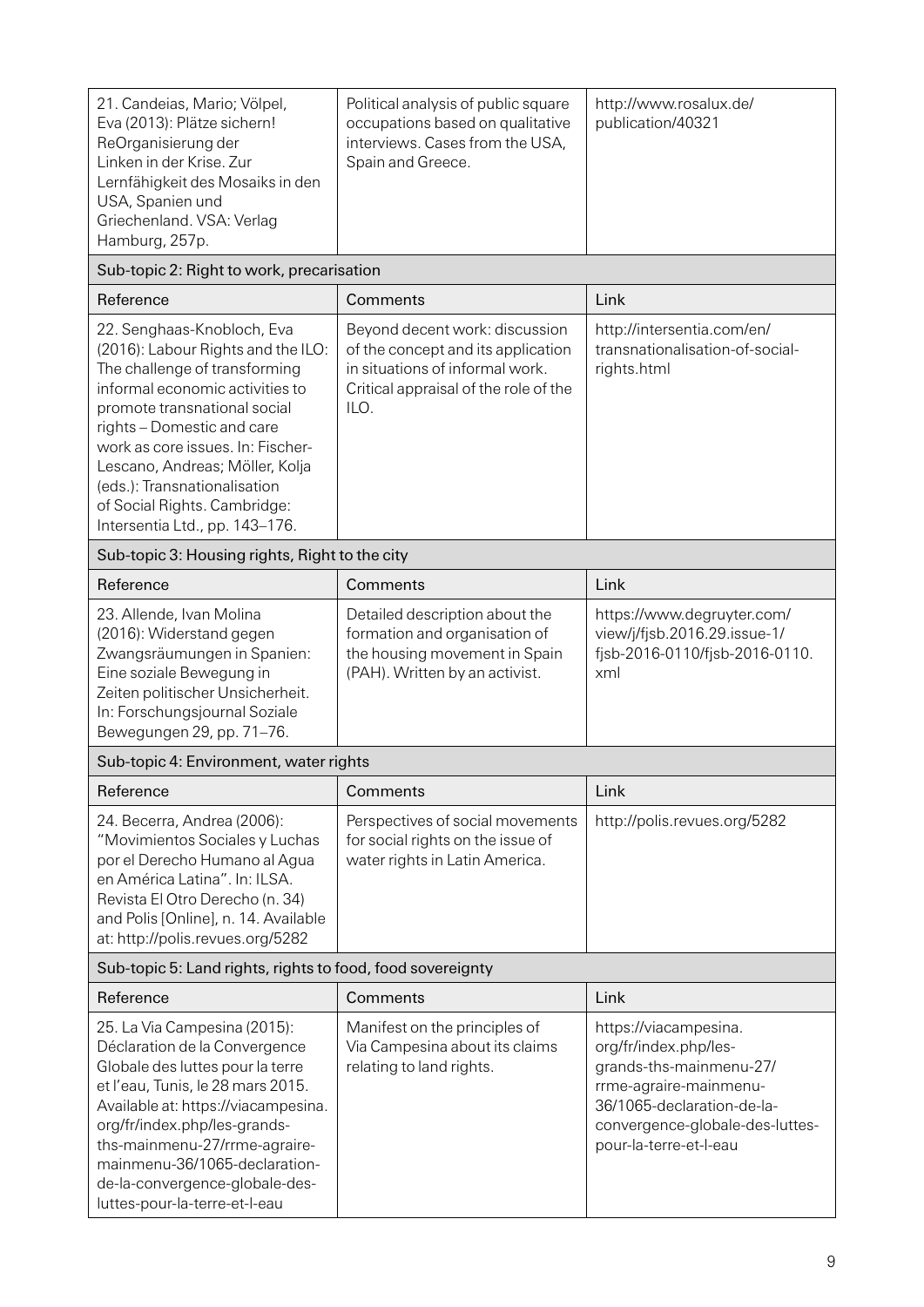| 26. Bringel, Breno (2012). "Les<br>sans terre du Brésil, l'activisme | Transnational mobilisations<br>of the Sem Terra movement. | http://ceriscope.sciences-po.fr/<br>pauvrete/content/part3/les-sans- |
|----------------------------------------------------------------------|-----------------------------------------------------------|----------------------------------------------------------------------|
| transnational et la souveraineté                                     | Experiences of transnational                              | terre-du-bresil                                                      |
| alimentaire comme alternative à                                      | networks of movements.                                    |                                                                      |
| la faim", CERISCOPE Pauvreté.                                        |                                                           |                                                                      |

| Sub-topic 6: Migration |  |  |
|------------------------|--|--|
|                        |  |  |

Care. In: New Left Review, n. 100,

pp. 99–117.

| Reference                                                                                                                                                                                                                                                                                                                 | Comments                                                                                                                                           | Link                                                                                                                              |
|---------------------------------------------------------------------------------------------------------------------------------------------------------------------------------------------------------------------------------------------------------------------------------------------------------------------------|----------------------------------------------------------------------------------------------------------------------------------------------------|-----------------------------------------------------------------------------------------------------------------------------------|
| 27. Buckel, Sonja (interviewed<br>by William Callison), (March<br>2016): "Welcome Management:<br>Making Sense of the 'Summer<br>of Migration'." Near Futures<br>Online 1: "Europe at a<br>Crossroads". Available at: http://<br>nearfuturesonline.org/welcome-<br>management-making-sense-of-<br>the-summer-of-migration/ | Interview with Sonja Buckel<br>about the summer of migrations<br>in 2015 and its neoliberal<br>perspective. (Alternative:<br>"Welcome to Europe"). | http://nearfuturesonline.org/<br>welcome-management-making-<br>sense-of-the-summer-of-<br>migration/                              |
| 28. Declaración de Manila, 29 de<br>noviembre de 2012 Foro Social<br>Mundial de las Migraciones,<br>Movilidad, derechos, modelos<br>globales: en busca de alternativas<br>(2012). In: Migración y desarrollo,<br>v. 11, n. 20                                                                                             | Perspective on migrations in<br>Latin America and USA and the<br>constitution of the "Social Forum<br>of Migrations".                              | http://www.scielo.org.mx/scielo.<br>php?script=sci_arttext&pid=<br>S1870-75992013000100008                                        |
| Sub-topic 7: Gender                                                                                                                                                                                                                                                                                                       |                                                                                                                                                    |                                                                                                                                   |
| Reference                                                                                                                                                                                                                                                                                                                 | Comments                                                                                                                                           | Link                                                                                                                              |
| 29. Federici, Silvia (2012/2010):<br>Der Feminismus und die Politik<br>der Commons. In: kitchen<br>politics (V. eds.): Aufstand aus<br>der Küche. Reproduktionsarbeit<br>im globalen Kapitalismus und<br>die unvollendete feministische<br>Revolution. Münster: Edition<br>Assemblage, pp. 87-105.                        | Key text on feminism,<br>transnational feminism, care<br>and reproductive work and<br>the possibilities of a politics of<br>commons.               | https://www.edition-assemblage.<br>de/aufstand-aus-der-kuche/<br>Available also in English: http://<br>www.commoner.org.uk/?p=113 |
| 30. Fraser, Nancy (2016):<br>Contradictions of Capital and                                                                                                                                                                                                                                                                | Key text on social reproduction<br>and the role of gender and care in                                                                              | https://newleftreview.org/II/100/<br>nancy-fraser-contradictions-of-                                                              |

capital-and-care

capitalism.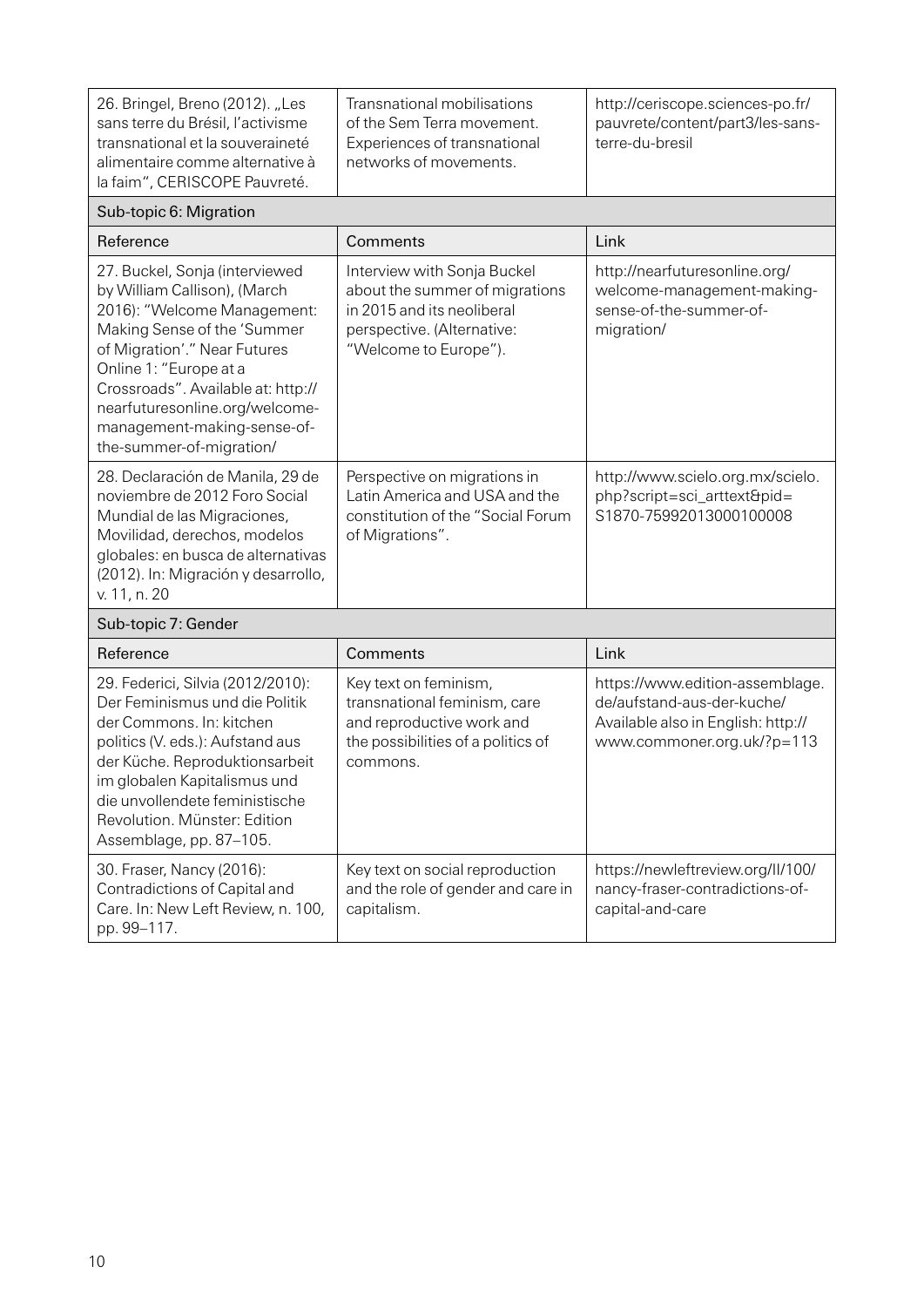# **ABSTRACTS**

| Title            | Der Kampf um globale soziale Rechte: Zart wäre das Gröbste (2012)                                                                            |
|------------------|----------------------------------------------------------------------------------------------------------------------------------------------|
| Authors          | Fischer-Lescano, Andreas; Möller, Kolja                                                                                                      |
| Language         | German                                                                                                                                       |
| How to<br>quote: | Fischer-Lescano, Andreas; Möller, Kolja (2012): Der Kampf um globale soziale Rechte:<br>Zart wäre das Gröbste. Berlin: Wagenbach. 92p.       |
| Available<br>at: | https://www.wagenbach.de/buecher/titel/845-der-kampf-um-globale-soziale-rechte.html<br>(last accessed on 6 Oct. 2016, book information only) |
| Main Topic       | Concepts, theory of law and human rights. Sub-topic: International human rights, UN<br>Social Pact, strategic litigation                     |
| Keywords         | Global social rights, global society, global players, social movements, resistance, legal<br>strategies.                                     |
| Comments         | Transnational possibilities for struggles for global social rights; legal strategies; commons;<br>multitudes and social movements.           |

# Abstract:

The book presents an overall picture of the European and global crises and their multiple consequences, with regard to the growth of inequalities and their impacts on individuals in the areas of environmental and human rights (health, food, care, education, housing, etc.). It is also a manifest, since the authors believe that mobilisation for global social rights is the only alternative to counter private interests and neoliberal globalisation. The book is developed through three main arguments: the idea of global society, the notion that law is a contradictory mechanism containing intrinsic mechanisms of domination and emancipation, and the concept that collective mobilisations against the crisis and for global social rights have counter-hegemonic potential to be explored in support of the struggles of social movements. The starting point is the diagnosis that the globalisation of all social systems – economy, politics, law, science, arts, and religion – has overtaken the paradigm of the state, and in this context, the social question has also become a global issue. Global multiple crises are interconnected in the global North and South (examples in the book: food, migration, housing). The authors detail the role of global economic players and their drive for profit which generates impacts across national borders. In light of how asymmetries develop at a global level, the potential of resistance and contestation in the global arena might also be considered by social movements. The struggles are no longer just local; they are also conducted by international alliances and grassroots networks. The dichotomy between neoliberal globalisation and the transnational organisation of resistance leave room for a strategic use of the law that – aside from its own contradictions – can operate as a barrier against the damages produced by the economic interests of multinational companies and promote global justice as well. The movements have the "creative power of the multitude" on their side. Furthermore, local judicial structures, the UN system on human rights, the International Labour Organisation, etc., can all be mobilised to channel the momentum stemming from outrage into an agenda of counter-hegemony based on global social rights. The book shows the open possibilities for strategic action through institutions, highlighting that these types of legal procedures should be part of a bigger strategy of political mobilisation to construct bridges of international solidarity.

#### From the book:

"Die Weltgesellschaft ist in der Krise. Politik und Wirtschaft sind orientierungslos. Umso klarer artikulieren sich Gegenstimmen. An verschiedenen Orten vereinen sich Menschen zum Protest und für ein gemeinsames Ziel: die Utopie sozialer Gerechtigkeit."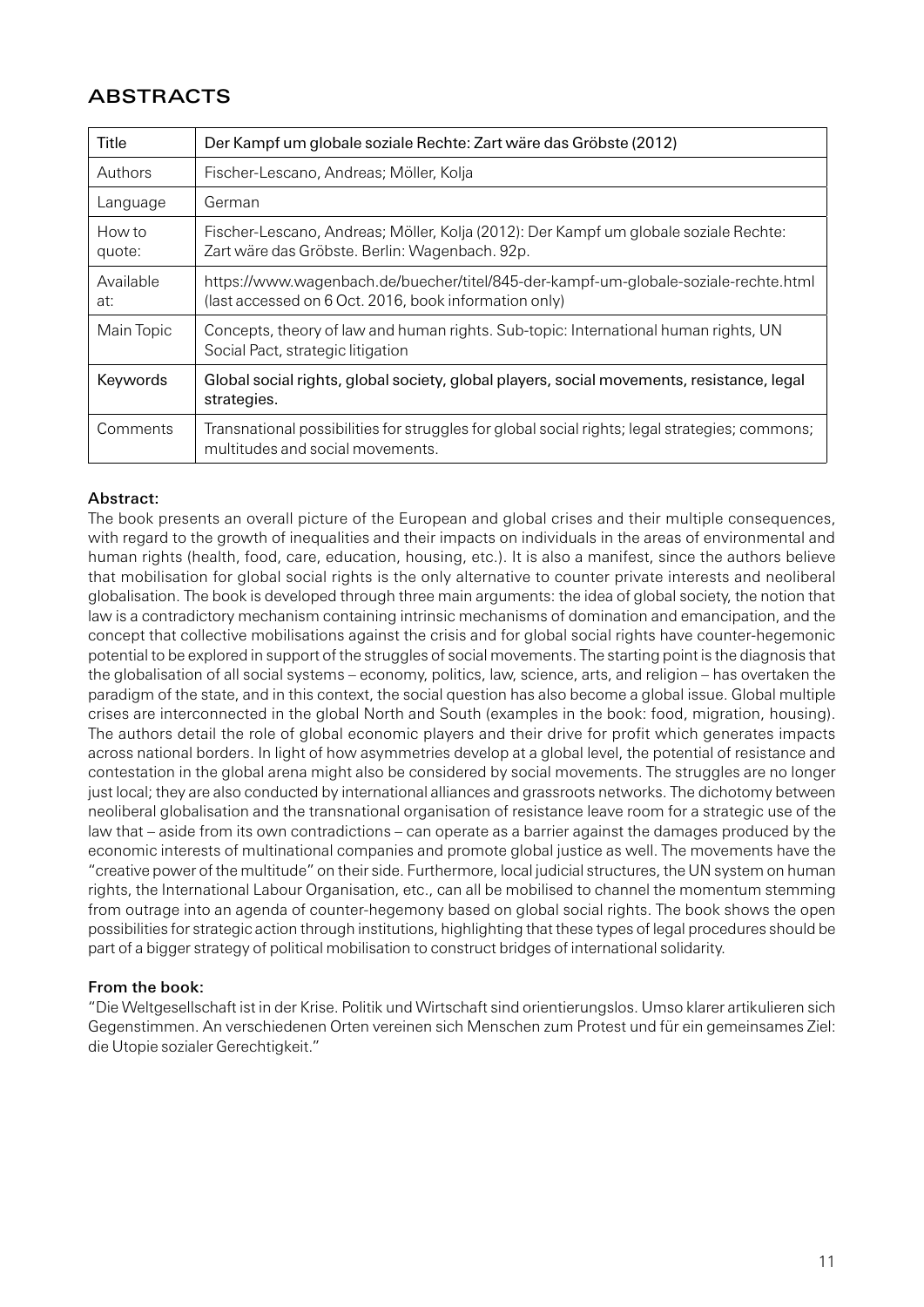| Title            | Kämpfe um soziale Rechte: Können strategische Prozesse gegen transnationale<br>Unternehmen einen Beitrag leisten? (2010)                                                                        |
|------------------|-------------------------------------------------------------------------------------------------------------------------------------------------------------------------------------------------|
| Authors          | Kaleck, Wolfgang; Saage-Maaß, Miriam                                                                                                                                                            |
| Language         | German                                                                                                                                                                                          |
| How to<br>quote: | Kaleck, Wolfgang; Saage-Maaß, Miriam (2010): Kämpfe um soziale Rechte: Können<br>strategische Prozesse gegen transnationale Unternehmen einen Beitrag leisten? In:<br>juridikum 4, pp. 436-448. |
| Available<br>at: | http://www.juridikum.at/archiv/juridikum-42010/ (last accessed on 27 Oct. 2016, journal<br>available for download)                                                                              |
| Main Topic       | Concepts, theory of law and human rights. Sub-topic: International human rights, UN<br>Social Pact, strategic litigation                                                                        |
| Keywords         | Strategic litigation, global South and North, global social rights.                                                                                                                             |
| Comments         | Perspective from the authors' experience as lawyers. Founding members of the European<br>Center for Constitutional and Human Rights (ECCHR).                                                    |

The paper summarises central aspects of strategic litigation procedures in cases of human rights violations. As a first step, the authors discuss the challenges of constructing a legal case due to both the power of the companies involved and the lack of resources available to the people commonly affected. From a practical perspective, the authors present strategies for prosecuting powerful companies, especially in the global North against human rights violations in the global South. A key aspect of the legal strategy is the need to identify and connect all the elements within a context of transnational production chains where violations occur. The case of production conditions in South Asia and German supermarket chains like Lidl and Aldi is mentioned. The authors state that, in considering this case, it is possible to discuss consumer habits in the Global North, to create a public opinion scandal about violations perpetrated against labour and human rights and to start a judicial procedure based on civil law and on companies' "duty of care". The authors also emphasise that such judicial disputes are normally settled by international or supra-national institutions such as the World Trade Organisation (WTO) or the International Centre for Settlement of Investment Dispute (ICSID), which are mainly ruled by competition law. The authors also present the possibilities enabled by the "Alien Tort Claims Act", a US regulation that controls foreign claims and opens the US judicial system to strategic litigation in cases covered by US civil law. Considering the limits of strategic litigation, they also point out that some countries – Germany, for instance – do not have a system of class actions, which could enable groups, communities or collective protagonistss to carry out a judicial case. The authors state that, nonetheless, human rights can be used to defend and recognise the claims of vulnerable social groups in the courts, and to question social, ecological and economic relations of domination beyond legal cases. From the perspective of the "victims" of violations, the authors also argue that the construction of a legal case might help to crystalise the problem and to empower them, even if victory at the end of the litigation process cannot be guaranteed. A legal case contributes by bringing the problem into the public sphere and by turning the so-called victims into active agents. Therefore, despite current legal structures which, according to the authors, are not really designed to achieve a fundamental revision of the global economic structure, if lawyers and victims can overcome the barriers – lack of resources, long and bureaucratic processes, etc. – they might reach some positive gains through legal procedures or strategic litigations.

# From the text:

"Die jedem juristischen Verfahren innewohnende Verengung und Beschränkung des Sachverhaltes, stellt auch eine Chance dar: das Gerichtsverfahren ermöglicht es, ein menschenrechtliches Problem in einem Einzelfall zu thematisieren, wodurch es möglicherweise besser vermittelbar wird. Einer breiteren Öffentlichkeit kann ein Missstand exemplarisch vor Augen geführt, eine konkrete Rechtsverletzung kann unter Umständen besser skandalisiert werden." (p. 438)

"Auch für die Betroffenen von Menschenrechtsverletzungen kann bereits das juristische Verfahren eine große Bedeutung haben. Sie können sich – sofern sie aktiv an der Gestaltung des Verfahrens beteiligt sind – aus der Rolle der passiven Opfer befreien und aktiv gegen die Verantwortlichen vorgehen. Sie können eine Verletzung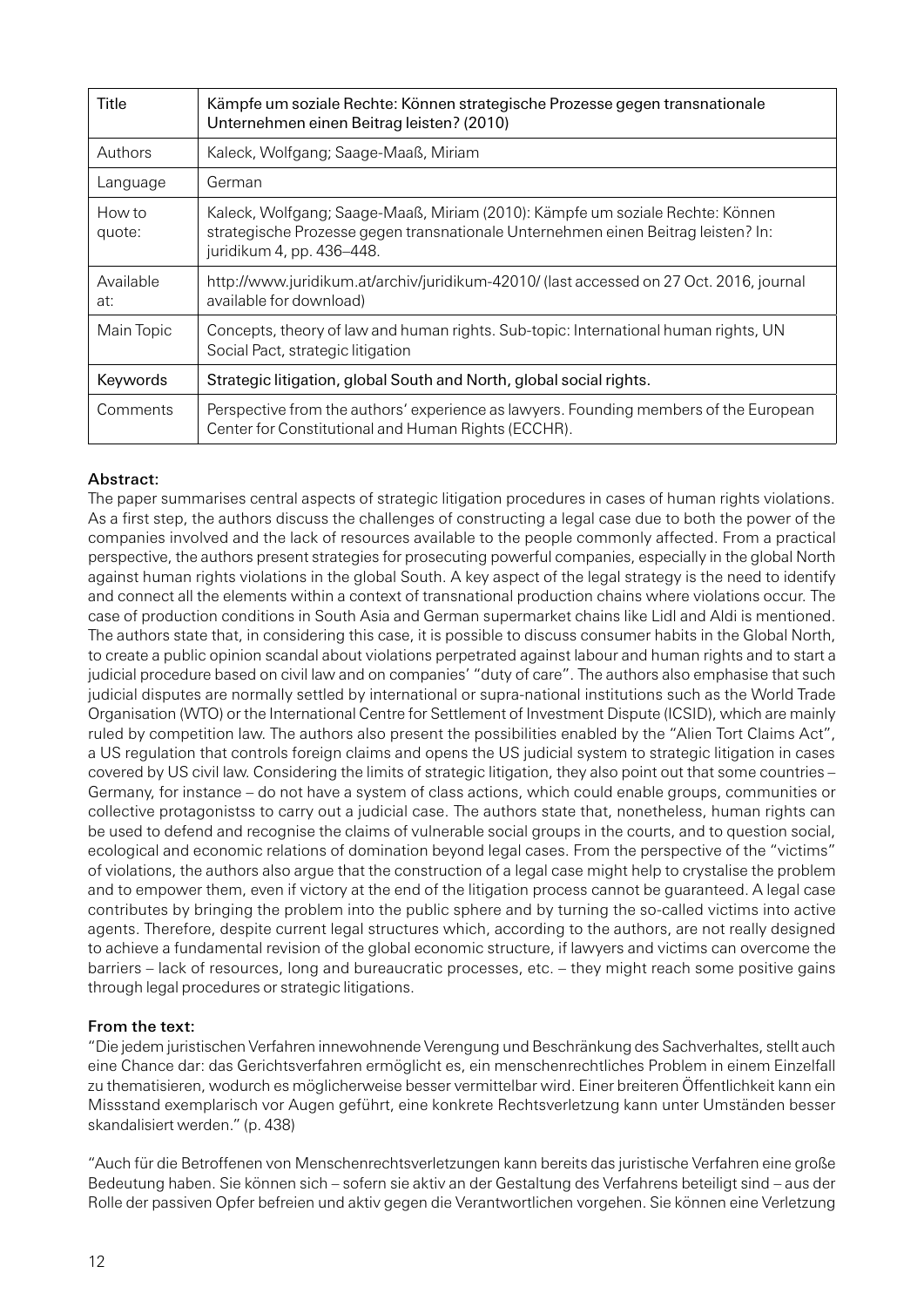ihrer Rechte vor einer unabhängigen Instanz geltend machen. Sofern Menschenrechtsklagen als Teil einer größeren Strategie verstanden und von sozialen Akteur\_innen in eine gesellschaftliche Auseinandersetzung getragen werden, können sie einen wichtigen Beitrag zur kollektiven Aufarbeitung des geschehenen Unrechts leisten. Die Bedeutung der Wahrung von Menschenrechten kann durch ein Gerichtsverfahren öffentlich bestätigt werden und das Urteil kann einer Weiterentwicklung wirtschaftlicher und sozialer Menschenrechte dienen." (p. 439)

| Title            | Economía Global, Derechos Globales. Guía para interpretar las obligaciones<br>relacionadas con los derechos humanos en la economía global (2014).                                                                                                                                                                          |
|------------------|----------------------------------------------------------------------------------------------------------------------------------------------------------------------------------------------------------------------------------------------------------------------------------------------------------------------------|
| Author           | Red Internacional para los Derechos Económicos, Sociales y Culturales (International<br>network for economic, social and cultural rights).                                                                                                                                                                                 |
| Language         | Spanish                                                                                                                                                                                                                                                                                                                    |
| How to<br>quote: | Economía Global, Derechos Globales. Guía para interpretar las obligaciones relacionadas<br>con los derechos humanos en la economía global (2014). Guide written by Grupo de<br>Trabajo sobre Empresas y Derechos Humanos (CAWG) de la Red Internacional para los<br>Derechos Económicos, Sociales y Culturales (Red-DESC). |
| Available<br>at: | http://www.hic-al.org/noticias.cfm?noticia=1663&id_categoria=8 (last accessed on 27<br>Oct. 2016, text available online)                                                                                                                                                                                                   |
| Main Topic       | Concepts, theory of law and human rights. Sub-topic: Local reception and implementation<br>of international rights                                                                                                                                                                                                         |
| Keywords         | Economic, social and cultural rights, implementation guidelines.                                                                                                                                                                                                                                                           |
| Comments         | Normative aspects and legal basis for enforcement of economic, social and cultural<br>human rights. NGO perspective, advocacy.                                                                                                                                                                                             |

# Abstract:

This report, produced by several international organisations, analyses how nation states interpret and comply with "extraterritorial obligations" (ETO), regarding human rights violations perpetrated by companies in their territory. The authors are part of the international network for economic, social and cultural rights, which brings together more than two hundred NGOs and organisations. Its main objective is to achieve more responsibility and alignment with human rights within companies. The systematised information also comes from United Nations Special Reports. The main aim of the report is to shed light on the international regulation that guides the ETO and additionally to contribute to the legitimation of the discourse on corporate responsibility in cases of human rights violations, regarding the nation-state as co-responsible. From a political perspective, the report provides a systematisation of the legal framework used to prepare legal cases and to advocate on the issue. The central contribution demonstrates how international courts have established the principle of jurisdiction beyond national borders – "the jurisdiction is a notion connected to the authority and effective control and not merely to territorial boundaries" (p. 7). This model has been used both by the Inter-American and the European Court of Human Rights. The report highlights cases of human rights violations related especially to the following topics: social security rights, rights to food and adequate nutrition, rights to freedom from torture and maltreatment, rights to water and housing and rights to appeal and to adequate reparations. The nation states are obliged to respect, protect and enforce their extraterritorial obligations, which does not imply a passive approach, but rather, taking concrete actions to implement human rights treaties and international principles, including beyond national borders.

# From the text:

"El derecho internacional reconoce que un Estado está obligado a cumplir con sus obligaciones legales internacionales fuera de su propio territorio, y los órganos de tratados de la ONU han analizado tales circunstancias al examinar las obligaciones tripartitas de los Estados de respetar, proteger y cumplir. Aunque ha habido ocasiones en las que los órganos de tratados de la ONU destacaron la obligación de los Estados de respetar respecto de las ETO, como cuando se señala la obligación de efectuar evaluaciones de impacto antes de concluir acuerdos comerciales, la mayoría de los casos extraterritoriales de los que se han ocupado los órganos de tratados de la ONU se relacionan con la obligación de proteger" (p. 13).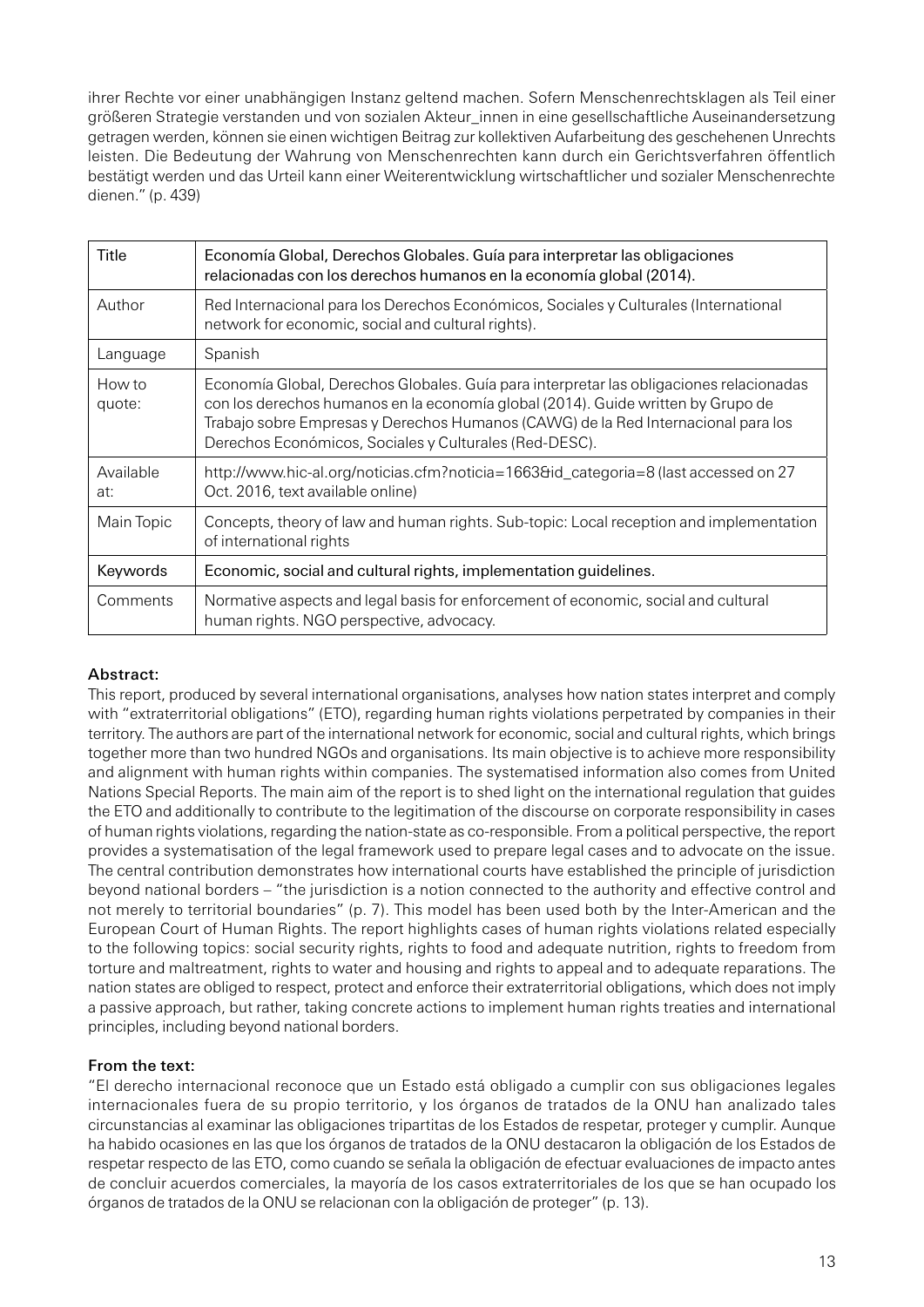| Title            | Gender Inequality and International Human Rights Law (1999)                                                                                                                                                  |
|------------------|--------------------------------------------------------------------------------------------------------------------------------------------------------------------------------------------------------------|
| Author           | Chinkin, Christine                                                                                                                                                                                           |
| Language         | English                                                                                                                                                                                                      |
| How to<br>quote: | Chinkin, Christine (1999): Gender Inequality and International Human Rights Law. In:<br>Hurrell, Andrew/Woods, Ngaire: Inequality, Globalization and World Politics. Oxford<br>University Press, pp. 95-121. |
| Available<br>at: | http://www.oxfordscholarship.com/view/10.1093/0198295669.001.0001/acprof-<br>9780198295662-chapter-5 (last accessed on 27 Oct. 2016)                                                                         |
| Main Topic       | Concepts, theory of law and human rights. Sub-topic: Local reception and implementation<br>of international rights                                                                                           |
| Keywords         | Economic, social and cultural rights, implementation of women's rights.                                                                                                                                      |
| Comments         | Critical appraisal with a normative perspective on the implementation of human rights for<br>women. International human rights law.                                                                          |

The chapter takes a critical perspective on a study from the end of the 1990s on women's rights with regards to international law. Its main contribution is an historical treatment of the women's rights question within the process of consolidation of the main international treaties and regulations at the end of the XXth century. In 1995 the United Nations (UN) published an assessment of women's rights. The debates focused on strategies to overcome inequalities between men and women, and on this occasion, the UN launched a campaign resulting in a series of "strategies, standards, programmes and goals to advance the status of women world-wide" (p. 95). In the framework of international law, women's rights are based on the principle of prohibiting discrimination, which implies that women's rights campaigns should demand recognition of the right to freedom from discrimination on the basis of gender. Since the Charta of 1945, the prohibition of discrimination due to gender – and race, ethnicity, etc. – has been written into a series of UN treaties, especially the Universal Declaration of Human Rights of 1948, the International Covenant on Civil and Political Rights (ICCPR), and the International Covenant on Economic, Social and Cultural Rights (ICESCR). Other treaties also offer specific protection to women, such as the Convention on the Elimination of all Forms of Discrimination against Women (1979) and the Committee on the Elimination of Discrimination against Women (CEDAW). The text shows that, even with comprehensive international regulations to protect women's rights, questions of reproduction and social rights are much more present in national laws than within the international system. According to the author, this is linked to the pillars of women's rights at the international level: non-discrimination and the principle of special rights for minorities. International law has not been able to address the issue through a broader concept of equality, which would create a more material understanding of social differences among women from various countries, ages and cultures. However, the author recognizes that some progress has been made. She mentions the inclusion in the international legal framework of violence against women as a human rights violation, which can serve as a linkage in the construction of global women's rights; and, along the same lines, the possibility of recognition of individual responsibility under international law to directly address violence against women. The international law discourse still presents some shortcomings regarding the aspects of social and economic rights, especially considering that poverty impacts women most severely, and that long-term capitalistic goals of development have not been questioned under the broader system of the UN. In summary, the work offers a detailed approach on the international legal framework constructed to protect women's rights, but also shows the limits of this system in the implementation of gains for women.

# From the text:

"States carrying crippling foreign debt and undergoing internationally prescribed structural adjustment programmes have reduced social expenditures and transferred social responsibilities to individuals, with disproportionately adverse impact upon women." (p. 97)

"Feminist have raised a number of concerns about rights in the context of domestic law: women's concerns do not translate readily into the individualistic, atomistic language of rights; rights-talk distorts the complex issues of structural power imbalance; conflicting rights (for example, the rights to privacy, to religious expressions, and to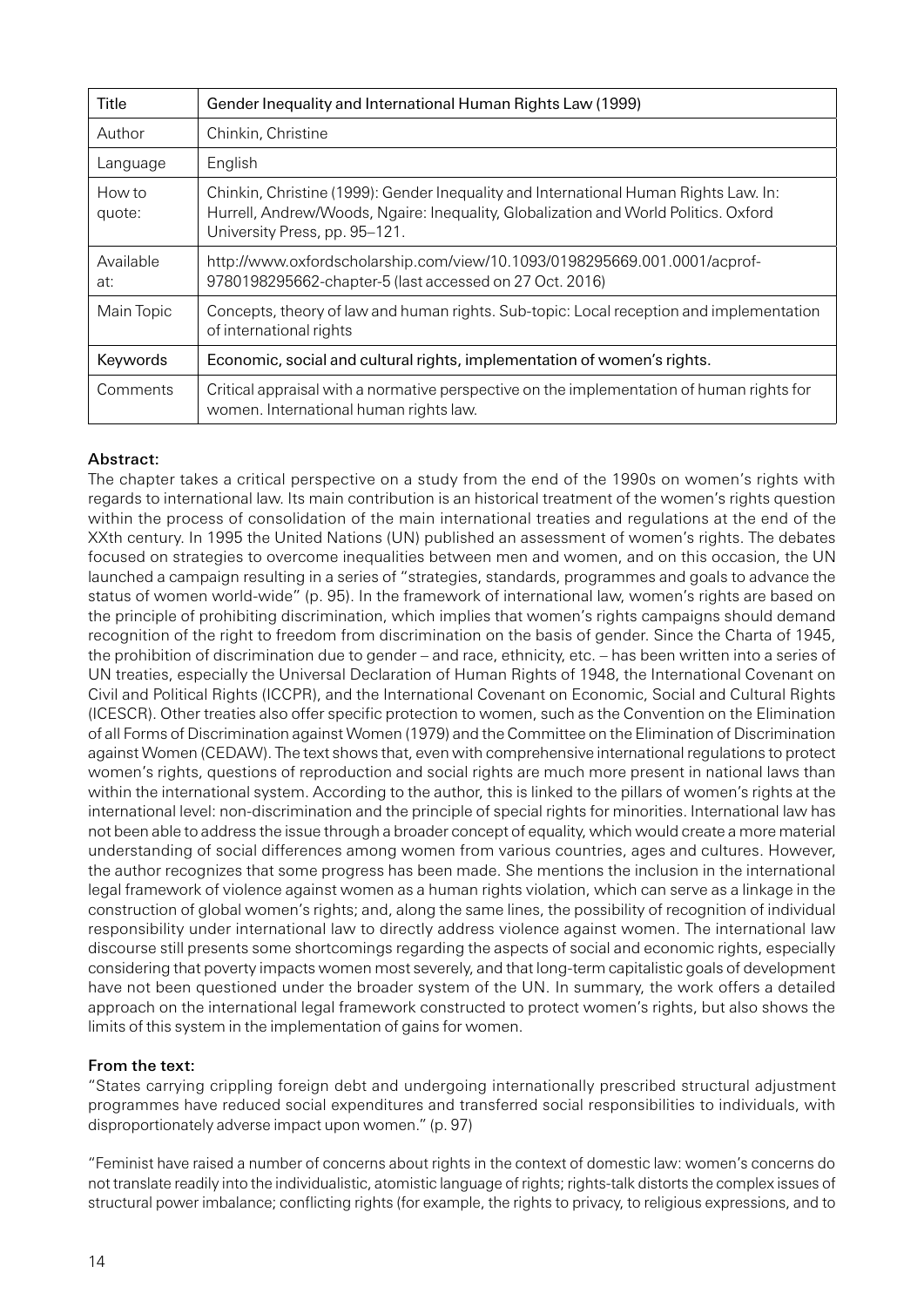free speech may all conflict with guarantees of women's rights) are frequently not resolved in favour of women; rights are readily appropriated and are consistently used to benefit those already advantaged in society." (p. 120)

| Title            | Sozialstaat oder: Globale Soziale Rechte? (2009)                                                                                                                  |
|------------------|-------------------------------------------------------------------------------------------------------------------------------------------------------------------|
| Authors          | Rätz. W; Lüdtke, H.                                                                                                                                               |
| Language         | German                                                                                                                                                            |
| How to<br>quote: | Rätz. W; Lüdtke, H. (2009): Sozialstaat oder: Globale Soziale Rechte? VSA: Verlag<br>Hamburg, 94p.                                                                |
| Available<br>at: | http://www.vsa-verlag.de/detail/artikel/sozialstaat-oder-globale-soziale-rechte/ (last<br>accessed on 5 Nov. 2016)                                                |
| Main Topic       | Concepts, theory of law and human rights. Sub-topic: Social rights, social policies.                                                                              |
| Keywords         | Social rights, welfare state, Germany, European Union.                                                                                                            |
| Comments         | Crisis of social rights in Germany and the possibilities for a transnational discourse on<br>global social righs through the anti-globalisation movement (Attac). |

#### Abstract:

The book is written by two members of the anti-globalisation organisation Attac and consists of a study on the social state in Germany, especially highlighting its dismantlement after the start of reforms in the 1990s. The book not only offers a reconstruction of the main historical events and economic changes throughout the process, but also analyses the discourses developed to politically legitimate the decay of the social state. Showing this gradual process, the authors also pursue the construction of a new political strategy, which could foster new struggles for global social rights based on the idea of international solidarity and free development for all. The book is constructed in six chapters, the last one presenting some proposals for concrete political mobilisation on the question of global social justice. The book starts with a reconstruction of the theoretical debates on welfare nation states. In the following sections, the German social state is schematised in order to show its corporate character and contradictions and the beginning of its dismantling after the establishment of "Agenda 2010". This refers to the main period during which privatisations of the social sector and the primary care system were started and consolidated. In the next chapter, the authors show and criticise the perverse discourse offering grounds for dismantling the social state: namely, the ironic argumentation that the success of the welfare state leads to its eventual failure, since senior pensioners drain resources from the social state, enabling them to live even longer. In chapter 4, the authors discuss negative consequences of the precarisation of labour for the social system. They also emphasise the argument that a social state supported solely by employed workers is a central weak point for the resilience of the system. In chapter 5, the authors detail the weakening of the public health system and the substitution of public investments in health infrastructures by private clinics and profit-driven transactions. Summarising the overall situation, the authors start the last chapter with the famous question: what can we do? Firstly, they highlight the consequences of Agenda 2010 as a starting point for the impoverishment and persecution of unemployed families in Germany. Secondly, they state that it is impossible to think of alternatives to social problems today without considering the global structure of our societies. Thirdly, a democratically organised discussion on public services could be a step – though not a guarantee – for changes in the area. Fourthly, they argue for reforms of the system of social contributions, currently based solely on the number of employees per company in a profit-based system. Regarding Germany, they offer some proposals: (1) To develop Hartz IV toward the direction of a basic unconditional income, which should be adapted to the real needs of people, and also, to eliminate the control measures upon its recipients. (2) To organise collective social campaigns for social rights, such as housing, transportation and child care, available to non-national citizens as well. (3) To focus particularly on the needs of children and the elderly, and to mobilise for a non-neoliberal, unconditional basic income for each citizen. The authors end the book by stating that although people's rights to a good standard of living are still far from being realised, it still might be on these very grounds that social mobilisation on the issue could be initiated through discourse on global social rights.

#### From the text:

"Dieses Argument macht deutlich, worum es wirklich bei der Debatte um den angeblich unbezahlbaren Sozialstaat geht: um Anlage- und Profitmöglichkeiten für privates Kapital. Inzwischen haben die verschiedenen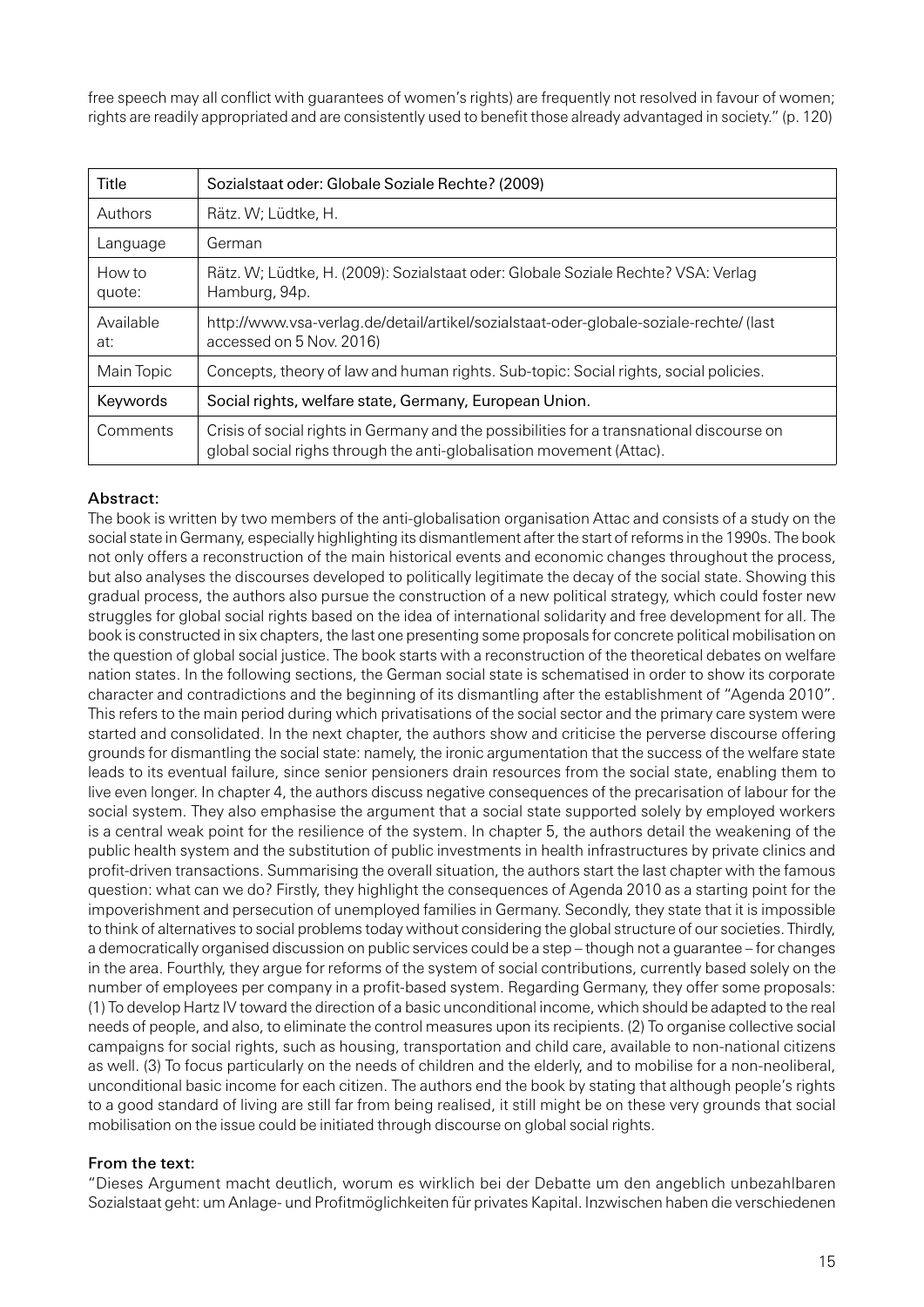Bundesregierungen Teile der Altersversorgung privatisiert, die Arbeitsmärkte liberalisiert und das Gesundheitswesen in einen offenen Markt verwandelt. Die Belastungen der Beitragszahler sind dabei zwar nicht gesunken, wohl aber das Leistungsniveau der Systeme." (p. 8)

"Die globalisierungskritische Bewegung versteht sich auch und vor allem als soziale Bewegung. Sie muss diesem Anspruch nicht zuletzt dadurch gerecht werden, dass sie sich mit der sozialen Frage hier und heute auseinandersetzt. Es wird auf Dauer nicht möglich sein, auf der internationalen Ebene zu agieren, zu argumentieren und sich zu vernetzen, wenn sich 'zu Hause' die Perspektiven für viele Menschen verschlechtern, weil die Arbeits- und Lebensbedingungen durch den Abbau der ohnehin mangelhaften sozialen Sicherungssysteme verschärft werden." (p. 9)

"Eine Rückkehr zu einer Gesellschaft, in der der Wert eines Menschen vor allem an seiner Rolle im Arbeitsprozess gemessen wird, wäre ein Rückschritt jedweden Emanzipationsstrebens. Notwendig ist ein Zustand, in dem die Menschen Gesellschaft bilden, weil sie es wollen, weil die in ihr Lebenden freiwillig dazu übereingekommen sind. Damit, um nochmals den Traum des alten Mannes aus Trier zu zitieren, der auch unser Traum ist, 'die freie Entwicklung eines jeden die Bedingung für die freie Entwicklung aller' sein kann." (p. 92)

| Title            | Zwischen Schutz und Maskerade - Kritik(en) des Rechts (2008)                                                                                                                      |
|------------------|-----------------------------------------------------------------------------------------------------------------------------------------------------------------------------------|
| Author           | Buckel, Sonja                                                                                                                                                                     |
| Language         | German                                                                                                                                                                            |
| How to<br>quote: | Buckel, Sonja (2008): Zwischen Schutz und Maskerade – Kritik(en) des Rechts. In: Alex<br>Demirovic (ed.): Kritik und Materialität. Münster: Westfälisches Dampfboot, pp. 110–131. |
| Available<br>at: | http://akg-online.org/veroeffentlichungen/akg-buchreihe/kritik-und-materialitaet (last<br>accessed on 27 Oct. 2016, book available for download)                                  |
| Main Topic       | Concepts, theory of law and human rights. Sub-topic: Critique on human rights                                                                                                     |
| Keywords         | Critique of the legal method, internal logic of law, struggles for hegemony, materialist<br>and feminist theory of law                                                            |
| Comments         | Summary version of the author's PhD work, "Subjektivierung und Kohäsion – zur<br>Rekonstruktion einer materialistischen Theorie des Rechts" (2007).                               |

# Abstract:

The essay presents a conceptual critique of law from a materialist-feminist approach. It begins with the assessment that "the relationship between radical social critique and law is ambivalent at best" (p. 110), since social movements use judicial means as strategies for their struggles, even if they recognise that the use of law might paradoxically strengthen existing relations of domination. In the first section, the author summarises critique of law based on German critical theory of law (especially Franz Neumann), Marxist critique, queerfeminist theory and poststructuralist theory. Buckel's critique of law can be summarized in five different aspects: (a) law as guarantee of the status quo, (b) law as "mask" or veil of the material relations of domination, (c) law and the construction of abstract "subjects of law", (d) the connection between law and the "violence of the state", and (e) a possible ethical function of law. In order to understand the contradictory character of the legal format, wherein relations of force mask and reproduce themselves and, at the same time, offer a mechanism of protection to vulnerable groups claiming for their rights, the author offers a reconstruction of the different approaches of the materialist theory combined with a queer-feminist critique. Buckel shows how law operates as a mechanism of subjectification and cohesion, in the sense that the subjects of law are defined under social constructed categories of masculinity, heteronormativity and sexuality – and also race, nationality etc., which play a hegemonic role in modern society. Following this structure, the legal form is also seen as a "spectral category" or a "spectral reality": since it normalises subjectivities, one is led to think that character emerges inherently, as natural objectivity. The law develops its own logic based on procedures, dogmas, law opinions and jurisprudence. Real conflicts in society that are translated into legal procedures are masked by the internal logic of law. While this internal logic also offers potential for vulnerable groups in society, since the most powerful social agents are also obliged to respect the systematics of the legal format, vulnerable groups also must make the effort to justify their claims. At the same time, this indicates a chance to control the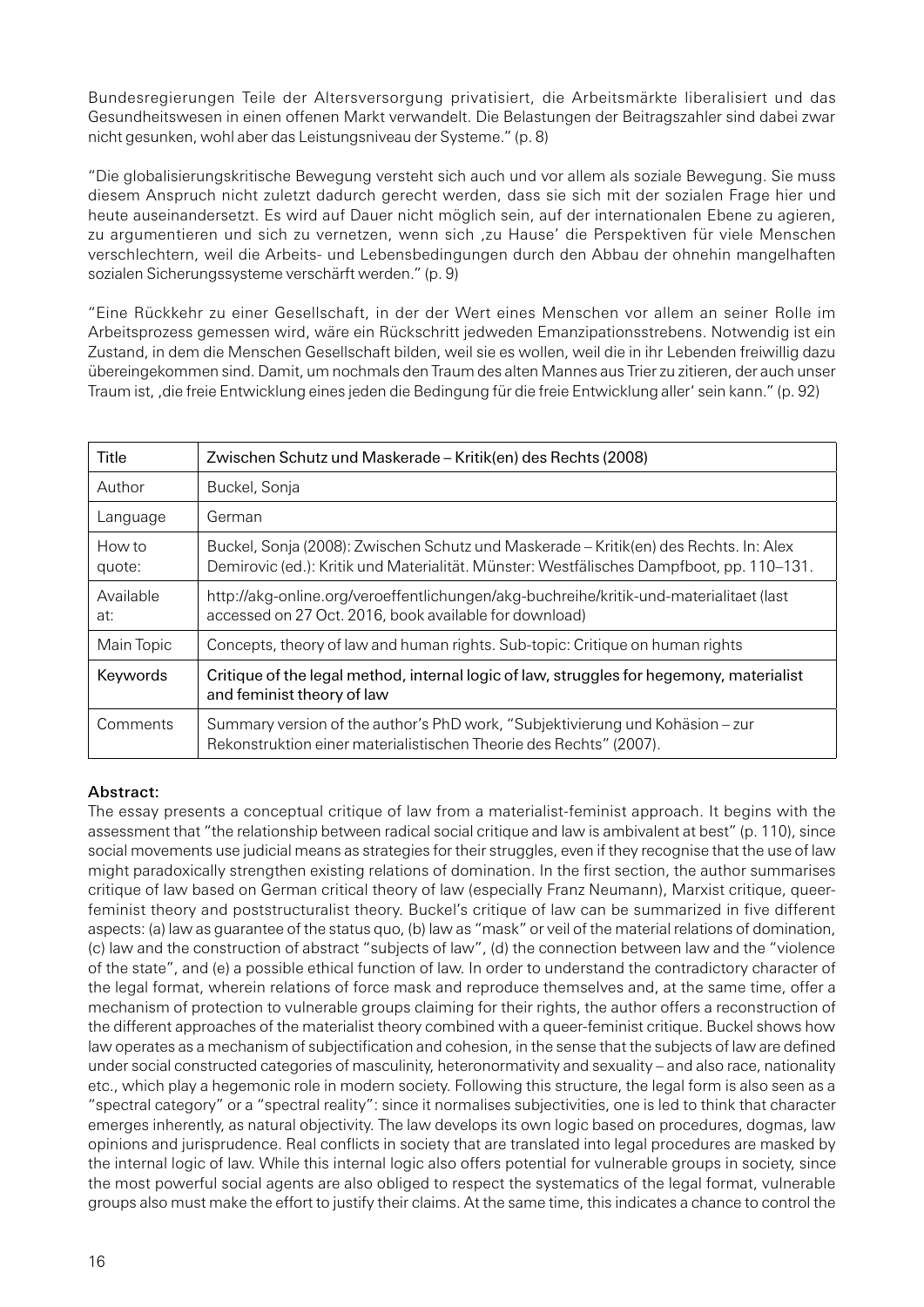arbitrary character of law. In this sense, the relations of force are not just part of the law, they can confront the internal logic of law. Therefore, counter-hegemonic or progressive movements can also use the gap between the structure of the legal form and the imperative need for argumentation in order to translate – with the help of critical legal scholars, lawyers, activists and advisers – their claims before the courts, using them as an arena of social disputes as well. Developing this argumentation to its ultimate conclusion, these struggles could be carried out using the law until the legal form is no longer necessary in society.

# From the text:

"Eine emanzipative Bewegung hingegen muss maßgeblich auf eine Aktivierung der Subalternen hinauslaufen, auf die Mobilisierung ihrer Kreativität. Rechtstheoretisch würde dies eine Vergesellschaftung der Rechtsverhältnisse bedeuten, d.h. das Ziel wäre die gesellschaftliche Aneignung des Rechts, um aktivierende Subjektivierungsweisen, die aus Projekten alternativer Lebensweisen hervorgehen, institutionell abzusichern. Eine auf dieser Basis entwickelte eigene Weltanschauung könnte sich in die normative Ordnung, die die Rechtsform ist, einschreiben und über ihre Universalisierungsstruktur verallgemeinerbar werden. Dabei sind die juridischen Intellektuellen vorübergehend in Kauf zu nehmen. Ihr Status wäre allerdings ein vorläufiger: als Übersetzer\_innen der Rechtsform im Kontext einer breiteren sozialen Bewegung." (p. 128)

| Title            | Globale Soziale Rechte. Zur emanzipatorischen Aneignung universaler<br>Menschenrechte Beiträge des »Kritischen Bewegungsdiskurses« (2008)                                                                                                                                                     |
|------------------|-----------------------------------------------------------------------------------------------------------------------------------------------------------------------------------------------------------------------------------------------------------------------------------------------|
| Authors          | Klautke, Roland; Oehrlein, Brigitte                                                                                                                                                                                                                                                           |
| Language         | German                                                                                                                                                                                                                                                                                        |
| How to<br>quote: | Klautke, Roland; Oehrlein, Brigitte (eds.) (2008): Globale Soziale Rechte. Zur<br>emanzipatorischen Aneignung universaler Menschenrechte. Beiträge des "Kritischen<br>Bewegungsdiskurses". VSA: Verlag Hamburg. (First chapter: Politische Bedeutung des<br>Konzepts Globale Soziale Rechte). |
| Available<br>at: | http://www.vsa-verlag.de/uploads/media/VSA_Klautke_Oehrlein_GSR.pdf (last accessed<br>12. Nov. 2016, just book information)                                                                                                                                                                   |
| Main Topic       | Concepts, theory of law and human rights. Sub-topic: Critique on human rights                                                                                                                                                                                                                 |
| Keywords         | Global social rights, discourses, movements, emancipation perspective.                                                                                                                                                                                                                        |
| Comments         | Theoretical discussions about limits and possibilities of political uses of the discourse on<br>human rights and social rights.                                                                                                                                                               |

# Abstract:

The book consists of a series of contributions on Global Social Rights (GSR), such as the meaning of GSR, their philosophical basis, the connection between human rights and GSR, critical debates on the issue and finally, the concrete struggles of movements for GSR. In the first chapter, Oehrlein presents political reflections which fostered the organisation of this edition. The main objective of the work is to link theory and action, and offer the discourse of GSR as an impetus for interventions and mobilisation in the public discourse. Organisations, movements and NGOs can use GSR as a plausible concept to promote a unification of their different strategies based on four arguments. Firstly, GSR can be used by the Left to legitimate a critique of the capitalist system. Secondly, GSR require confronting the contradictions within society, which might lead to new projects for emancipation. Thirdly, they presume a global reflection and analysis, which could promote global thinking through local action. Finally, GSR require participation to enable the "appropriation" of rights by vulnerable groups in society. Oehrlein argues that GSR are strongly linked to human rights. However, they go a step further in that they encourage an active process of "appropriation", claiming that all individuals, everywhere, are subjectively entitled to social rights. Precisely for this reason, the construction of a universal framework for GSR is an imperative. The author argues that the idea of "unconditionality" (Bedingungslösigkeit), in the provision of social rights, could be utilised to build a concrete utopia. This could help to change the visions of individuals, to achieve new collective principles, morals, behaviours, and ways of life, and this, moreover, could alter the hopeless perspectives within present capitalist society: The mantra "There is no alternative" must be overcome. The idea of unconditionality also serves as a justification of individual rights of freedom and selfdetermination and collective rights for all, without exception. Equality is not the final objective, but rather, a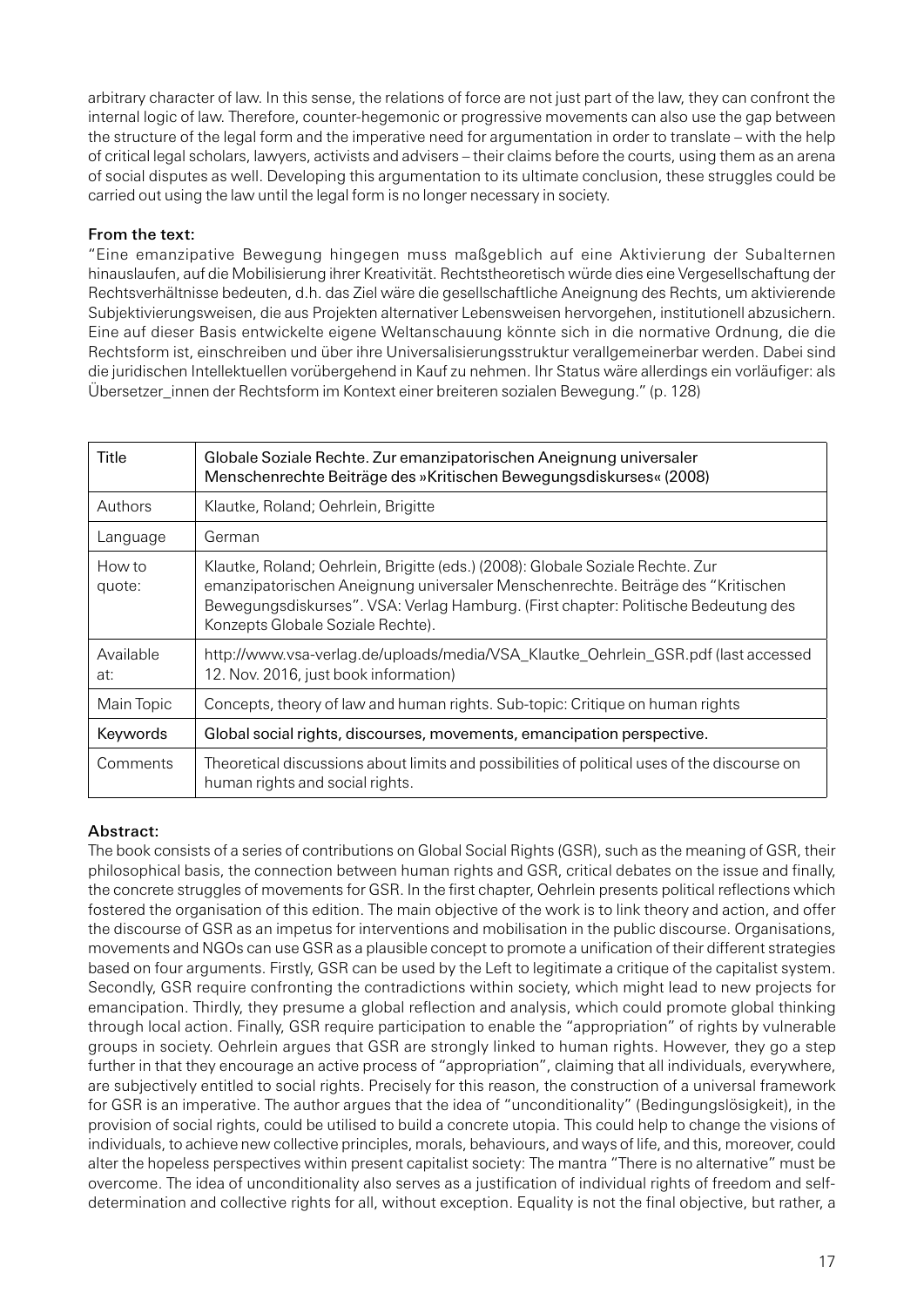guarantee of the same opportunities and conditions for all (p. 20). Individuals must stand up for their rights, starting with the rights of self-determination and for decent basic minimal living conditions, such as existential safety and good material standards of living fostering personal development, mobility and unrestricted opportunities for learning and education. In addition, the author states that social movements are more just than "protest organisations". They consist of groups of individuals willing to live by and experiment with new forms and ways of life. Moreover, GSR and the practice of social movements foster the development of new values within socialisation; these values and principles could finally replace the individualism so common in our society.

#### From the text:

"Für die einen bietet das Konzept , Globale Soziale Rechte' eine Art Leitbegriff, unter dem sich, ähnlich wie einst unter dem Begriff ,Demokratischer Sozialismus', verschiedene Strömungen der Bewegung wiederfinden. Für andere ist es der Oberbegriff einer Debatte, innerhalb derer vor allem die Widersprüche zwischen den verschiedenen Spektren diskutiert und offengelegt werden, um sich anschließend in einem länger dauernden Prozess annähern zu können. Für wieder andere hat der Begriff 'Globale Soziale Rechte' die Funktion eines vorläufigen Dachs, unter dem sich Akteure zu politischen Auseinandersetzungen mit konkreten Forderungen zusammenfinden, um gemeinsam etwas in Bewegung zu bringen, ohne das angestrebte Endziel bereits genau definiert zu haben. Einigkeit besteht lediglich in dem Ziel, sich bedingungslose Grundrechte aneignen zu müssen, um eine partizipative, gerechte und demokratische Gesellschaft zu ermöglichen, in der es dem Individuum durch Entfaltungsrechte ermöglicht wird, sich als selbstbestimmten Teil der Gesellschaft zu erleben. Dadurch wird jetzigen Akteuren gemeinsames Handeln ermöglicht, ohne faule Kompromisse eingehen zu müssen. Der verbindende Grundsatz dabei lautet, es geht nicht darum, darauf zu warten, dass diese Rechte gewährt werden, sondern darum, sie sich anzueignen." (p. 10)

Review of the entire book, details on each chapter: https://www.socialnet.de/rezensionen/7865.php [in German].

| Title         | The Paradoxes of Human Rights? (2013)                                                                                       |
|---------------|-----------------------------------------------------------------------------------------------------------------------------|
| Author        | Douzinas, Costas                                                                                                            |
| Language      | English                                                                                                                     |
| How to quote: | Douzinas, C. (2013): The Paradoxes of Human Rights. In: Constellations, n. 20, pp. 51–67.                                   |
| Available at: | http://onlinelibrary.wiley.com/doi/10.1111/cons.12021/abstract (article available online,<br>last accessed on 15 Nov. 2016) |
| Main Topic    | Concepts, theory of law and human rights. Sub-topic: Critique on human rights.                                              |
| Keywords      | Critique of law, critique of universalisation of human rights.                                                              |
| Comments      | Critique of the idea of universal human rights and humanitarism.                                                            |

#### Abstract:

The article presents a critique of human rights, especially highlighting the paradoxes of the concept with regard to the ideas of humanitarism, Western principles and the "Empire of Law" in modern societies. The text establishes a dialogue with earlier works of Douzinas – "The End of Human Rights" (2000), for example – and includes the wave of protests from 2011 in its analysis. The article starts by pointing out two paradoxes of human rights. First, Douzinas argues that we currently are in an era of consolidation of human rights, but also in an era of major violations of such rights and of an absurd inequality between North and South. Secondly, despite a global humanitarian ideology, conflicts around the world have not ceased. Considering these paradoxes, the author develops seven theses by which to discuss how human rights have become "perhaps the most important liberal legal institution" of our times, even though liberal jurisprudence falls short in explaining the meaning of human rights. The starting point of his seven theses is that human rights are an ideology in capitalist society and part of a Western neo-colonial project. Nevertheless, he believes in a resistance potential, which could be mobilised through human rights and an "idea of communism" or cosmopolitism, which is "about to come". In the constructing his seven theses, Douzinas forcefully criticises the neo-colonial project of human rights – currently also affecting the poorest countries in Europe –; the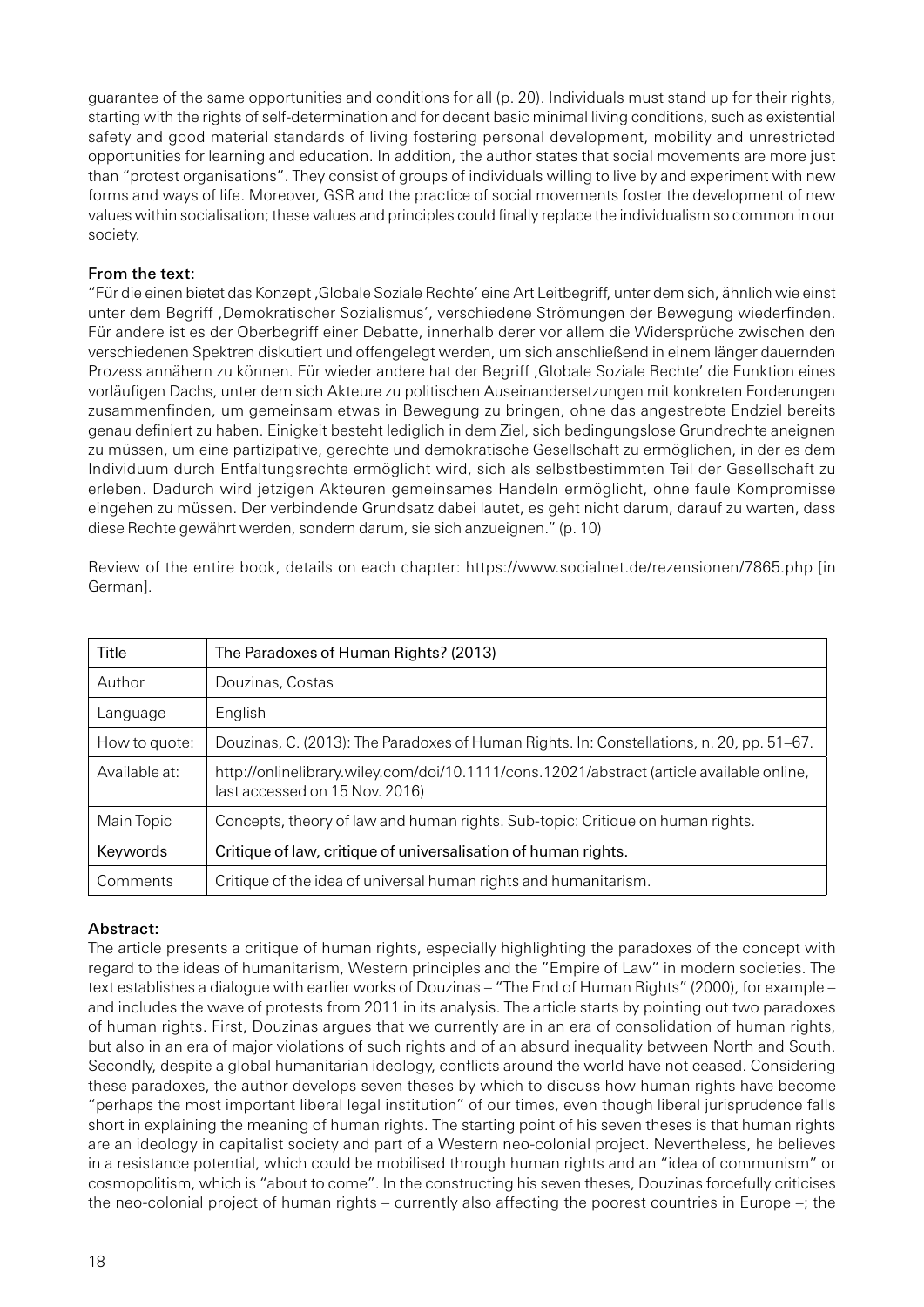promise of dignity and equality, which are at the core of the legal-political ideology of human rights; the false separation between universalism and communitarianism; the depoliticisation of society carried out by the legal establishment and the legal methods of solving societal conflicts; finally, he also affirms that the construction of legal subjects castrates the potential to radicalise human desire. Yet this potential persists in law, in the right to revolt and resist. The seventh and last thesis is an appeal for "a cosmopolitanism to come (or the idea of communism)". For Douzinas this is necessary to uncouple human rights from neoliberal capitalism: "Human rights can re-claim their redemptive role in the hands and imagination of those who return them to the tradition of resistance and struggle." (p. 65) In cities of resistance – Cairo, Madrid and Athens – activists rediscovered the right to resist through acts of hospitality that prepared militant subjects to exist and fight together, despite and with their singularities. This process is a "non-existance", a utopia, a non-place that helps to create a sense of equality against and beyond liberal cosmopolitanism, "the promise of the cosmopolitanism to come – or the idea of communism".

# From the text:

"A new ideal has triumphed on the world stage: human rights. It unites traditional enemies, left and right, the pulpit and the state, the minister and the rebel, the developing world and the liberals of the West. The new world order, we are told, is genuinely liberal democratic. Ideological controversies of the past have given way to general agreement about the universality of Western values and have placed human rights at the core of international law. After the collapse of communism, human rights have become the ideology after the end of ideologies, at the end of history, the morality of international relations, a way of conducting politics according to ethical norms." (p. 51)

"Marx was the first to realise the paradoxical nature of rights. Natural rights emerged as a symbol of universal emancipation, but they were at the same time a powerful weapon in the hands of the rising capitalist class, securing and naturalizing emerging dominant economic and social relations. Right claims reinforce rather than challenge established arrangements. The claimant accepts the established power and distribution orders and transforms the political claim into a demand for admission to the law. The role of law is to transform social and political tensions into a set of solvable problems regulated by rules and hand them over to rule experts. The rights claimant is the opposite of the revolutionaries of the early declarations, whose task was to change the overall design of the law." (p. 60)

"We can conclude that human rights claims and struggles bring to the surface the exclusion, domination and exploitation, and inescapable strife that permeates social and political life. But, at the same time, they conceal the deep roots of strife and domination by framing struggle and resistance in the terms of legal and individual remedies which, if successful, lead to small individual improvements and a marginal re-arrangement of the social edifice." (p. 61)

"We become independent, speaking subjects by entering the symbolic order of language and law. But this first 'symbolic castration' must be supplemented by a second that makes us legal subjects. It introduces us into the social contract leaving behind the family life of protection, love, and care. The symbolic order imposes upon us the demands of social life. God, King, or the Sovereign act as universal fathers, representing an omnipotent and unitary social power, which places us in the social division of labor." (p. 62)

"Social and economic rights add a layer of difference to abstract similarity; they recognize gender, race, religion, and sexuality, in part moving recognition from the abstract equality of humanity to differentiated qualities, characteristics, and predications. Human rights may promise universal happiness but their empirical existence and enforcement depends on genealogies, hierarchies of power and contingencies that allocate the necessary resources ignoring and dismissing expectations or needs. The legal person that rights and duties construct resembles a caricature of the actual human self." (p. 62)

"The axiom of equality and the right to resistance prepare militant subjects in the ongoing struggle between justice and injustice. This being together of singularities in resistance is constructed here and now with friends and strangers in acts of hospitality, in cities of resistance, Cairo, Madrid, Athens." (p. 66)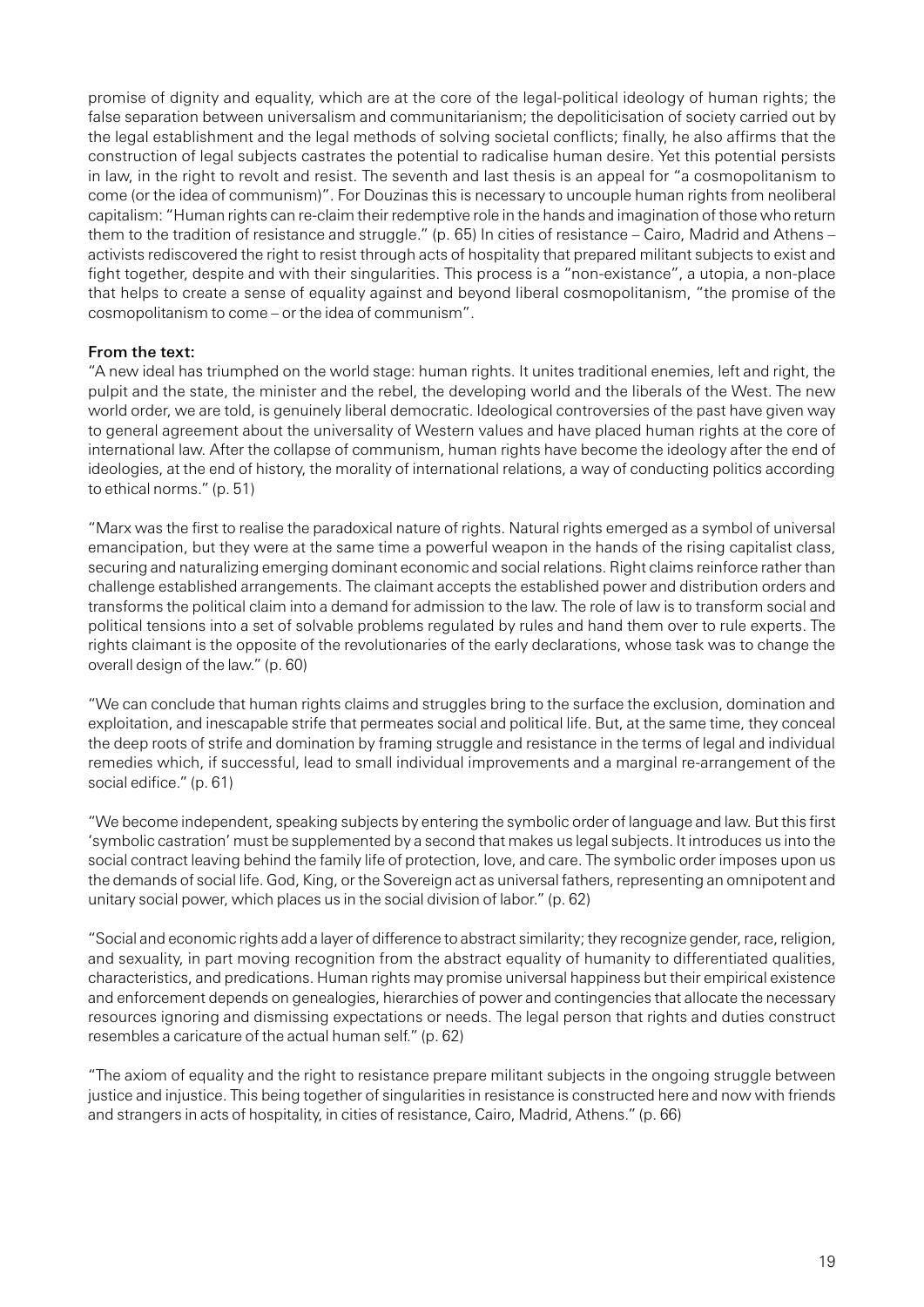| Title            | Menschenrechte und Sozialismus (2009)                                                                                             |
|------------------|-----------------------------------------------------------------------------------------------------------------------------------|
| Author           | Brie, Michael                                                                                                                     |
| Language         | German                                                                                                                            |
| How to<br>quote: | Brie, Michael (ed.) (2009): Menschenrechte und Sozialismus. Rosa-Luxemburg-Stiftung,<br>rls papers. 62p.                          |
| Available<br>at: | https://www.rosalux.de/publication/29221/menschenrechte-und-sozialismus.html (last<br>accessed on 27 Oct. 2016, available online) |
| Main Topic       | Concepts, theory of law and human rights. Sub-topic: Human rights, social human rights<br>and democratic socialism.               |
| Keywords         | Human Rights, democratic socialism, Die Linke.                                                                                    |
| Comments         | Compilation of texts and speeches of different members of Die Linke political party on<br>human rights and democratic socialism.  |

The publication, organised by Michael Brie, offers a detailed summary of the political debates among members of Die Linke poilitcal party regarding questions of human rights, socialism and democracy. It brings together a comprehensive introduction, speeches of members of Die Linke and a series of position papers and statements of the party on the topic. This set of texts likewise shows critical confrontations within the party on controversial matters, such as the view and treatment of experiences of real socialism in different countries. Human rights are at the core of the political discourse of the New Left, which implies defending a social project based on respect of individual liberties and a guarantee of equal social conditions. In this sense, it is possible to identify the central role of human rights in the construction of the political practices and public discourse of Die Linke. This debate is also fundamental in addressing human rights violations perpetrated during past experiences of actual socialism. One of the position papers reaffirms the rejection of Stalinism and positions liberty and democracy as central values for Die Linke. Moreover, throughout the documents are descriptions of the party's reinforced commitment to human rights in recent years. A primary example mentioned is the imperative to listen to and work together with those affected by human rights violations. This central pledge of Die Linke shows that human rights cannot be brandished as a universal discourse or remedy to be imposed worldwide. A second element is an affirmation of the centrality of liberty and equality as inseparable, in Die Linke's conception of human rights as the basis of democratic socialism. Thirdly, international agreements and established institutions for the protection of human rights should be instigated to hold those in power accountable to respond to human rights violations, and to act against the instrumentalisation of rights protections as legitimation for war or dictatorship. Consequently, human rights are viewed as rights to resist; they are the basis of organised struggles for social justice, the impetus for change, the inspiration of the communist "Internationale". However, they should not be understood as a moral framework, as concepts to be manipulated in order to control people. Protecting the liberty of individuals also means safeguarding humanity's creative potential to construct another project for a truly emancipated society. Building on the lessons of Rosa Luxemburg, they point out that there is neither liberty nor equality in a capitalist society. In the last position paper, these guiding principles of democracy, participation and human rights are illustrated by concrete statements from the party in the German and European contexts. The members and deputies of Die Linke support a clear position for equality, strongly condemn the treatment of asylum seekers and migrants in Germany, criticise the stigmatisation of social welfare recipients in the country and, within the European sphere, they campaign for a democratic Constitution that should guarantee transparency, participation and equal social rights for all EUcitizens.

# From the text:

"Freiheit und soziale Sicherheit, Demokratie und Sozialismus bedingen einander. Gleichheit ohne individuelle Freiheit endet in Entmündigung und Fremdbestimmung. Freiheit ohne Gleichheit ist nur die Freiheit für die Reichen. Auch der Mensch ist nicht frei, der seine Mitmenschen unterdrückt und ausbeutet. Ziel des demokratischen Sozialismus, der den Kapitalismus in einem transformatorischen Prozess überwinden will, ist eine Gesellschaft, in der die Freiheit des anderen nicht die Grenze, sondern die Bedingung der eigenen Freiheit ist." From the program of the die LINKE party, Dortmund Party Convention, March 2007. (p. 7)

"DIE LINKE setzt sich mit der Geschichte der DDR und der BRD sowie mit der Geschichte der linken Kräfte in der alten Bundesrepublik auseinander und zieht aus den historischen Entwicklungen und Erfahrungen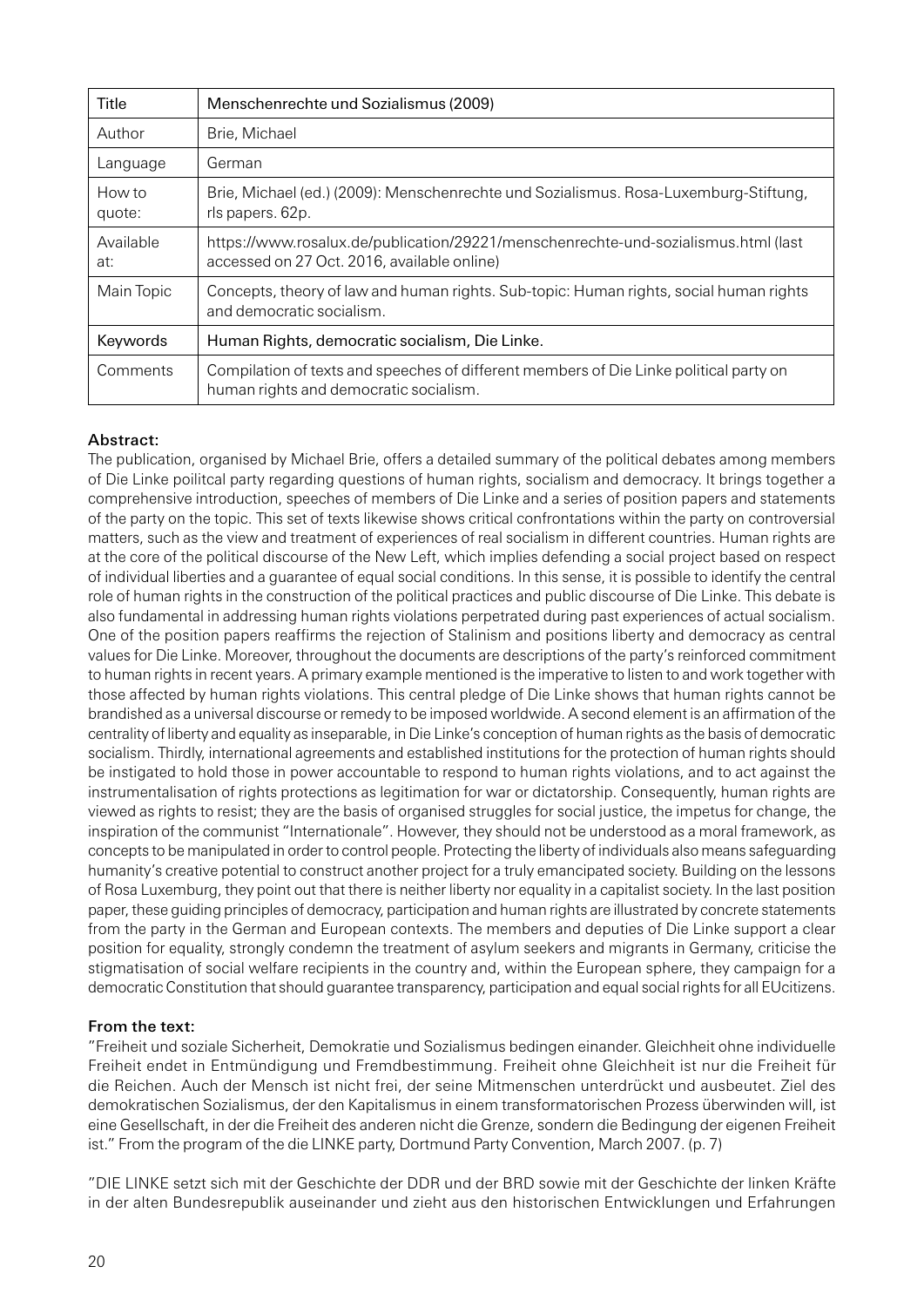Schlussfolgerungen für ihre Programmatik und Strategie in den Auseinandersetzungen der Gegenwart und Zukunft. Dabei wendet sie sich gegen Pauschalisierungen, antikommunistische Vorurteile und einseitige Beurteilungen und bemüht sich um differenzierte und ausgewogene Einschätzungen. Wir haben aus der Geschichte gelernt: Respekt vor den Ansichten Andersdenkender ist Voraussetzung von Befreiung. Wir lehnen jede Form von Diktatur ab und verurteilen den Stalinismus als verbrecherischen Missbrauch des Sozialismus. Freiheit und Gleichheit, Sozialismus und Demokratie, Menschenrechte und Gerechtigkeit sind für uns unteilbar." (pp. 57–58)

On human rights: "Die Bundesrepublik muss Vorreiter bei der Unterzeichnung und Ratifizierung der internationalen Menschenrechtsabkommen werden, so bei einer revidierten Europäischen Sozialcharta, bei der Wanderarbeiter- und der Kinderkonvention. Zum Sozialpakt soll ein Individualbeschwerdeverfahren etabliert werden, damit Betroffene juristisch gegen Verletzungen ihrer sozialen und wirtschaftlichen Menschenrechte vorgehen können. Wir unterstützen die Schaffung einer unabhängigen europäischen und internationalen Strafgerichtsbarkeit." (p. 58)

Eine Verfassung für Europa! Aus dem Europawahlprogramm der Partei DIE LINKE:"Die EU benötigt eine andere vertragliche Grundlage: eine EU-Verfassung, die von den Bürgerinnen und Bürgern mitgestaltet wird und über die zeitgleich in jedem EU-Mitgliedstaat in einem Referendum abgestimmt werden muss. Demokratie, Sozialstaatlichkeit, Frieden und Rechtsstaatlichkeit müssen gleichrangige verfassungsrechtliche Werte und Ziele der EU sein. Die EU muss auf konsequente Durchsetzung dieser Ziele, auf Solidarität, Toleranz, Menschenrechte, Säkularisierung und Gleichberechtigung der Geschlechter verpflichtet werden." (p. 59)

| Title            | Revolution für soziale Gerechtigkeit und Demokratie! Vorschläge für eine offensive<br>Strategie der LINKEN (2016)                                                            |
|------------------|------------------------------------------------------------------------------------------------------------------------------------------------------------------------------|
| Authors          | Kipping, Katja; Riexinger, Bernd                                                                                                                                             |
| Language         | German                                                                                                                                                                       |
| How to<br>quote: | Kipping, Katja; Riexinger, Bernd (2016): Revolution für soziale Gerechtigkeit und<br>Demokratie! Vorschläge für eine offensive Strategie der LINKEN.                         |
| Available<br>at: | https://www.die-linke.de/nc/die-linke/nachrichten/detail/artikel/revolution-fuer-soziale-<br>gerechtigkeit-und-demokratie/ (last accessed on 27 Oct. 2016, available online) |
| Main Topic       | Concepts, theory of law and human rights. Sub-topic: Human rights, social human rights<br>and democratic socialism.                                                          |
| Keywords         | Global social rights, social justice, Die Linke.                                                                                                                             |
| Comments         | Political position paper of Die Linke on social justice and revolution, and the use of social<br>justice as a positive concept for political struggles.                      |

# Abstract:

The position paper, written in 2016 by the two party leaders of Die Linke, Katja Kipping and Bernd Riexinger, is a call for an offensive leftist strategy for social justice and democracy in Germany. The paper starts with a brief conjuncture analysis that raises the question: with right-wing mobilisations and neoliberal competition on the one hand, and actions for solidarity, democracy and social justice on the other, in which direction is society going to move? Considering the expansion of the right-wing discourse, they show the necessity of a strong leftist party in Germany. The main task today is to rebuild cooperation with the worker class and the unemployed, to offer a solid basis for social rights and against fascisms. In order to achieve this, it is vital to bring discussions on social rights into the public sphere and to encourage political activism. Die Linke has the potential to grow in major German cities, where critical groups of young activists already engage and organise solidarity actions with migrants, for environmental justice, and against TTIP, racism, export of weapons, and violence. The authors present the concept of a "connecting party" (verbindende Partei), bringing together in cooperation multiple groups whose societal existence is threatened, also due to a lack of social rights. This cooperation implies a social revolution that would question property relations weakening individuals in society. Social revolution would also signify bringing social issues and critique of the dismantling of the welfare state back into the leftist discourse, instead of abandoning these themes to the propaganda of right-wing parties.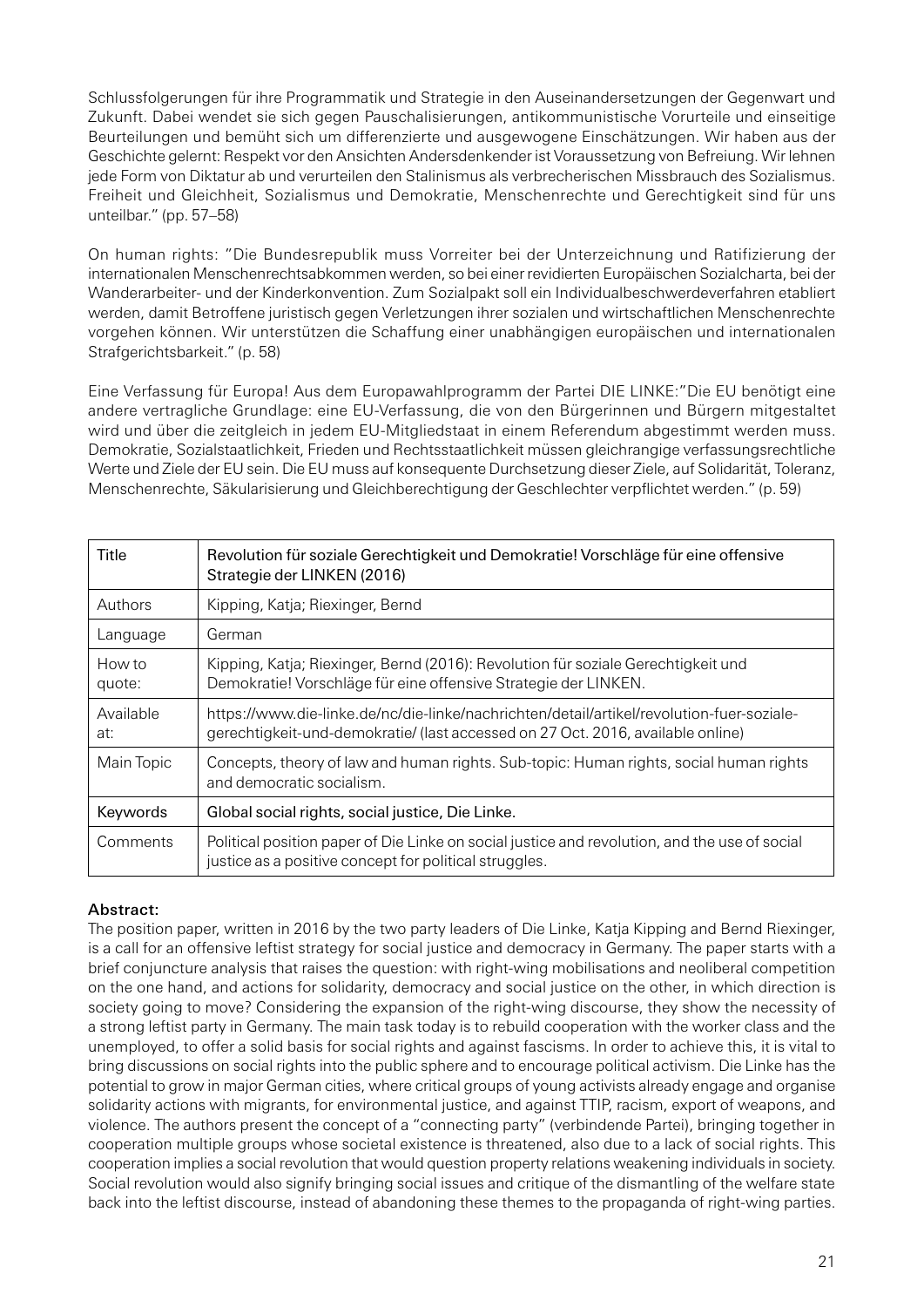Finally, social revolution would mean confrontation with those who benefit most from inequalities in society. The authors thus propose a campaign for social justice and democracy and describe concrete actions that could lead to a strong mobilisation not only in Germany, but also in Europe. They emphasise the lessons of Sanders' and Corbin's campaigns, or Podemos, stating that individuals want to be motivated and impelled to act on behalf something new, for a utopia of social justice and transformation. The social revolution is not about creating new leaders, but about launching social struggles from the bottom, organising protests against the right-wing wave and for social justice and equality. The paper ends with strategies for mobilisation: (1) conducting a campaign to listen to society's claims; (2) constructing a strong cooperative basis with unions in the fields of social services and social structures; (3) acquiring new members by reaching them through actions centred on local issues; (4) working together – under the motto "Solidarity, not Charity!" – with initiatives against racism and the right-wing threat; and finally (5) strengthening initiatives and actions beyond Parliament, to understand people's daily lives and learn their problems and needs. A Left party must be a social entity uniting social struggles, starting with the resistance against the neoliberalism of the Schwarz-rot-grünen coalition and including mobilisations for social rights and against nationalisms and racism.

# From the text:

"In den nächsten Jahren wird sich entscheiden, in welche Richtung sich diese Gesellschaft bewegt. Sie steht an einem Scheideweg: Zwischen rechter Hetze und neoliberaler Konkurrenz auf der einen Seite, Demokratie, Solidarität und sozialer Gerechtigkeit auf der anderen Seite. Werden größere Teile der Erwerbslosen, Prekären, Geringverdienenden und die abstiegsbedrohte Mittelschicht sich den Rechtspopulisten zuwenden und damit den Weg für eine noch unsozialere, autoritäre und antidemokratische Entwicklung bereiten? Oder gelingt es, Konkurrenz und Entsolidarisierung zurückzudrängen und ein gesellschaftliches Lager der Solidarität zu bilden? Diese Fragen stehen nicht erst seit dem tiefen Einschnitt in der politischen Landschaft, den die Landtagswahlen im März 2016 darstellen, im Raum. Sie verweisen darauf, wie wichtig es ist, dass es eine starke LINKE gibt." (p. 3)

"(1) Eine Revolution für soziale Gerechtigkeit und Demokratie fängt an mit einer Kampfansage an die Wenigen, die unermesslichen Reichtum, Vermögen und Macht auf Kosten der Mehrheit der Menschen angehäuft haben. (2) Eine Revolution der Gerechtigkeit richtet sich an die Millionen Beschäftigten im Land. (3) Eine Revolution, die Armut beseitigt, Teilhabe gewährleistet, gute Renten, gute Gesundheitsversorgung und Pflege, gleichen Zugang zu Bildung und bezahlbares Wohnen für alle schafft. Dies sind die sozialen Garantien des Lebens, die eine soziale Demokratie auszeichnen. (4) Eine Revolution für Demokratie verteidigt die Errungenschaften der parlamentarischen Demokratie gegen Neoliberalismus und rechten Autoritarismus. Aber sie geht darüber hinaus. (5) Eine Revolution für soziale Gerechtigkeit und Demokratie setzt dem Europa der Banken und Konzerne eine "konkrete Utopie" eines demokratischen, sozial gerechten und friedlichen Europas "von unten" entgegen." (pp. 7–8)

"Wenn wir es schaffen, den Kampf für soziale Gerechtigkeit mit dem Einsatz gegen Rassismus und rechten Kulturkampf zu verbinden und eine gemeinsame Initiative für eine solidarische Gesellschaft zu starten, kann ein neues Momentum für gemeinsame linke Politik entstehen." (p. 13)

| Title            | Hype oder kommunistisches Szenario? Globale Rechte im Spanungsfeld von Utopie,<br>sozialen Kämpfen und positiven Recht (2006)                                                                                                |
|------------------|------------------------------------------------------------------------------------------------------------------------------------------------------------------------------------------------------------------------------|
| Author           | Samsa, Gregor                                                                                                                                                                                                                |
| Language         | German                                                                                                                                                                                                                       |
| How to<br>quote: | Samsa, Gregor (2006): Hype oder kommunistisches Szenario ? Globale Rechte im<br>Spannungsfeld von Utopie, sozialen Kämpfen und positivem Recht. In: ak - analyse &<br>kritik - Zeitung für linke Debatte und Praxis, n. 508. |
| Available at:    | http://www.akweb.de/ak s/ak508/18.htm (last accessed on 27 Oct. 2016, available online)                                                                                                                                      |
| Main Topic       | Concepts, theory of law and human rights. Sub-topic: Human rights, social human rights<br>and democratic socialism.                                                                                                          |
| Keywords         | Human Rights, democratic socialism, Die Linke.                                                                                                                                                                               |
| Comments         | Discussion about social human rights and the possibilities of the use of the concept among<br>a leftist politics.                                                                                                            |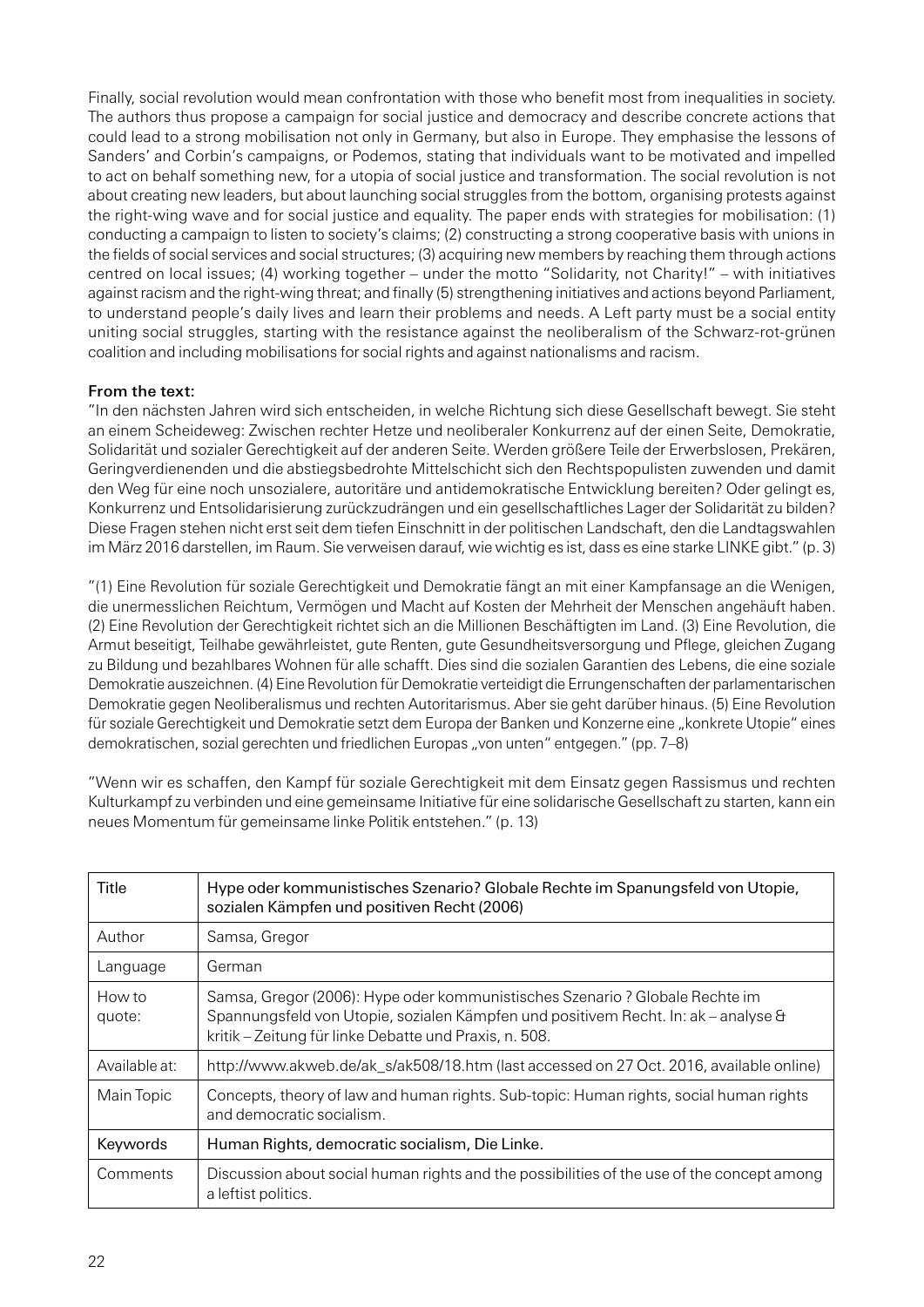Although the radical left reacts arduously and sceptically to discussions on human rights, global rights are increasingly present in campaigns and mobilisations of social movements and in progressive international organisations. Samsa starts by recognising the reservations of the left about the Western discourse on human rights, but argues that there are simply differentiated ways of naming the concepts of "communism", "association of free individuals", or "march of dignity" (p. 17). To develop his point of view, the author brings together the arguments and "reservations" commonly mentioned in the critique of human rights. Namely that (a) human rights have been used as legitimation for Western military interventions under the auspices of the Enlightenment; (b) they contribute to the maintenance of the bourgeoisie status quo; and (c) they are merely the other side of an already eroded relationship between individuals and the state, considering that the former are governed under a constant state of exception. According to Samsa, the radical left have lost the opportunity to recognise the emancipatory aspect of global rights as an instrument that has been commonly utilised by social movements in the XIXth century. Thus global rights can be viewed as a leftist concept, in the sense that social and civil rights are intertwined since they impact each other while being implemented by social movements. They are neither simply laws codified in international treaties, nor a prerogative for the use of force by the state through repressive mechanisms. This does not reflect reality, especially in the case of social rights: social movements, unions and leftist parties use them in their fights for some improvements to the perverse structures of capitalism. Some examples of this are labour laws. However, the author warns of contradictions that cannot be solved with the application of human rights.. Human rights move through improvements and backlashes. They always focus on the future perspective of their positive implementation. GSR are a field in dispute; their meaning is determined by social movements with their own analyses, concepts and claims. The author concludes that GSR could support leftist activists in their personal affirmation and commitment; they offer a basis for action to overcome the capitalist system; as established law, they also enable protection, access to resources and self-empowerment for social struggles; and finally, they are a positive concept for a public discussion on social transformations promoted by the Left.

#### From the text:

"Insgesamt heißt dies also, dass es der Frage auf den Grund zu gehen gilt, was Rechte überhaupt sind, was gemeint ist, wenn globale, d. h. politische, zivile und soziale Rechte eingefordert werden. Hierzu gehört zunächst eine kritische Auseinandersetzung mit den Hintergründen der traditionellen Geringschätzung emanzipatorischer Rechtsverhältnisse durch Linke nahezu jeder Couleur. Auf dieser Basis soll sodann in mehreren Schritten gezeigt werden, inwiefern das Sprechen von globalen Rechten grundsätzlich nichts anderes als den Versuch darstellt, in begrifflicher Ausdifferenzierung das auf den Punkt zu bringen, was ansonsten kurz und bündig unter Titeln wie ,Kommunismus', ,Assoziation freier Individuen' oder ,Marsch der Würde' (Zapatistas) firmiert." (p. 17)

"Globale Rechte sind vielmehr umkämpftes Terrain, in ihnen artikuliert sich das Selbstverständnis politischer und sozialer Bewegungen, mithin ihre Analysen, Konzepte und Forderungen." (p. 20)

"Globale Rechte werden durch nichts und niemanden gewährt – schon gar nicht durch Geburt. Sie müssen stattdessen von unten Schritt für Schritt erkämpft werden, von ihrer erstmaligen Formulierung über ihre Anerkennung im Rahmen allgemeiner Konventionen bis hin zur Verankerung als positives Recht. Hieraus folgt auch, dass das Feld globaler Rechte ein für politische und soziale Bewegungen prinzipiell offenes ist und somit eines, das permanent im Wachsen begriffen ist." (p. 20)

"Die Identifikation mit globalen Rechten stellt eine Selbstvergewisserung dar. In ihnen bringt die (radikale) Linke das zum Ausdruck, worum es ihr grundsätzlich geht. In kondensierter Form kann dies mit Würde und Gerechtigkeit umschrieben werden; ein weiteres, sinnverwandtes und ebenfalls oft propagiertes Schlagwort lautet: , Recht auf ein gutes Leben' – bedingungslos und unhintergehbar." (p. 21)

"Ohne die kritische Analyse des herrschenden Status quo aus den Augen zu verlieren, hebt sie dennoch hervor, worum es der (radikalen) Linken politisch geht. Das ist ein in jedweder Hinsicht attraktives Kommunikationsangebot, auch in der Auseinandersetzung mit denjenigen, welche globale Rechte zum harmlosen Bettvorleger degradieren möchten." (p. 21)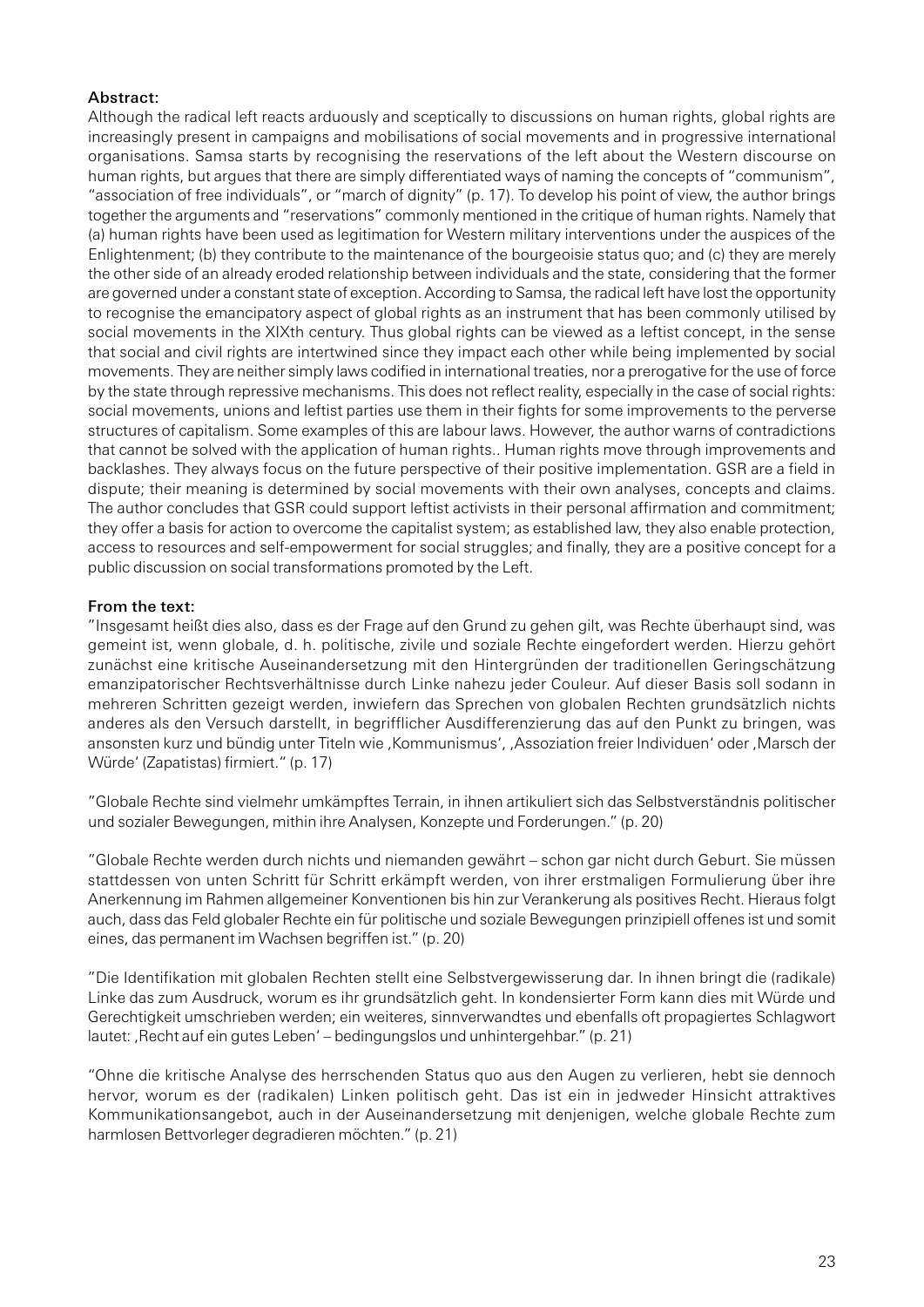| Title            | The Social Bases of the Global Justice Movement (2005)                                                                                                                                          |
|------------------|-------------------------------------------------------------------------------------------------------------------------------------------------------------------------------------------------|
| Author           | Della Porta, Donatella                                                                                                                                                                          |
| Language         | English                                                                                                                                                                                         |
| How to<br>quote: | The Social Bases of the Global Justice Movement (2005): Della Porta, Donatella. Research<br>Institute for Social Development. Civil Society and Social Movements, Programme Paper<br>Number 21. |
| Available<br>at: | http://www.unrisd.org/80256B3C005BCCF9/(httpAuxPages)/<br>C779023A61701329C125710F00300361/\$file/delport.pdf (last accessed on 6 Oct., 2016)                                                   |
| Main Topic       | Global Justice and Social Movements. Sub-topic: Global justice movement.                                                                                                                        |
| Keywords         | Social justice movement, 2000s, cosmopolitan activists, empirical research                                                                                                                      |
| Comments         | Main characteristics of activists and people participating in the global justice movement at<br>the beginning of the 2000s.                                                                     |

The author analyses the main characteristics of the Global Justice Movement (GJM) in the beginning of the 2000s, especially in the global North. The paper provides two main contributions to the discussion on global mobilisations for social rights. On the one hand, the profile of activists is accurately described based on information from interviews and surveys with participants of the European Social Forum in Florence in 2002. It enables the drawing of conclusions on the correlations between activism for global social rights, and political and social factors such as collective identity, social cleavages, class conflicts, relations to religion and parties, as well as gender, age and activism within trade unions. On the other hand, these analyses also address the questions posed by social movements and social theory during the 1990s about the possibility of collective mobilisation in pluralistic democratic societies undergoing social fragmentation. The author maintains that questions of inequality and ideology were central for the emergence of the global justice movement. The protests focused around debt relief (for the global South), international trade rules, fair trade, global taxation (criticising the deregulation of markets) and peace, which allows the claim that fragmentation of society does not inhibit social protest; on the contrary, movements became more and more visible on the streets. Furthermore, research also shows that the global justice movement is a "movement of movements", in the sense that it consists of a convergence of heterogeneous identities, claims and resources. The movements reject interference by the state, institutions and private companies, and their actions themselves represent an attempt to build new forms of practicing politics through participation (p. 6). The article also offers a complete summary of relevant events and institutional changes that fostered mobilisation of the GJM, such as the trade agreements at the end of the 1990s (NAFTA and WTO negotiations), international summits (G20 and counterdemonstrations, such as Seattle) and also, the UN Conference on Women's Rights, the Millennium campaigns and the World Social Forums. All these events have in common the critique of economic globalisation and of the development model enforced by the global North, and propose as an alternative a globalisation "from below" based on global citizenship rights, sustainable development and cultural exchange (p. 7). At the end, the author also mentions mobilisations in the global South, which also bring together claims for global rights, especially social rights for the South, and the critique of Programmatic Structural Adjustment programs and privatisations.

#### From the text:

"This helps to explain the generational, gender, social, religious, ideological diversity of the global justice movement. Many of these campaigns started defensively, in order to combine resources against an 'enemy' that was perceived as extremely powerful. However, in the course of these interactions bonds of mutual trust developed, together with the belief to share not only a common opponent, but also a common identity, even though a pluralistic one. The coming together of members from different pre-existing organizations favoured the development of tolerant identities with an emphasis on diversity and cross-fertilization." (p. 29)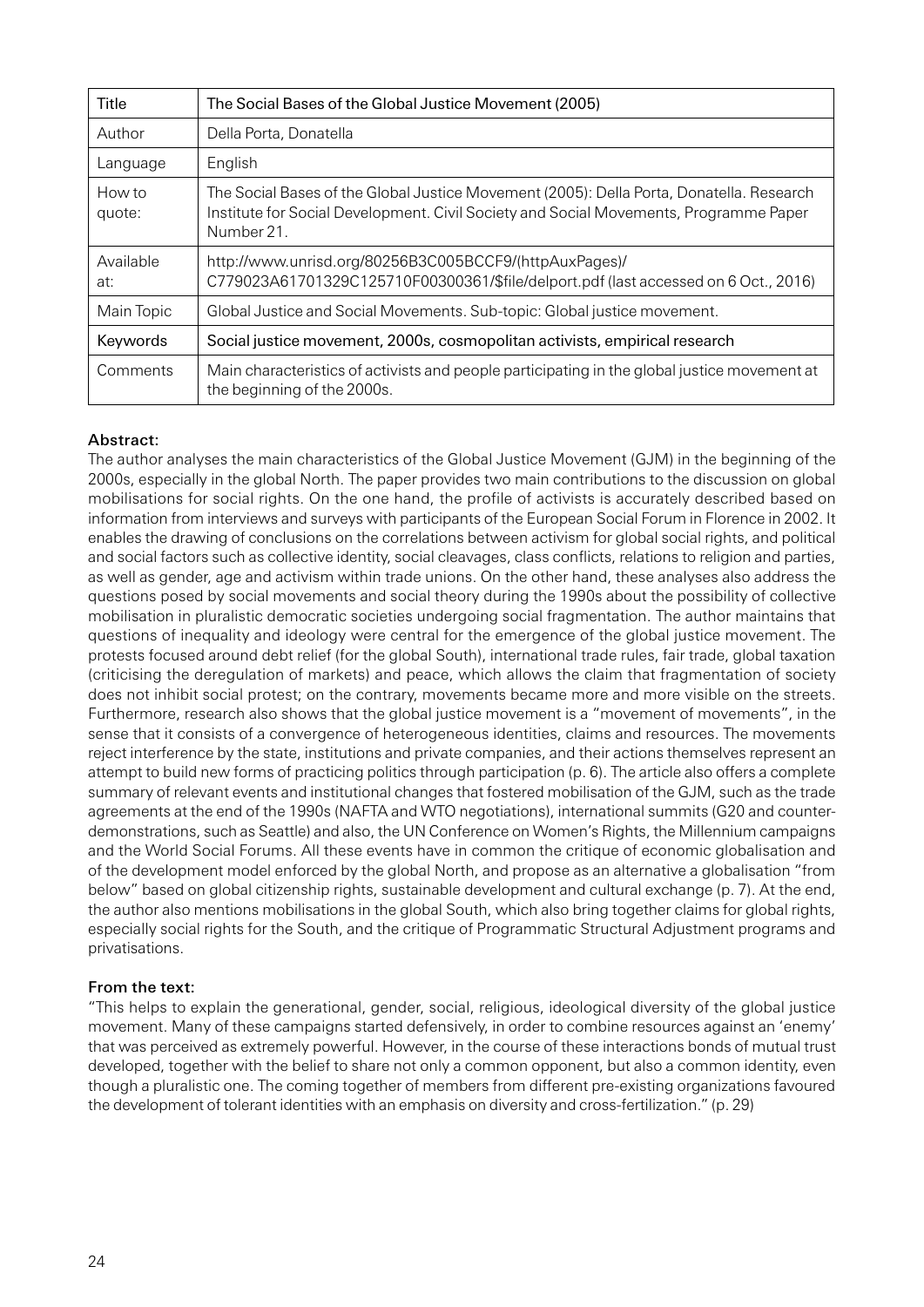| Title            | Social Structure: old working class, new precariat, or yet something different?, (2015)                                                                                                                                                              |
|------------------|------------------------------------------------------------------------------------------------------------------------------------------------------------------------------------------------------------------------------------------------------|
| Author           | Della Porta, Donatella                                                                                                                                                                                                                               |
| Language         | English                                                                                                                                                                                                                                              |
| How to<br>quote: | Social Structure: old working class, new precariat, or yet something different?, in Della<br>Porta, Donatella (2015): Social movements in Times of Austerity. Bringing capitalism back<br>into protest analysis. Cambridge, Polity Press. pp. 26-66. |
| Available<br>at: | http://www.polity.co.uk/book.asp?ref=9780745688589 (last accessed Oct. 20, 2016, book<br>information only)                                                                                                                                           |
| Main Topic       | Global Justice and Social Movements. Sub-topic: New social movements and anti-<br>capitalist movements                                                                                                                                               |
| Keywords         | Social movements, social structures, precariat, austerity movements.                                                                                                                                                                                 |
| Comments         | Connection of the global justice movement with the actual wave of protests. Overview and<br>current state of affairs: where is the global justice movement in times of austerity?                                                                    |

The article is part of an edited book which attempts "to bring capitalism back into protest analysis". It creates linkages with former works by the author on the Global Justice Movement (GJM) and offers a panorama of the main grievances and characteristics of the activists involved in the waves of protests since 2010. While discussing the main claims of protesters, Della Porta shows how the development of neoliberalism and its crises are the cause of worsening living conditions worldwide, wich can notably be seen in matters of labour rights, health and education systems, public transport and housing, among other social rights. The article starts with the protests of 2011 in Tunisia, passes through an analysis of protests in Latin America in the 1990s in reaction to neoliberal reforms – building to a peak moment of the anti-globalisation movement organised in the framework of the World Social Forum – and finally, offers empirical data about the actors involved in multiple demonstrations and events in Europe on the GJM, and also following the global financial crisis of 2008. With this broad picture, Della Porta stresses the global interconnection of different periods and protests, which allows her to argue that the precarisation of life and the quick deterioration of welfare provisions, followed by strong repression, are the main triggers of social mobilisation. Theoretically, the author builds upon the World Systems Theory of Wallerstein and the "Empire" of Negri and Hardt. With the former, she discusses the global interconnection of protests from different local contexts throughout the development of neoliberal capitalism; with the latter, she seeks a definition of the new actors who are protesting in the streets after the transformation from an "industrial capitalism" to a post-Fordism era. Della Porta emphasises: "mobilizations [lof today] seem instead to reflect the pauperization of the lower classes as well as the proletarianization of the middle classes." (p. 35) The article goes beyond the traditional focus of research about social movements on the conditions of mobilisations and their characteristics. It links waves of protest with current developments in capitalism and its neoliberal phase, in which austerity measures not only worsen economic relationships and the exploitation of individuals, but also affects subjective experience. People fear losing their social and labour rights and becoming unable to maintain their standard of living. Nevertheless, research on social movements allows for understanding the challenge of building cross-class coalitions, as the very precarity of young people prevents them from identifying with the classical claims of labour movements.

# From the text:

"As we are going to see, protests under neoliberalism tend increasingly to involve precarious youth, but mostly in coalition with other social groups that have lived a sort of precarization." (p. 28)

"In the 1970s, after the debt crisis, the conditionality of structural adjustment programmes implied however severe cuts in public budgets with the consequent loss of access to basic services, and major anti-neoliberal policy protest. This happened, among other places, in Latin America, Asia, and the MENA regions, where developmental states were radically dismantled through several waves of shock therapy in the free market." (p. 31)

"These dynamics and varieties of capitalism have an effect on the social structures, first of all affecting the interests of the main classes, and therefore the social bases of contentious politics, which tended to move from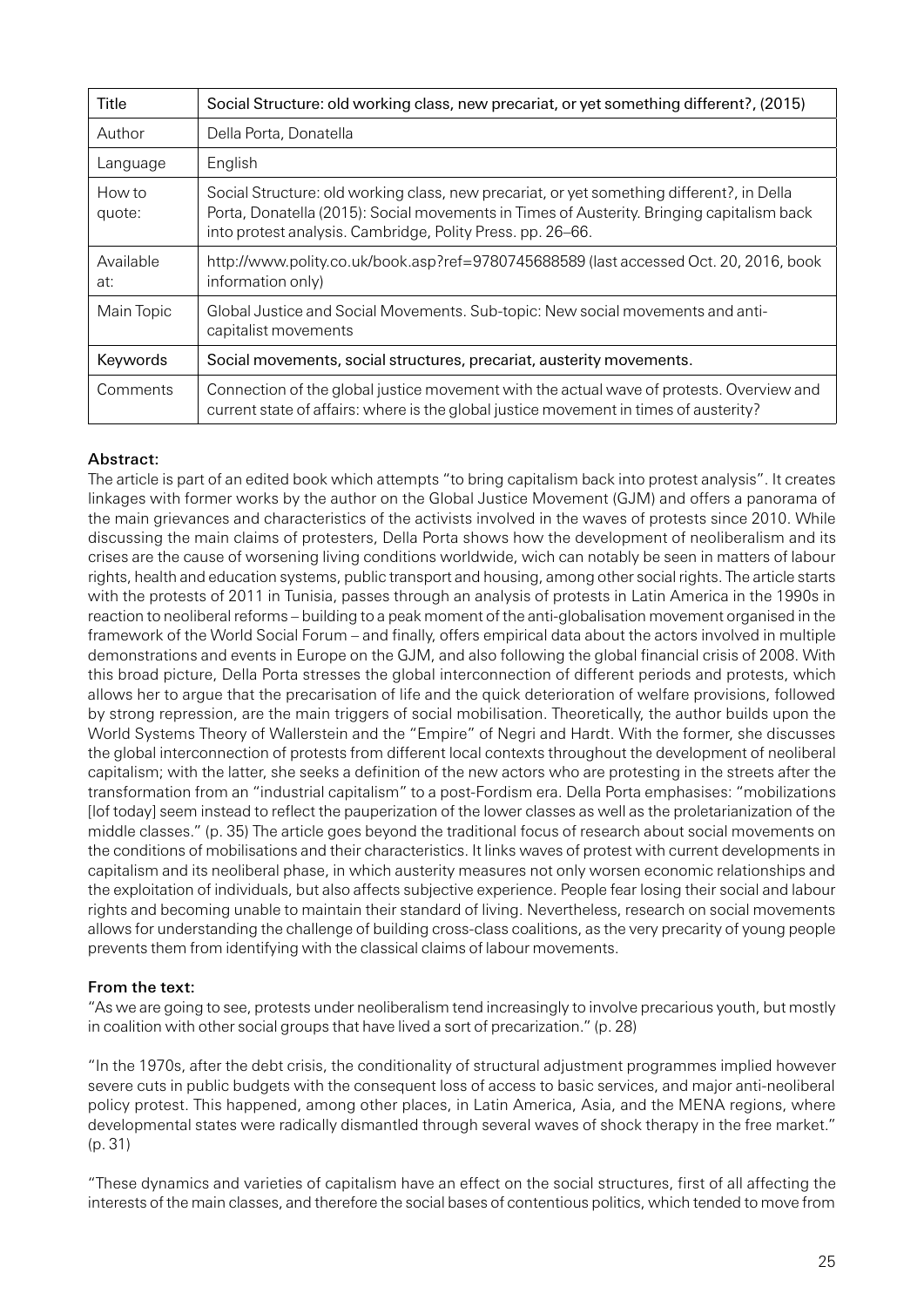the industrial workers of the labour movements to the new middle classes of the new social movements and, nowadays, to cross-class coalitions of the many victims of austerity policies." (p. 41)

"With the erosion of protected property rights and increasing cultural diversity, a cultural competition adds up to economic and political ones. In this analysis, the new cleavage singles out the losers and winners of globalization: the likely winners of globalization include entrepreneurs and qualified employees in sectors open to international competition, as well as cosmopolitan citizens. Losers of globalization, by contrast, include entrepreneurs and qualified employees in traditionally protected sectors, all unqualified employees, and citizens who strongly identify themselves with their national community (Kriesi et al. 2008, 8)." (p. 43)

"Neoliberal challenges to previously acquired rights included cuts in urban services such as public transportation, water, electricity, sanitation, public health, housing and food subsidies. Labour also protested against privatization, joined by women and those who mobilized in rural areas for land, water rights, loans, communal land access, and price supports." (p. 46)

"These dynamics of capitalism have an effect on the social bases of protest, which in the long term moved from the industrial workers for labour movements to the new middle classes for new social movements, but now involves cross-class coalitions of the many victims of austerity policies. As we noticed, anti-austerity protests developed first at the periphery, moving then to the semi-periphery and, finally, at the core of capitalism. In Latin America, as in the MENA region, neoliberal turns have increased inequalities, with dramatic effects on large parts of the population. In the US, similar effects in terms of increasing poverty have been noted. In Europe, while the strongest forms of coordinated capitalism have shown some resilience to the crisis, movements developed especially in the European periphery where the financial crisis of the late years 2000s hit particularly those historically weak economies which had already shown difficulties in adapting to the European Monetary Union." (p. 64)

"If new social movements have been said to react to the pacification of the class cleavage through the development of welfare states, protests against neoliberal capitalism bring instead the language of class back in. In addition, while social movements were said to represent the form of mobilization of new middle classes, reacting to the penetration of the state into the lifeworld, the anti-austerity protests have involved those affected by cuts in public spending and reduced social protection." (p. 65)

"In sum, protesters do not belong only to a specific precarious class, but are rather moved by a plural alliance of citizens whose existence is made less and less secure in neoliberalism and, particularly, in its crisis." (p. 65)

| Title            | Dez anos de Seattle, o movimento antiglobalização e a ação coletiva transnacional<br>(2010)                                                                                                  |
|------------------|----------------------------------------------------------------------------------------------------------------------------------------------------------------------------------------------|
| Authors          | Bringel, Breno; Muñoz, Enara                                                                                                                                                                 |
| Language         | English                                                                                                                                                                                      |
| How to<br>quote: | Bringel, Breno; Muñoz, Enara (2010): Dez anos de Seattle, o movimento antiglobalização e<br>a ação coletiva transnacional. In: Revista de Ciências Sociais Unisinos, v. 46, n. 1, pp. 28–36. |
| Available<br>at: | http://revistas.unisinos.br/index.php/ciencias_sociais/article/view/168 (last accessed on 15<br>Nov. 2016)                                                                                   |
| Main Topic       | Global Justice and Social Movements. Sub-topic: Anti-globalisation and World Social<br>Forum.                                                                                                |
| Keywords         | Anti-globalisation movement, Seattle, World Social Forum.                                                                                                                                    |
| Comments         | Assessment of the anti-globalisation movement ten years after the central demonstrations<br>in Seattle. Assessment, consolidation and crisis.                                                |

#### Abstract:

The article offers an assessment of the anti-globalisation movement on the 10th anniversary of the protests of Seattle, which represented a central moment of transnational mobilisation against neoliberal globalisation. It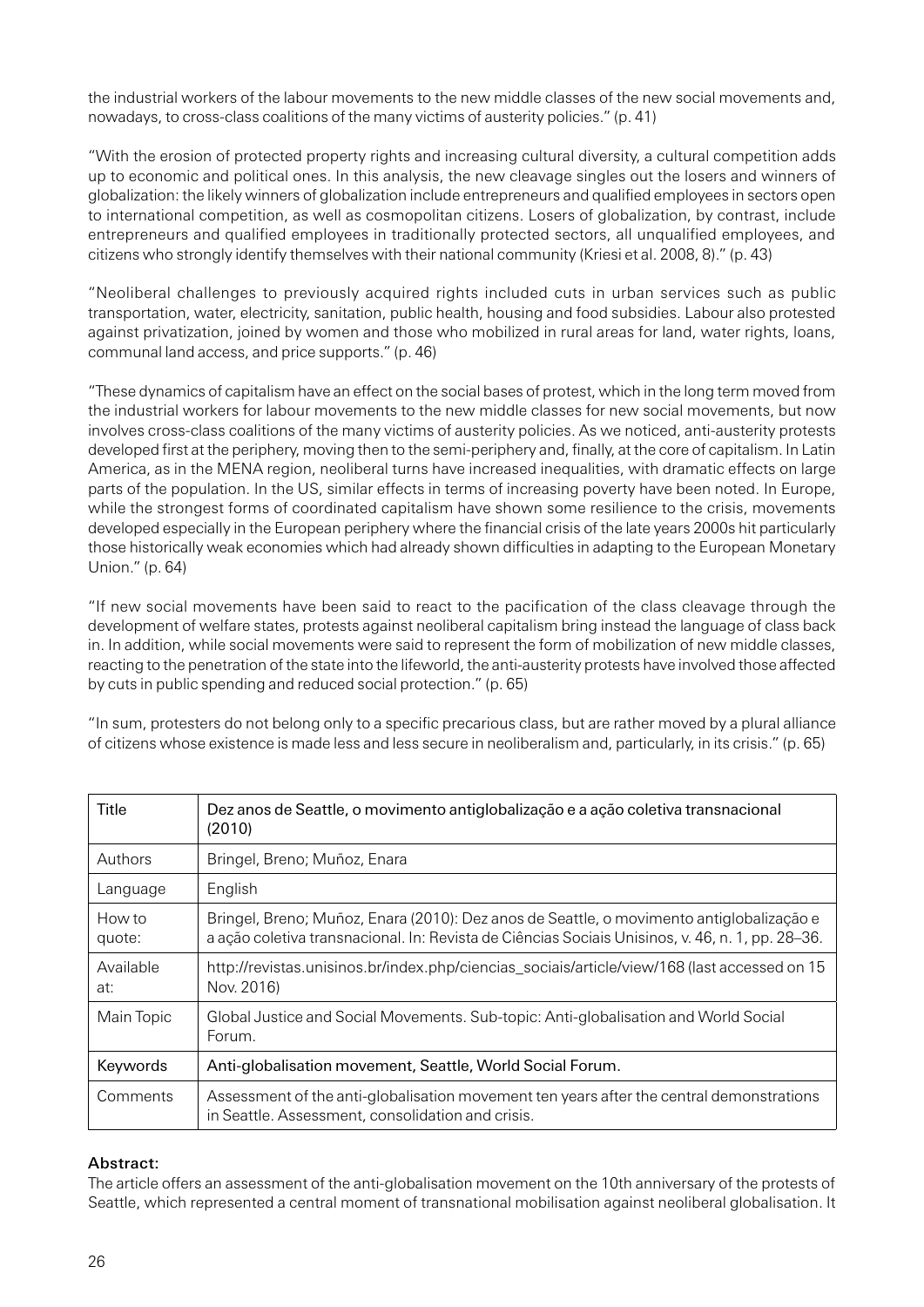summarizes the process of conceptualisation of the anti-globalisation movement, presents key events and an historical approach on the subject, discusses the main characteristics and identity of activists and movements, and finally, analyses the crisis and the process of reconfiguration of transnational activism today. The article could contribute to current political strategies, as it offers a panorama of possibilities for building transnational active solidarity, reminds activists of former events, and highlights some challenges of collective mobilisation. The authors define the anti-globalisation movement as a network of movements (feminists, unionists, environmentalists, etc.) that brings together local and global perspectives to build collective identities and to overcome the idea of nation-state in their struggles against neoliberal globalisation. They are also characterised by a spectacular repertoire of actions, linking pacifism, new technologies, radical protests, direct interventions and cultural actions. Another central feature is the horizontal organisational structure, which is strongly based on assembly and consensus and rejects the logic of representation and hierarchies. With local-global connections, the movement enables thinking globally (against neoliberalism), but acts locally, which also allows reporting on local conflicts and violations – especially in the global South. Regarding the activists, the authors resort to Tarrow's definition of "rooted cosmopolitans" to describe militants rooted in specific national contexts and committed through political contestation activities within transnational networks (p. 31). The emergence of the anti-globalisation movement was strongly instigated both by the crisis of the system of representation, which stimulated new forms of social participation, and a crisis of the NGO model (notably in the global South), which could be replaced by "globalised basic labour" more independent of state-based or market-based founations. According to the authors, mobilisations against globalisation had already started at the end of the 1980s, and have developed more prominently over the 1990s and 2000s. The repertoire of strategies changed over time as well, through alternative summits, protests, forums and multiple forms of collective action. They finally acknowledge a wider and wider fragmentation of the movements due the increasing plurality of struggles and the difficulty of sustaining mobilisation long-term. Many scholars have seen this fragmentation as a weak point. However, the authors argue that it opens possibilities for defining local agendas which could, in turn, mobilise for transnational action. For instance, they mention the fight against precarity in the global North and the struggles for food sovereignty and the defence of natural resources in the global South, which are all matters of global social rights.

# From the text:

"Tarrow (2005, p. 29) propõe a noção de "cosmopolitas arraigados" (rooted cosmopolitans) que são "pessoas e grupos arraigados em contextos nacionais específicos, mas comprometidos com atividades de contestação política que os envolvem em redes transnacionais de contatos e conflitos". A noção pode ser muito útil para determinado perfil de ativistas, porém não para todos, uma vez que, em alguns casos, os ativistas podem não estar arraigados em contextos nacionais específicos (por migrações, histórias de vida, entre outros muitos motivos), senão a vários, evidenciando múltiplos referenciais e uma incorporação à vida militante de forma direta à contestação global e transnacional." (p. 31)

"Dez anos depois de Seattle, afirmamos que "o movimento antiglobalização morre como ator, mas goza de excelente saúde" (Bringel et al., 2009, p. 218). Com isso, queremos dizer que o movimento antiglobalização não está sustentado por aquelas características básicas que lhe identificavam no seu início: em termos organizativos houve um progressivo desmantelamento das principais convocatórias de ação global, tanto de protesto como de proposta; as identidades tornaram-se ainda mais difusas e, dificilmente, encontramos militantes que se autodefinam como ativistas do movimento antiglobalização propriamente dito (ou de qualquer de suas variações terminológicas); e sua incidência é certamente muito mais limitada. Esgotou-se um modelo e um ciclo de mobilização. Contudo, esta crise como ator internacional não pode nublar a identificação de vários de seus legados que continuam mantendo acesa a chama da contestação global (Cohen e Rai, 2000; McDonald, 2006), agora diluída em diversas redes contestatórias com conexão glocal e em um amplo repertório de ação coletiva transnacional." (p. 36).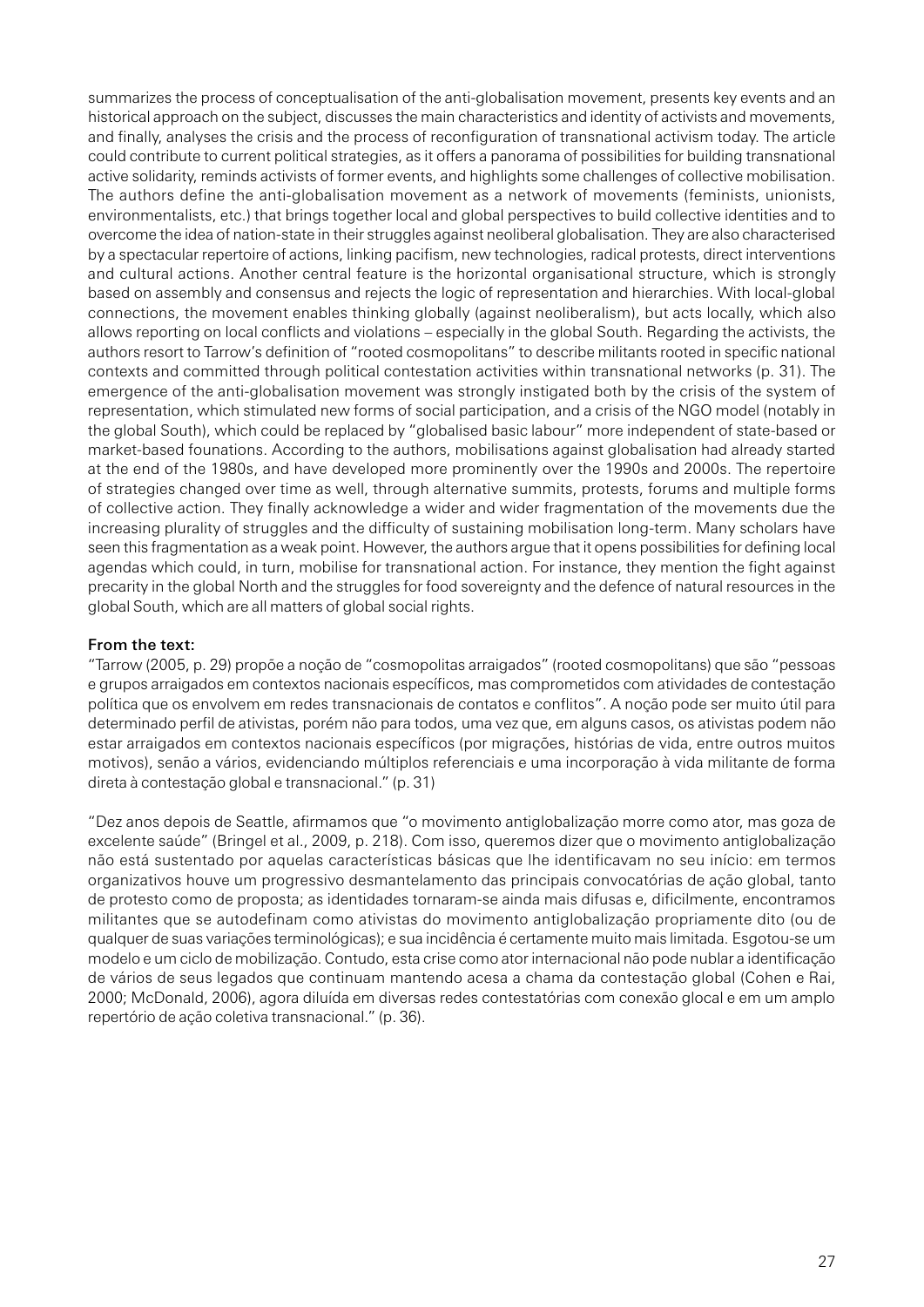| Title            | Postwachstum. Krise, ökologische Grenzen und soziale Rechte (2010)                                                                        |
|------------------|-------------------------------------------------------------------------------------------------------------------------------------------|
| Author           | Schmelzer, Matthias; Passadakis, Alexis                                                                                                   |
| Language         | German                                                                                                                                    |
| How to<br>quote: | Schmelzer, Matthias; Passadakis, Alexis (2011): Postwachstum. Krise, ökologische<br>Grenzen und soziale Rechte. VSA: Verlag Hamburg. 94p. |
| Available<br>at: | http://www.vsa-verlag.de/detail/artikel/postwachstum (last accessed on 15 Nov. 2016)                                                      |
| Main Topic       | Global Justice and Social Movements. Sub-topic: Degrowth, Postwachstum, buen vivir.                                                       |
| Keywords         | Postwachstum, degrowth, ecology, social rights.                                                                                           |
| Comments         | Key concepts of the Postwachstum movement, focused on the promotion of social rights.                                                     |

The book is part of a series of supporting texts collected by members of the international organisation Attac. It is subdivided into eight chapters and presents the "Postwachstum" debate in its connection with the antiglobalisation movements and the movement for climate justice (Climate Justice Now, founded in 2007). The authors contextualise the debate on ecological crises by showing that one of the most negative impacts of the economic crisis of 2008 is the growing risk of non-compliance with the international agreement on climate change. In the introduction, they emphasise that the discussions on the limits of economic growth and on alternatives to economic development have been conducted in different countries under multiple "labels", for example "degrowth", "décroissance", "buen vivir", among others. Within Attac itself, different positions on the debate also emerge. For the authors, however, the central issues to address are economic standards and our societal way of life based on permanent growth. This leads to steady degradation of nature and exhaustion of natural resources. The main contributions of the book are: (1) an historic overview of economic growth regimes during Fordism and neoliberalism and its crisis; (2) critical discussion on the limits of growth, especially in regards to nature; (3) debate on alternatives to growth, in which the authors stress that the problem is not how economy grows, but the idea of growth per se; (4) the idea of a sustainable economic alternative that respects the limits of nature and could also help to overthrow the capitalist system; and (5) finally, the proposal for a solidary "Postwachstum economy". The alternative is based on a set of principles: better distribution and reduction of working hours, implementation of democratic banking and financial systems and of an alternative economic policy, cessation of the commoditisation of common goods, more focus on local production and finally, securing social rights in order to combat inequalities and achieve social justice and distribution. The authors mention redistribution, a guaranteed minimum income and the recovery of social and pension systems as central achievements for which to strive in matters of social rights. In conclusion, as the core of global social justice, they uphold a proposal for a "citizens' minimum income or insurance" to free individuals from the pressures of the labour market and other patterns of the capitalist way of life.

# From the text:

"In diesem Kontext eines ungebremsten umweltzerstörenden Wirtschaftswachstums auf Basis fossiler Energien und eines dramatisch instabilen finanzmarktkapitalistischen Wachstumsmodells haben die Auseinandersetzungen um eine Ökonomie jenseits des Wachstums eine neue Dynamik gewonnen. In Frankreich, Spanien und Italien gibt es lebendige soziale Bewegungen, die sich für ,décroissance', decrecimiento''oder ,decrescita' einsetzen, was sich mit ,Wachstumsrücknahme' oder ,Entwachsen' mehr, schlecht als recht übersetzten ließe. In Lateinamerika streiten insbesondere indigene Bewegungen für 'buen vivir', 'gutes Leben'. Sie bekämpfen das extraktivistische, d. h. auf Förderung von Rohstoffen und Plünderung natürlicher Ressourcen beruhende Wachstumsmodell." (p. 10)

"Deshalb versuchen wir auf den folgenden Seiten, die Fluchtlinien einer Solidarischen Postwachstumsökonomie zu skizzieren. Unser Ausgangspunkt ist dementsprechend die globale soziale Ungleichheit und Ungerechtigkeit. Diese ist immer auch verbunden mit ökologischer Ungleichheit und Ungerechtigkeit. Denn die Lebensweise der globalen Mittel- und Oberschicht ist eine imperiale, welche enorme Ressourcen aus der ganzen Welt ansaugt und die Abfälle ebenso global verteilt – eine kosmopolitische Plünderungsökonomie. Folglich ist es das Ziel unserer Wachstumskritik, einen Beitrag dazu zu leisten, soziale Rechte, die ein gutes Leben für alle weltweit ermöglichen, durchzusetzen: in Nord und Süd, heute und in Zukunft. Dies – so werden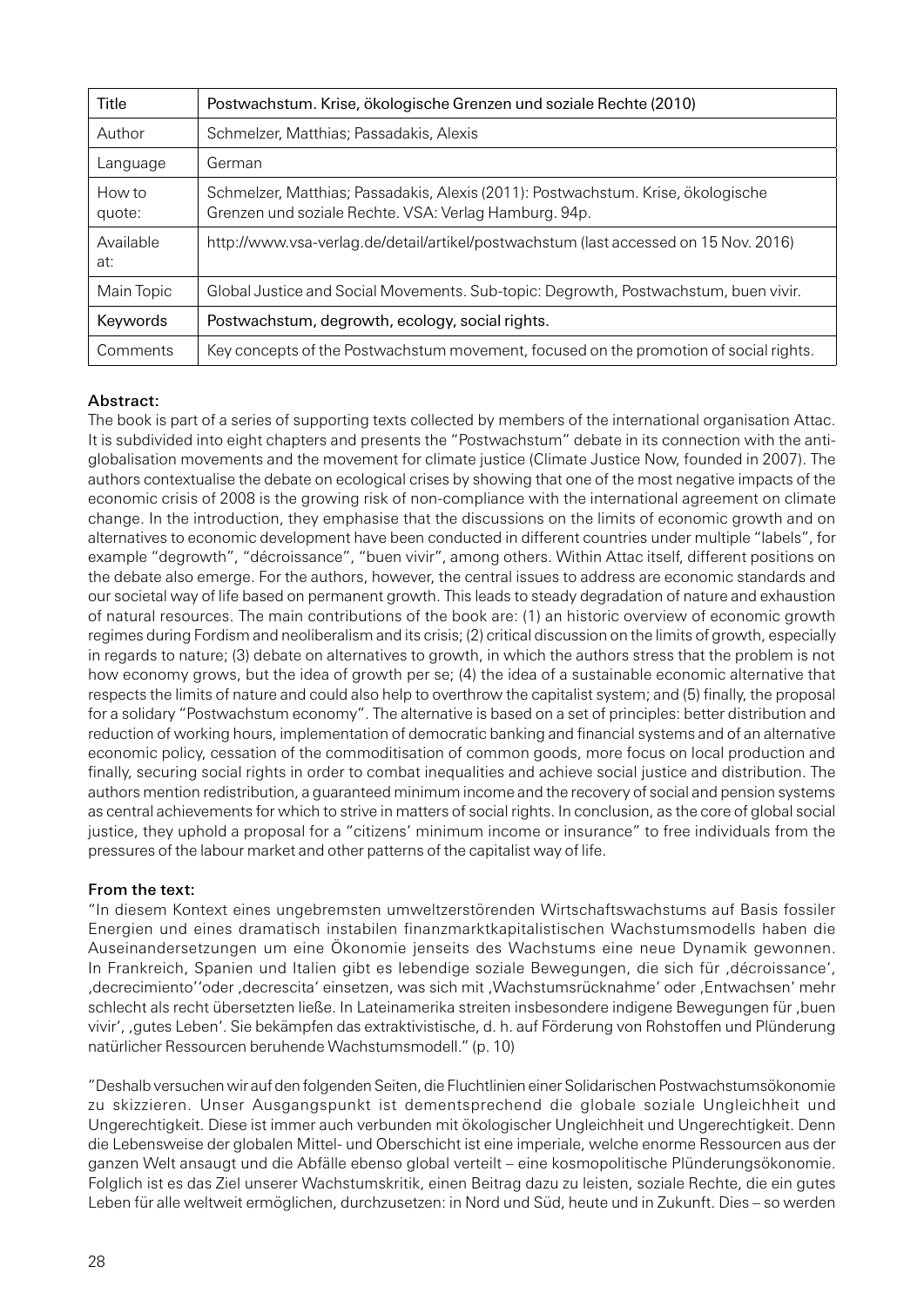wir argumentieren – gelingt nur, wenn die Volkswirtschaften im Norden tatsächlich schrumpfen, um dann unter neuen Rahmenbedingungen in einen dynamisch-stabilen Zustand überzugehen." (p. 11)

| Title            | El Buen Vivir como alternativa al desarrollo. Algunas reflexiones económicas y no tan<br>económicas (2015)                                                                    |
|------------------|-------------------------------------------------------------------------------------------------------------------------------------------------------------------------------|
| Author           | Acosta, Alberto                                                                                                                                                               |
| Language         | Spanish                                                                                                                                                                       |
| How to<br>quote: | Acosta, Alberto (2015): "El Buen Vivir como alternativa al desarrollo. Algunas reflexiones<br>económicas y no tan económicas". Política y Sociedad v. 52 (n. 2), pp. 299–330. |
| Available<br>at: | http://revistas.ucm.es/index.php/POSO/article/view/45203 (last accessed on 28 Nov. 2016,<br>article available online)                                                         |
| Main Topic       | Global Justice and Social Movements. Sub-topic: Degrowth, Postwachstum, buen vivir.                                                                                           |
| Keywords         | Buen vivir, development, Latin America, alternatives for economy.                                                                                                             |
| Comments         | Central author in the "buen vivir" discussion. Central concepts and critical appraisal.                                                                                       |

# Abstract:

The article brings together contemporary reflections on "Buen Vivir" or "Suma Kawsay" developed by Alberto Acosta, an Ecuadorian economist and one of the most important precursors of the critical debate on development and solidary alternatives to the economic system. The text does not directly address the question of global social rights; however, it offers a general panorama on Acosta's proposals for anti-capitalistic, antianthropocentric ways of conducting the economy. His project consists of an appeal for the construction of new ways of life, based on a more comprehensive concept of rights, connection with nature, and the idea of "the good life". The article starts with an overview of the multiple concepts underlying the critical debate about development. He defines his ideas as "emancipation attempts" which might be developed through humanity's struggles for a better life. The article also shows how the concept of development is deeply rooted in colonial power relations. The development discourse was forged in times of colonialism and was spread by institutions, agencies, banking systems, and particularly by states. Acosta shows how the idea of development felt short its promises: global warming, erosion of biodiversity, degradation of soil, worsening of life conditions in traditional and indigenous communities and loss of water resources are just some of the many consequences of the development of capitalist system. In this sense, alternatives based on the concept of "buen vivir" also criticise capitalism seriously by showing that in this system, there is no possibility for a good life for all people, nor for respect of Mother Nature, the Pachamama. For him, "buen vivir" must be understood as part of a concrete search for alternatives which should be carried out by social movements in defence of nature. It is imperative to learn from indigenous peoples that another understanding exists about the meaning of a good life. Buen Vivir is a cosmovision based in communitarian roots, which also breaks with the Western-anthropocentric perspective of capitalism. Salvation of "nature rights" is also closely tied to saving the "right to existence" of human beings themselves. Acosta calls for a "Universal Declaration of Nature Rights" as the starting point for the restoration of harmonic relations between human beings and Mother Nature. Finally, this claim requires the construction of a new economy based on other feminist principles, for example solidarity, sustainability, reciprocity, complementarity, responsibility, completeness, diversity of cultures and identities, equality and much more democracy. The task of concretising these principles could be taken on by civil society and social movements organised in cooperatives, solidary economies, and self-organised groups already practicing an alternative economy. This utopic transformation will only happen if an absolute democracy and participation are guaranteed in combination with human rights and the rights of nature.

#### From the text:

"En este punto, ante el fracaso manifiesto de la carrera detrás del fantasma del desarrollo, emerge con fuerza la búsqueda de alternativas al desarrollo. Es decir de formas de organizar la vida fuera del desarrollo, superando el desarrollo, en suma rechazando aquellos núcleos conceptuales de la idea de desarrollo convencional entendido como progreso lineal. Lo que necesariamente implica superar el capitalismo y sus lógicas de devastación social y ambiental." (p. 305)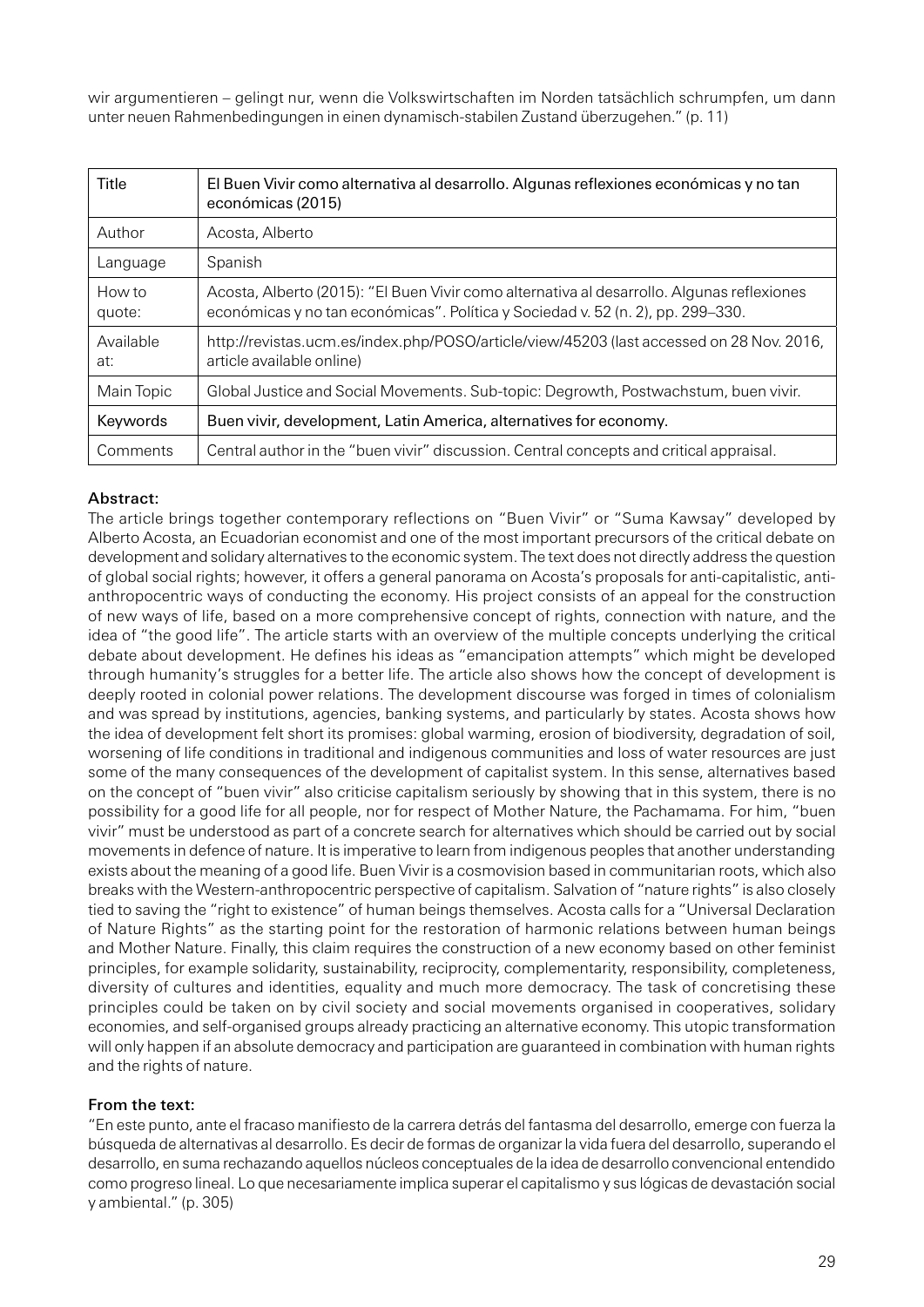"Estos son algunos de los elementos fundacionales de aquella idea de progreso y civilización dominantes aún. Ideas que han amamantado al desarrollo, convirtiéndolo en una herramienta neocolonial. Así, América, al ser incorporada como fuente de recursos naturales, y África, en especial como fuente de energía barata, apuntalaron el nacimiento del capitalismo en tanto civilización de alcance global." (p. 307)

"Sobre todo en estos últimos años, en el marco de los debates posdesarrollistas, se multiplicaron los esfuerzos por una reconstrucción e incluso por la superación de la base conceptual, las prácticas, las instituciones y los discursos del desarrollo. En este estado de cosas, por un lado se ubican las críticas al desarrollo, y por otro, la búsqueda de alternativas al desarrollo. Desde ese contexto aflora el Buen Vivir o Sumak Kawsay." (p. 309)

"Desde una perspectiva global, los límites de los estilos de vida sustentados en la visión ideológica del progreso antropocéntrico son cada vez más notables y preocupantes. Si queremos que la capacidad de absorción y resilencia [sic] de la Tierra no colapse, debemos dejar de ver a los recursos naturales como una condición para el crecimiento. Y por cierto debemos aceptar que lo humano se realiza en comunidad, con y en función de otros seres humanos, como parte integrante de la Naturaleza, sin pretender dominarla." (p. 312)

"Esta demanda civilizatoria exige otra economía. Una economía sustentada en otros principios que los capitalistas. Se requieren principios fundacionales como los de solidaridad y sustentabilidad, a más de reciprocidad, complementariedad, responsabilidad, integralidad, relacionalidad, suficiencia (y de alguna manera también eficiencia), diversidad cultural e identidad, equidades, y por cierto siempre más democracia, nunca menos." (p. 314)

"En síntesis, una visión que supere el fetiche del crecimiento económico, que propicie la desmercantilización, la descentralización, la redistribución de la riqueza y del poder son bases para una estrategia de construcción colectiva de otra economía, indispensable para el Buen Vivir o Sumak Kawsay." (p. 325)

"Como plantean los zapatistas, la tarea es construir un mundo donde caben todos los mundos, sin que nadie viva mal para que otro viva mejor. En síntesis, esta compleja tarea implica aprender desaprendiendo, aprender y reaprender al mismo tiempo. Una tarea que exigirá cada vez más democracia, cada vez más participación y siempre sobre bases de mucho respeto." (p. 327)

| Title            | Desigualdades sociales e interdependencias globales en América Latina: una valoración<br>provisional (2015)                                                                                                                                                                                                 |
|------------------|-------------------------------------------------------------------------------------------------------------------------------------------------------------------------------------------------------------------------------------------------------------------------------------------------------------|
| Authors          | Braig, Marianne; Costa, Sérgio; Göbel, Barbara                                                                                                                                                                                                                                                              |
| Language         | Spanish                                                                                                                                                                                                                                                                                                     |
| How to<br>quote: | Braig, Marianne; Costa, Sérgio; Göbel, Barbara (2015): Desigualdades sociales e<br>interdependencias globales en América Latina: una valoración provisional. In: Revista<br>Mexicana de Ciencias Políticas y Sociales, Universidad Nacional Autónoma de México,<br>Nueva Época, V. LX, n. 223, pp. 209–236. |
| Available<br>at: | http://www.iai.spk-berlin.de/fileadmin/dokumentenbibliothek/Forschung/<br>Dateien_G%C3%B6bel/Revista_BG.pdf (last accessed on 28 Nov. 2016, article available<br>online)                                                                                                                                    |
| Main Topic       | Global Justice and Social Movements. Sub-topic: Global inequalities.                                                                                                                                                                                                                                        |
| Keywords         | Global inequalities, interdependence of inequalities, World System Theory, Latin<br>America.                                                                                                                                                                                                                |
| Comments         | Interconnection of inequalities. Global inequalities and Latin America.                                                                                                                                                                                                                                     |

# Abstract:

The article presents the investigation project "desiguALdades.net" carried out at the Free University of Berlin (Latin American Institute) and at the Ibero-American Institute, also in Berlin. It offers an interesting contribution to the debate on global social rights, as it constructs an framework for analysis of interconnected transregional inequalities. The authors start the paper by emphasising the need to overcome the "methodological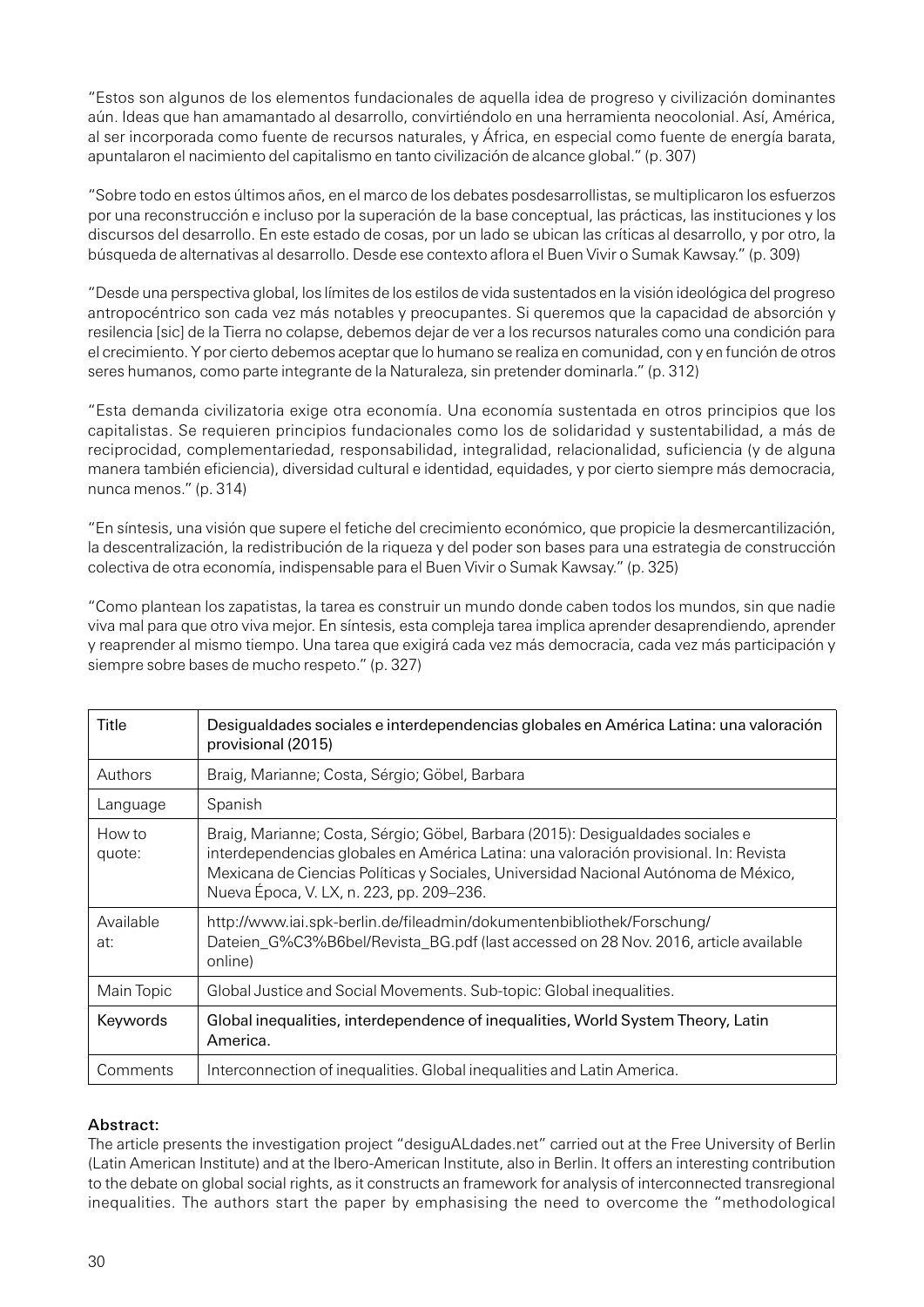nationalism" present in existing research on inequalities. They show how this traditional and very common approach in sociology falls short of understanding the structures causing inequalities in the world. The investigation project is based on the idea that inequalities are produced in transregional interdependence but with local historical specificities. Latin America has a long tradition of formulating categories to comprehend global inequalities. A key example is the tradition of dependence theory from the 1960s. Today the analyses focus more on intersectional problems, bringing race, gender and ethnicity together with traditional approaches based on classes. Moreover, the focus of the studies has been brought up to date; the central issues are the global exploitation of natural resources, migration, primary commodities, and also the ecological dimension of inequality – a topic especially present in Latin America, with the growth of extractivism and the interdependence of the Latin American and Chinese economies. Approaches based on the categories of World System Theory or of "entangled modernities" also consider current events in the perspective of global historical processes such as colonialism, slavery and asymmetries in the global market. With this approach, the authors show a model for investigation of inequalities that brings all these elements together, in order to overcome mere local-based explanations and to understand how inequalities appear at a transnational level and cause conflicts. These in turn can also have transnational effects. Central focus of the investigation project is on welfare regimes in the region and on production chains, especially in regards to production through extractivism destined for transnational markets for the reproduction of "Western" consumption patterns. Finally, the text contributes to a strategy based on global social rights in diagnosing that, even though production has become more and more transnational, spaces of political decision and organisation still remain in the local sphere. In this sense, mobilisation for social rights should go beyond recognition of its global character and redress grievances in each locality.

#### From the text:

"Nuestros resultados muestran al mismo tiempo que –pese a la aceleración de la globalización– las arenas políticas donde las negociaciones en torno a acceso a recursos, participación política y social, distribución de riqueza y recursos han permanecido, ha sido principalmente en los contextos nacional y subnacional. Aunque las arenas políticas actualmente se ven más influidas por factores globales como los actores transnacionales, la división internacional del trabajo, y marcos legales internacionales (que ejercen efectos particulares sobre la economía, el comercio, el medio ambiente y las poblaciones indígenas, así como sobre la producción de conocimiento), éstas permanecen en gran medida orientadas hacia unidades ligadas a fronteras territoriales nacionales y subnacionales. Por tanto, los procesos globales y las interdependencias transnacionales que crean y/o dan forma (parcialmente) a las estructuras de desigualdad, no tienen un espacio correspondiente en las arenas políticas en las que las negociaciones sobre políticas redistributivas y participativas toman lugar." (p. 219)

| Title            | Sozial-ökologische Krise und imperiale Lebensweise. Zu Krise und Kontinuität<br>kapitalistischer Naturverhältnisse (2011)                                                                                                                                                                                                                                                                |
|------------------|------------------------------------------------------------------------------------------------------------------------------------------------------------------------------------------------------------------------------------------------------------------------------------------------------------------------------------------------------------------------------------------|
| Authors          | Ulrich Brand; Markus Wissen                                                                                                                                                                                                                                                                                                                                                              |
| Language         | German                                                                                                                                                                                                                                                                                                                                                                                   |
| How to<br>quote: | Brand, Ulrich; Wissen, Markus (2011): Sozial-ökologische Krise und imperiale<br>Lebensweise. Zu Krise und Kontinuität kapitalistischer Naturverhältnisse. In:<br>Alex Demirovic; Julia Dück; Florian Becker; Pauline Bader (eds.): Vielfachkrise im<br>finanzmarktdominierten Kapitalismus, In Kooperation mit dem Wissenschaftlichen Beirat<br>von Attac. VSA: Verlag Hamburg, p. 79-94 |
| Available<br>at: | http://www.vsa-verlag.de/detail/artikel/vielfachkrise/ (last accessed on 28 Nov. 2016, article<br>available online)                                                                                                                                                                                                                                                                      |
| Main Topic       | Global Justice and Social Movements. Sub-topic: Global inequalities.                                                                                                                                                                                                                                                                                                                     |
| Keywords         | Global inequalities, "imperial way of life", ecological crisis, global North and South.                                                                                                                                                                                                                                                                                                  |
| Comments         | Key concept of the "imperial way of life". Critique of subjective and labour relations and<br>specific consumption patterns in global society.                                                                                                                                                                                                                                           |

#### Abstract:

The article deals with the issue of ecological crisis. The authors start by arguing that debates on ecological crisis must be linked with social crisis. Moreover, in capitalist society, crises are fruitful moments for the reorganisation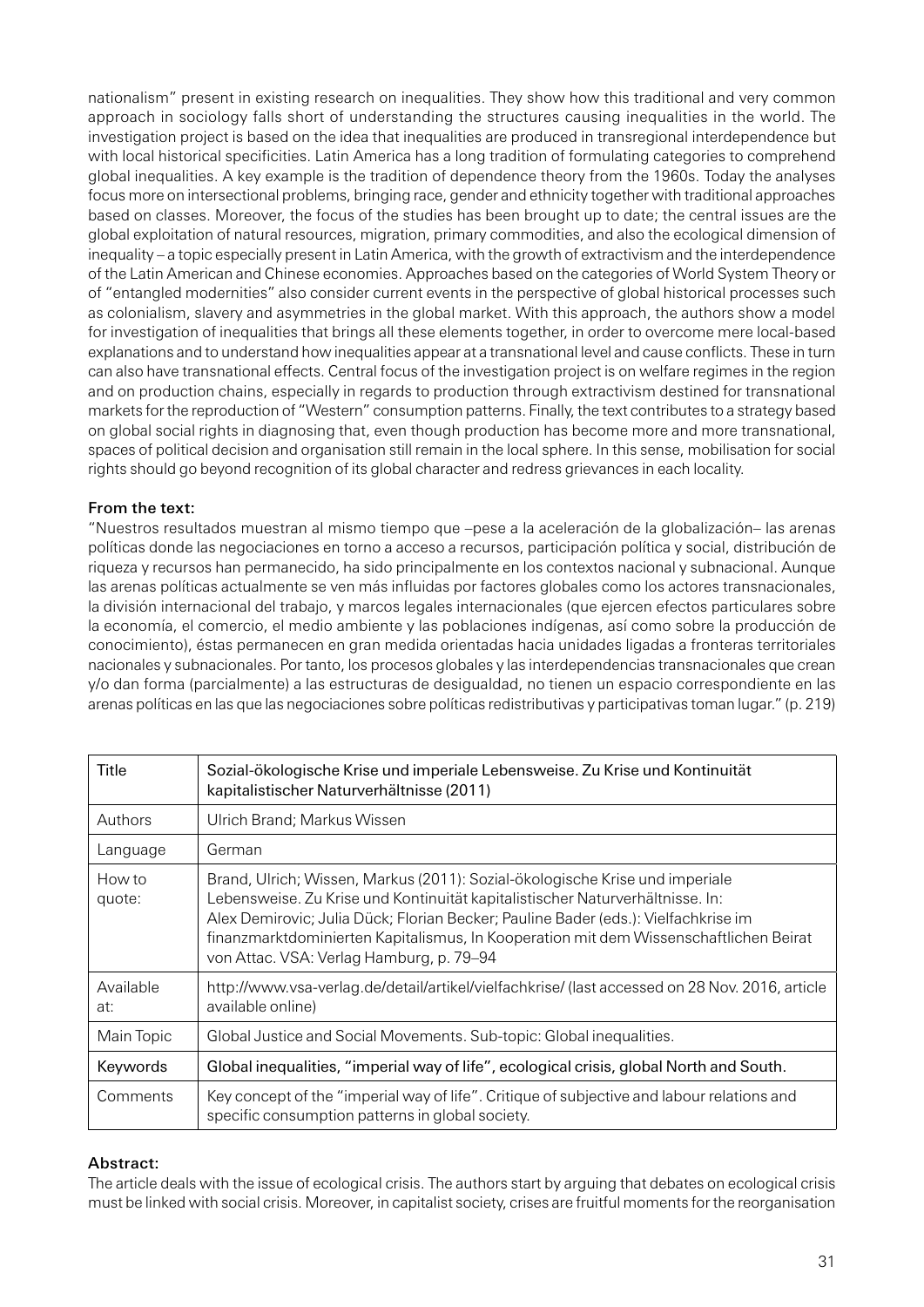of social protagonists and forces to produce transformations. With this in mind, the authors present the concept of the imperial way of life as an analytical tool to understand the actual ecological crisis. The concept is based on a counter-hegemonic perspective and aims to show the contradictory and deeply rooted practices of diverse social groups in capitalist society which share common dominant patterns of production, consumption and distribution. One of the reasons for the difficulty in politicising the debate about the crisis – despite the rise of critical discourses – is that these patterns are not only a "life-style", but are embedded practices and modes of production, especially in the behaviour of middle classes of Western and emergent countries, and are also notably supported by states. These patterns are disseminated worldwide through market policies, geopolitical relations, and investments, but also in a subjective form, through purchasing power and everyday fantasy. Brand and Wissen stress that the hegemony of the "imperial way of life" was achieved just after Fordism, the period in which relations of production and with nature changed completely in the direction of consumption and overproduction. With the advent of Fordism, this life-style could expand to the everyday practices of the majority of the population of the global North. However, this way of life is still based on an asymmetrical division of production and privileges which – at least in most cases – leaves the benefits for the global North, while the natural resources of the global South continue to be exploited and devastated. This can be also seen as a process of externalising the costs of a way of life sought by the middle classes in emergent countries as well. However, it may be impossible to truly realise the burden this represents for nature. The general spread of the imperial way of life was only possible due to the international division of work under globalisation, through which the resources of the global South become more easily accessible to transnational interest groups. It led to an intensification of exploitation carried out by international concerns and states acting to control and regulate prices, markets and labour rights. Understanding ecological and social crises under the concept of the imperial way of life may help to foster a process of politicising this crisis, moving away froma "catastrophe discourse" and trying to find alternatives for societal transformation. The concept also contributes to showing how the causes of social conflicts are bound to everyday practices. Social environmental movements have been trying to conceive of new ways of life based on the principle of climate social justice as alternatives.

#### From the text:

"Bei dieser [imperialen Lebensweise] handelt es sich nicht einfach um einen von unterschiedlichen sozialen Milieus praktizierten Lebensstil, sondern um herrschaftliche Produktions-, Distributions- und Konsummuster, die tief in die Alltagspraktiken der Ober- und Mittelklassen im globalen Norden und zunehmend auch in den Schwellenländern des globalen Südens eingelassen sind." (p. 80)

"Die Begriffe "globaler Norden" und "globaler Süden" sind keine geografischen Bezeichnungen (China und Russland liegen ja auch im geografischen Norden), sondern deuten die weltpolitische und -wirtschaftliche Stellung einzelner Gesellschaften an, wobei es in den Gesellschaften des globalen Nordens auch sehr arme und politisch einflusslose Regionen gibt und in denen des globalen Südens sehr wohlhabende und mächtige (die Dependenztheorie prägte für Letztere den Begriff der "Brückenköpfe"). Zudem manifestiert sich soziale Ungleichheit im Norden wie im Süden in kleinräumigeren Maßstäben bis hinunter zur Stadtteilebene. Schließlich hat sich der globale Süden durch den ökonomischen und politischen Aufstieg der Schwellenländer selbst erheblich ausdifferenziert." (p. 79)

"Wichtig für unser Argument ist die Annahme, dass sich in bestimmten historischen Phasen und aufbauend auf einer Kohärenz zwischen Produktions- und Konsummustern eine hegemoniale, das heißt breit akzeptierte, institutionell abgesicherte und in den Alltagpraktiken der Menschen tief verankerte Lebensweise herausbilden kann, die mit bestimmten Vorstellungen von Fortschritt einhergeht: Computer müssen immer leistungsfähiger, Nahrungsmittel sollen billiger werden – ganz ungeachtet der sozialen und ökologischen Bedingungen, unter denen sie produziert werden." (pp. 80–81)

"'Imperial' ist die Lebensweise des globalen Nordens insofern, als sie einen prinzipiell unbegrenzten – politisch, rechtlich und/oder gewaltförmig abgesicherten – Zugriff auf Ressourcen, Raum, Arbeitsvermögen und Senken andernorts voraussetzt."(p. 82)

"Der zentrale Widerspruch, der mit dem Aufstieg der Schwellenländer, vor allem Indiens und Chinas, manifest wird, ist, dass sich mit den Konsum- und Produktionsmustern des globalen Nordens eine Lebensweise tendenziell verallgemeinert, die aus einer ökologischen Perspektive nicht verallgemeinerbar ist." (p. 83)

"Sie setzt voraus, dass nicht alle Menschen gleichermaßen auf die Ressourcen und Senken der Erde zugreifen. Nur dann lassen sich ihre Kosten in Raum und Zeit externalisieren. In Anlehnung an die klassische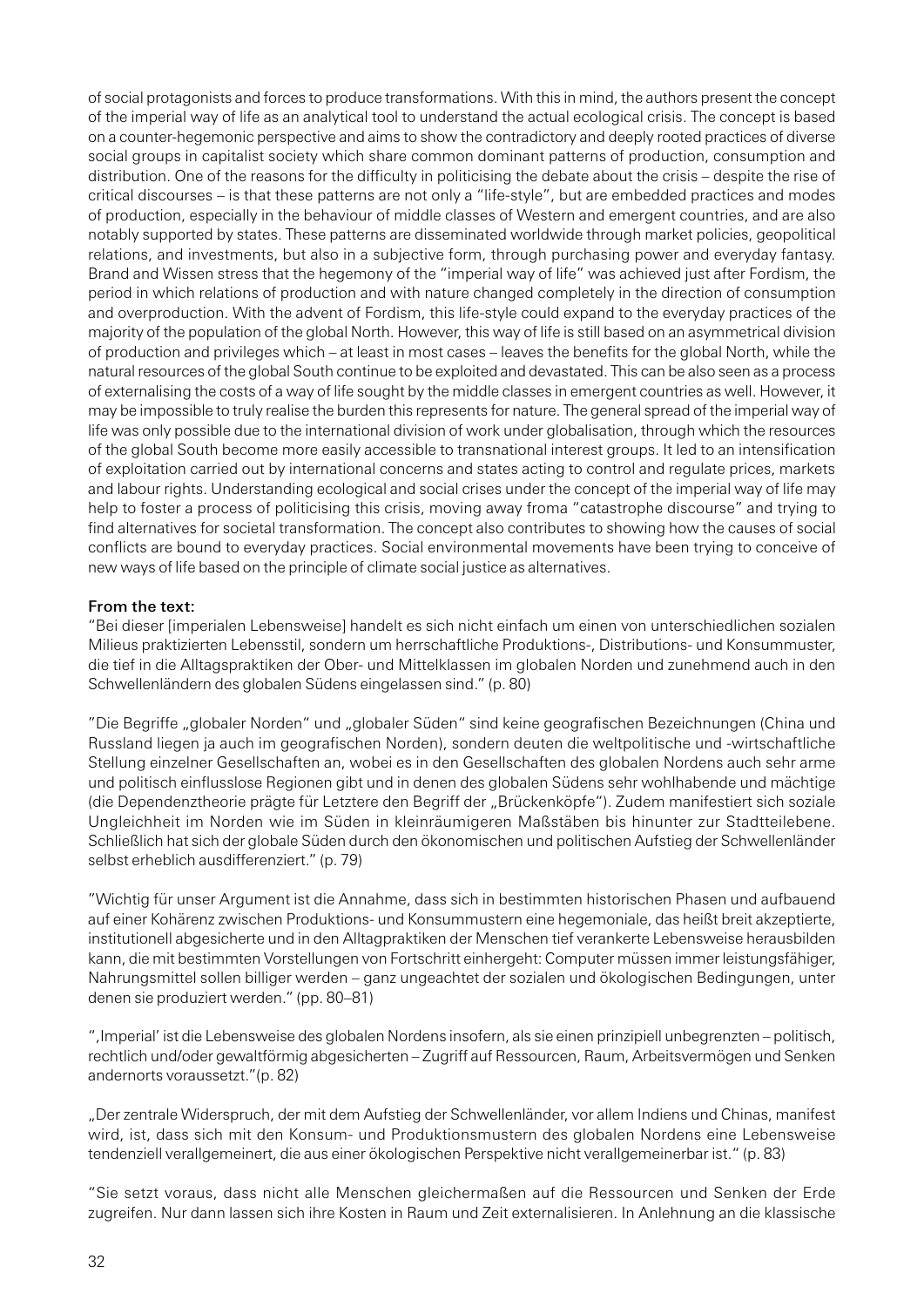Imperialismustheorie ließe sich sagen, dass der entwickelte Kapitalismus eines nicht-kapitalistischen oder zumindest eines weniger entwickelten Außen bedarf, damit er nicht an seinen ökologischen Widersprüchen zugrunde geht." (p. 86)

"Der im globalen Norden vorherrschende Krisendiskurs erkennt also die Existenz einer ökologischen Krise an, politisiert und bearbeitet sie aber auf eine Weise, dass die ihr zugrunde liegenden Produktions- und Konsummuster gerade nicht zur Disposition gestellt, sondern – nicht zuletzt durch ihre selektive ökologische Modernisierung – verfestigt werden." (p. 89)

| Title            | Mensch, Institution, Revolution. Zur Politik der Menschenrechte (2015)                                                                                                |
|------------------|-----------------------------------------------------------------------------------------------------------------------------------------------------------------------|
| Authors          | Möller, Kolja; Raimondi, Francesca                                                                                                                                    |
| Language         | German                                                                                                                                                                |
| How to<br>quote: | Möller, Kolja; Raimondi, Francesca (2015): Mensch, Institution, Revolution. Zur Politik der<br>Menschenrechte. In: Forschungsjournal Soziale Bewegungen 4, pp. 38–46. |
| Available<br>at: | http://forschungsjournal.de/node/2818 (last accessed on 28 Nov. 2016, article available<br>online)                                                                    |
| Main Topic       | Global Justice and Social Movements. Sub-topic: Social movements, struggles and<br>alternatives.                                                                      |
| Keywords         | Human rights, social movements, paradoxes of rights.                                                                                                                  |
| Comments         | Three paradoxes of human rights and ways of overcoming them through mobilisation and<br>social movements.                                                             |

# Abstract:

The article discusses the intrinsic political character of law from a sociological and philosophical perspective. History shows that the realisation of human rights is mainly based on continuous struggles for their definition and implementation. These struggles define the content of human rights, which cannot be justified on the basis of pre-political or moral principles. Indeed, human rights are the outcome of social mobilisation, protest and revolution. The steady process of questioning and reaffirming interpretations of human rights is the prerequiste for their very validity and eligibility. The authors stress that the legal order is currently fragmented, which means that multiple systems, transnational protagonists and institutions compete and entangle in the supra-national sphere to establish a context for law enforcement. Möller and Raimondi propose a "politics of human rights", which is subdivided into three politics. The first is the "politics of definition", through which the commonly accepted idea of an evident human nature is negated. Instead they argue that the legal subject in capitalist society is easily identifiable as the white male worker. The politics of definition enables the "power of definition" within the law to be shown. The second politics is the "politics of institution". Since their foundation, human rights have been secured through institutions. Political procedures are defined to be well-known, democratic and accessible to all, but are concretely only available to national citizens. Trying to expand the concept of citizens in order to revolutionise human rights, the authors offer the concept of "citizen as universal figure of the revolution", as defined by Étienne Balibar. This definition leads to the third politics, the "politics of revolution", which brings together the previous ones in order to show that each individual committed to claiming human rights does so not only with a political goal in mind, but also, because it allows for questioning about who has the right to a voice in a process, and who is excluded. In this sense, acting politically using human rights means constantly questioning, provoking and calling for awareness of the limits of the politics of definition and institution. Social movements are the agents of the politics of revolution. Moreover, they are constantly dealing with concrete claims, which helps them escape the common risk of abstraction. They have an important, though limited role in questioning the pillars of human rights, their definition and institutions.

# From the text:

"Ihre paradoxale Grundstruktur und die damit zusammenhängende Fragilität führen ein emanzipatives Potential mit, das es in den vielfältigen Kontexten rechtlicher und politischer Auseinandersetzungen zu aktualisieren und damit nutzbar zu machen gilt." (p. 40)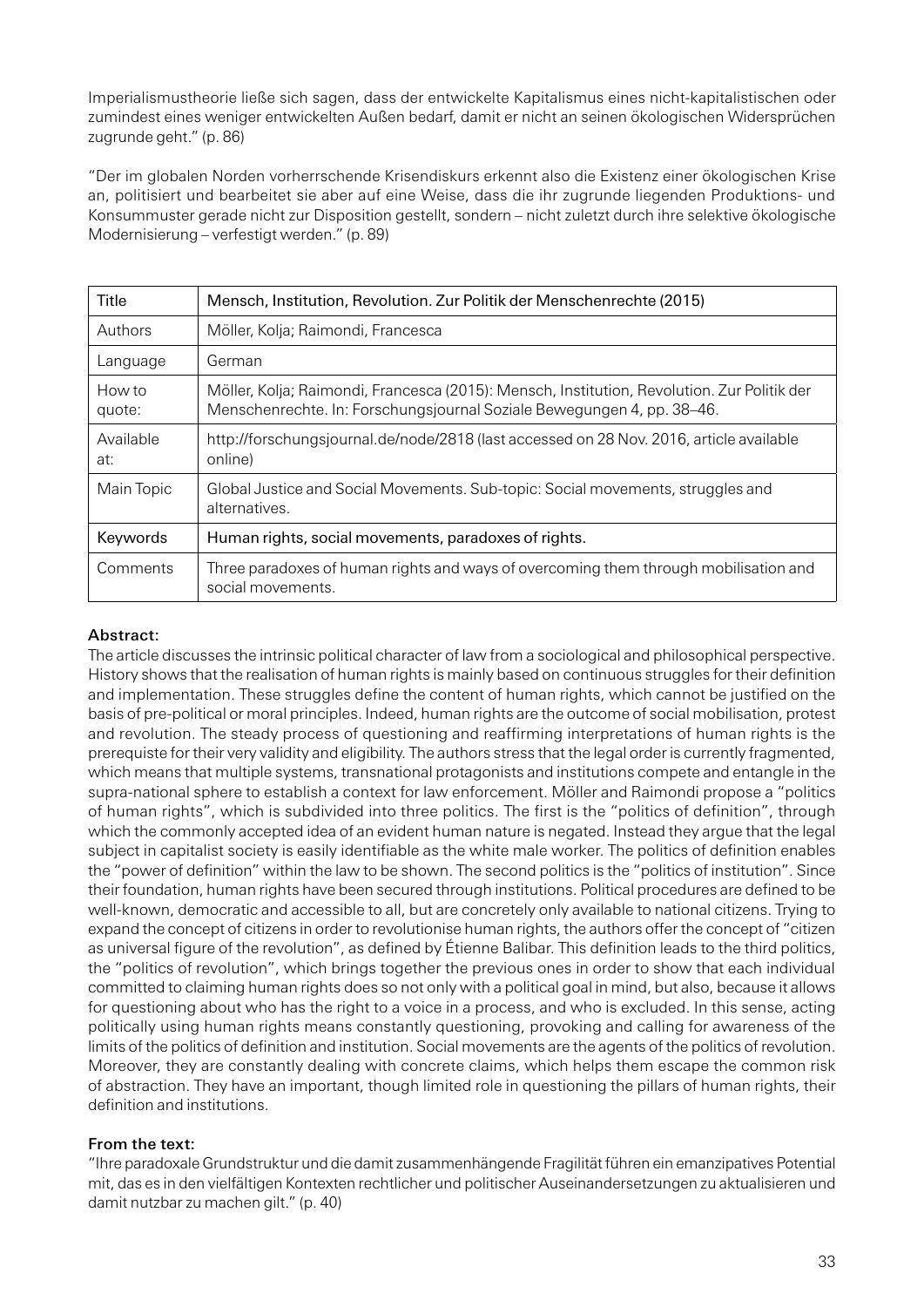"Wer die Menschenrechte für sich beansprucht, verfolgt nicht nur einfache politische Ziele, sondern thematisiert in der Regel auch, wer etwas zu sagen hat, wer eingeschlossen und ausgeschlossen ist." (p. 43)

| Title            | Understanding European Movements. New social movements, global justice struggles,<br>anti-austerity protest (2013)                                                                                |
|------------------|---------------------------------------------------------------------------------------------------------------------------------------------------------------------------------------------------|
| Authors          | Fominaya, Cristina Flesher; Cox, Laurence                                                                                                                                                         |
| Language         | English                                                                                                                                                                                           |
| How to<br>quote: | Fominaya, Cristina Flesher; Cox, Laurence (eds.) (2013): Understanding European<br>Movements. New social movements, global justice struggles, anti-austerity protest.<br>London: Routledge, 263p. |
| Available at:    | https://www.routledge.com/Understanding-European-Movements-New-Social-Movements-<br>Global-Justice/Fominaya-Cox/p/book/9781138025462 (last accessed on 10 Oct. 2016)                              |
| Main Topic       | Anti-austerity, anti-capitalist movements. Construction of transnational identity within<br>European movements for global justice. Period: 1960s to 2000s.                                        |
| Keywords         | European social movements, global justice, anti-austerity, "European spring"                                                                                                                      |
| Comments         | Part I: Theory, Part II: Precursors of GJM, Part III: Identities, Part IV: Anti-austerity<br>movements.                                                                                           |

#### Abstract:

The book aims to put in perspective the entire spectrum of social movements of the last years in Europe – the period of the anti-austerity protests – and the precursor movements since the end of the 1960s, when the anti-globalisation discourse was the binding element of an anti-capitalist "movement of movements" in Europe. The contributions are interdisciplinary and relate to the fields of politics and international relations, sociology, history, European studies and social theory. Anti-capitalist and anti-austerity movements such as the 15M/Indignados in Spain and the protests in Iceland and Greece are analysed in the final chapters. A strong point of the book is the overarching picture across national borders and eras of European movements, which furthermore are presented by researchers of different nationalities (French, Italian, Romanian, Icelandic, Spain, and others.). The editors argue that theories of social movements have been mostly focused on the US paradigm of movements and protests, which has caused a lack of systematisation regarding concrete experiences of movements beyond English-speaking countries. Regarding political mobilisation, the book presents an analysis of multiple networks of movements for global justice over time: The dialogue between ATTAC France and the anti-globalisation movements in Brazil; the common claims of the Italian and Spanish radicals and the Zapatistas in Mexico; or the connections among the environmental and anti-nuclear movements and the autonomous leftist activists in Italy, for example. In Part III, the articles address the multifaceted identities of Western and Eastern European movements, which sheds light on the contradictions of universal concepts with which globalisation has been explained and conceptualised. Finally, local and transnational developments of the new anti-austerity movements are summarised within a new agenda for research on movements that also shows new potential for action through occupation and protest.

#### From the text:

"Taken as a whole, the research in this book demonstrates: 1. The lasting significance of national movement histories, generating movement landscapes which are not reducible to political opportunity structures; 2. The role of cross-national processes of inspiration, learning, alliance and movement which go substantially beyond 'transnational advocacy networks' and constitute Europe as an internally-differentiated movement space; 3. The importance of previous movement waves and their specific national histories in accounting for the complexities of the present; 4. The particularities of European social movement developments, which, while remaining porous to developments elsewhere, nonetheless deserve reflection on their own terms. This suggests the limitations of quantitative cross-national comparative analysis that fails to incorporate findings from qualitative research and overlooks the national and historical specificities of the cases being compared; 5. The need for theoretical models which are more attentive both to these historical dimensions of movement development, continuity and rupture and to the interplay of national, European and local in the formation of complex, differentiated transnational movement cultures." (p. 4)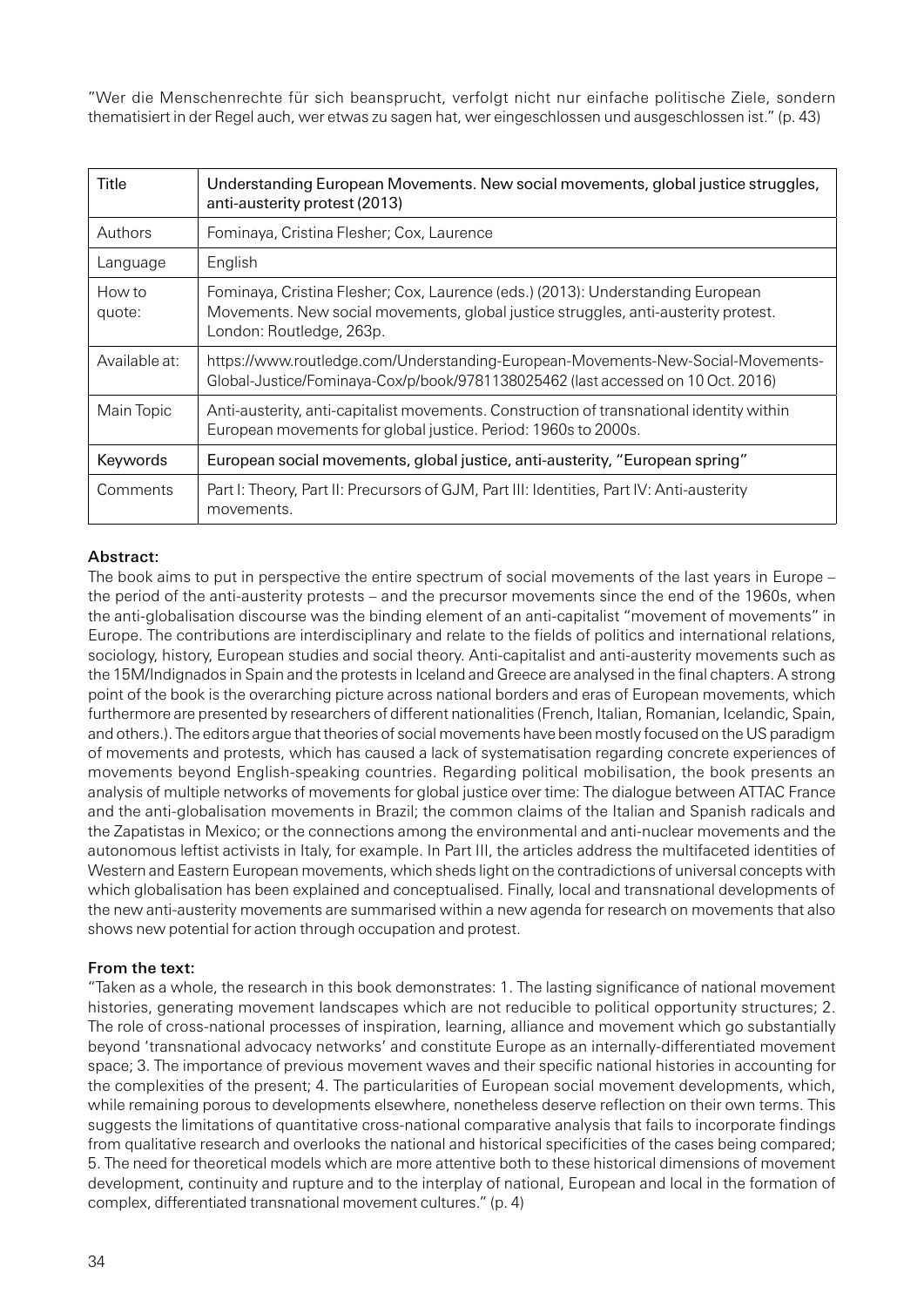| Title            | Plätze sichern! ReOrganisierung der Linken in der Krise. Zur Lernfähigkeit des Mosaiks in<br>den USA, Spanien und Griechenland (2013)                                                       |
|------------------|---------------------------------------------------------------------------------------------------------------------------------------------------------------------------------------------|
| Authors          | Candeias, Mario; Völpel, Eva                                                                                                                                                                |
| Language         | German                                                                                                                                                                                      |
| How to<br>quote: | Candeias, Mario; Völpel, Eva (2013): Plätze sichern! ReOrganisierung der Linken in der<br>Krise. Zur Lernfähigkeit des Mosaiks in den USA, Spanien und Griechenland. Hamburg,<br>VSA, 257p. |
| Available at:    | http://www.rosalux.de/publication/40321 (last accessed on 16 Nov. 2016, book available<br>online)                                                                                           |
| Main Topic       | Mobilisations. Sub-topic: Anti-austerity movements                                                                                                                                          |
| Keywords         | Anti-austerity movements, "precariat", social classes, leftist mosaic.                                                                                                                      |
| Comments         | Political analysis of public square occupations based on qualitative interviews. Cases<br>fromthe USA, Spain and Greece.                                                                    |

The book deals with core political and theoretical questions with regard to the cycle of social protests and public square occupations occuring since 2011. It also offers a collection of detailed interviews for analysis of the characteristics, main claims and difficulties of the protesters, who are, as the authors stress, part of a new class in the making – the "precarious workers". The book sheds light on the cases of Greece (Sintagma Square), Spain (Indignados, Demoracia Real Ya) and the USA (Occupy Wall Street). By offering an alternative to common interpretations of these protests, Candeas and Vöpel argue that the common approach describing "failed" protests or people "being forced to leave the square" could be analysed differently. These events allow for a comprehension of the experience as offering a chance for a new orientation on the left and as part of a learning process. Considering how, from the outset, precarious workers had to cope with degrading conditions, yet still managed to organise new forms of political action – overcoming fear, occupying the streets, mobilising other people, achieving public attention – it is possible to interpret these events as a "successful failure", which might be the impetus for new coalitions, possibly in the framework of a left-wing political party. The authors argue that these protests are all interconnected; they present a transnational resonance, meaning that some local practices have been disseminated from one place to another, from one part of the cycle to another. After the protests in Tunisia, the USA, Spain, Portugal, Greece and other countries, it is crucial to recognise to what extent all these political events are reactions against the intensifying implementation of restrictive neoliberal measures which, in turn, are partially responsible for the worsening of an already precarious structure of social rights. This leads to more precarity and increased fear among individuals, but is also the condition for the possibility of constructing of new bonds between classes and political consciousness. Candeas and Vöpel enable the reader to realise – without naïve utopias – the potential present in this new strategy of protest for the reorganisation of the whole Left.

# From the text:

"Erfolgreiches Scheitern war schon immer die wichtigste Bewegungsform der Linken. Entweder weil die großen Errungenschaften in passiven Revolutionen kompromissförmig in immer entwickeltere kapitalistische Herrschafts- und Vergesellschaftungsformen integriert wurden. Oder weil vielversprechende Bewegungen und Kräfte Kämpfe verloren, gewaltsam niedergeschlagen wurden, an Dynamik einbüßten, gespalten, Teile integriert, andere marginalisiert wurden – aber doch der Versuch die Einzelnen veränderte, weitergetragen wurde, sedimentierte. 'Die Geschichte der subalternen gesellschaftlichen Gruppen ist notwendigerweise bruchstückhaft und episodisch. Zweifellos gibt es in der Geschichte der Aktivität dieser Gruppen eine Tendenz zur Vereinigung, sei es auch nur auf provisorischen Ebenen, aber diese Tendenz wird durch die Initiative der herrschenden Gruppen fortwährend gebrochen.' (Gramsci, Gef. 9, 2191)" (p. 11)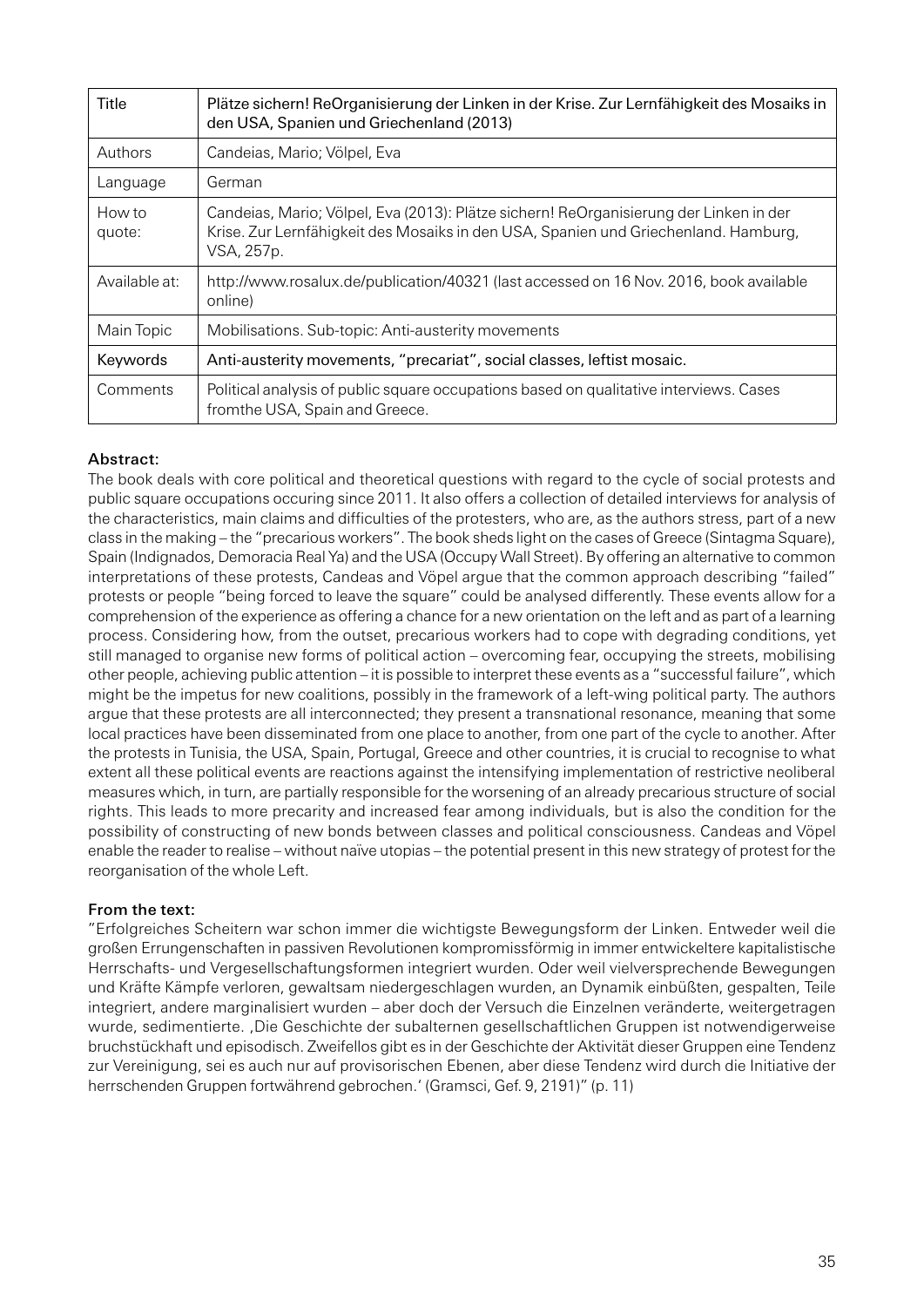| Title            | Labour Rights and the ILO: The Challenge of Transforming Informal Economic Activities<br>to Promote Transnational Social Rights - Domestic and Care Work as Core Issues (2016)                                                                                                                                                        |
|------------------|---------------------------------------------------------------------------------------------------------------------------------------------------------------------------------------------------------------------------------------------------------------------------------------------------------------------------------------|
| Author           | Senghaas-Knobloch, Eva                                                                                                                                                                                                                                                                                                                |
| Language         | English                                                                                                                                                                                                                                                                                                                               |
| How to<br>quote: | Senghaas-Knobloch, Eva (2016): Labour Rights and the ILO: The Challenge of Transforming<br>Informal Economic Activities to Promote Transnational Social Rights - Domestic and Care<br>Work as Core Issues. In: Fischer-Lescano, Andreas; Möller, Kolja: Transnationalisation of<br>Social Rights. Intersentia Ltd, 2016, pp. 143-176. |
| Available at:    | http://intersentia.com/en/transnationalisation-of-social-rights.html (book information only,<br>last accessed on 16 Nov. 2016)                                                                                                                                                                                                        |
| Main Topic       | Mobilisation. Sub-topic: Labour rights, precarisation.                                                                                                                                                                                                                                                                                |
| Keywords         | Labour rights, domestic and care work, ILO, transnational rights.                                                                                                                                                                                                                                                                     |
| Comments         | Beyond decent work: discussion of the concept and its application in situations of informal<br>work. Critical appraisal of the role of the ILO.                                                                                                                                                                                       |

The work of Senghaas-Knobloch is a chapter of the book organised by Fischer-Lescano and Möller on the transnationalisation of social rights. The author deals mainly with the efforts of the International Labour Organisation (ILO) to integrate "informal work" within its framework of protection. The current modifications and incorporations on the matters of care work and non-documented work in the ILO guidelines and regulations are particularly analysed. Since the foundation of the ILO, the question of informal work has been a sensitive issue. Convention 189 on Decent Work for Domestic Workers was first adopted only in 2011, together with the nonbinding Recommendation 201, which represented a "breakthrough of great significance" (p. 143) in the history of the organisation regarding the very central principles involved in its foundation. With a broader perspective, the chapter depicts a concrete case of institutional changes adopted in order to make international social rights accessible to all working people. As the author argues, however, these changes were only made possible due to the mobilisations of NGOs, advocacy groups and domestic workers organised in unions. Beyond this, political organisation is still needed to ensure the application of such an international legal framework at the local level. The article stresses the ILO Agenda of Decent Work and its relevance by addressing the question of informality. It also offers an analytical frame in order to understand the nature of informal work and its features and finally, questions the orientation towards human and fundamental rights adopted by the ILO, and its contradiction with mainstream economic thinking, which continuously supports the erosion of social rights and welfare both in the global North and South. In summary, the text stresses the importance of considering care work seriously in society: "the prevailing world economy is still largely blind to the elementary tasks of social reproduction and social cohesion, because, until now, it has been able to ignore the essential tasks of care and attendance – traditionally carried out, without pay, by women." (p. 173)

# From the text:

"[…] (N)ecessity to understand the structural relationship between the formal and the informal economy, and to reach out to those working people who are not recognised, registered or counted in national statistics, who lack social protection, protection by labour legislation and protective measures at the workplace. In 2002, not least because of the vast increase in insufficiently protected working people even in the core industrialised countries, the ILO constituents adopted the broader concept of the informal economy, which also takes into account the grey areas between formal and informal economic activities, and includes what had hitherto been understood as the "informal sector" in developing countries." (p. 144)

"The chapter focuses on the new ILO Convention 189 on Decent Work for Domestic Workers in order to exemplify the related issues. Domestic work encompasses a range of numerous informal activities; the Convention covers activities that are of vital necessity to people and societies, but are traditionally considered to be outside the scope of labour law and not contributing to societal development or public welfare." (p. 145)

"Convention 189 became possible because of an extraordinary alliance of organised domestic workers with unions, NGOs and other advocacy groups. The same or a similar alliance is needed for its practical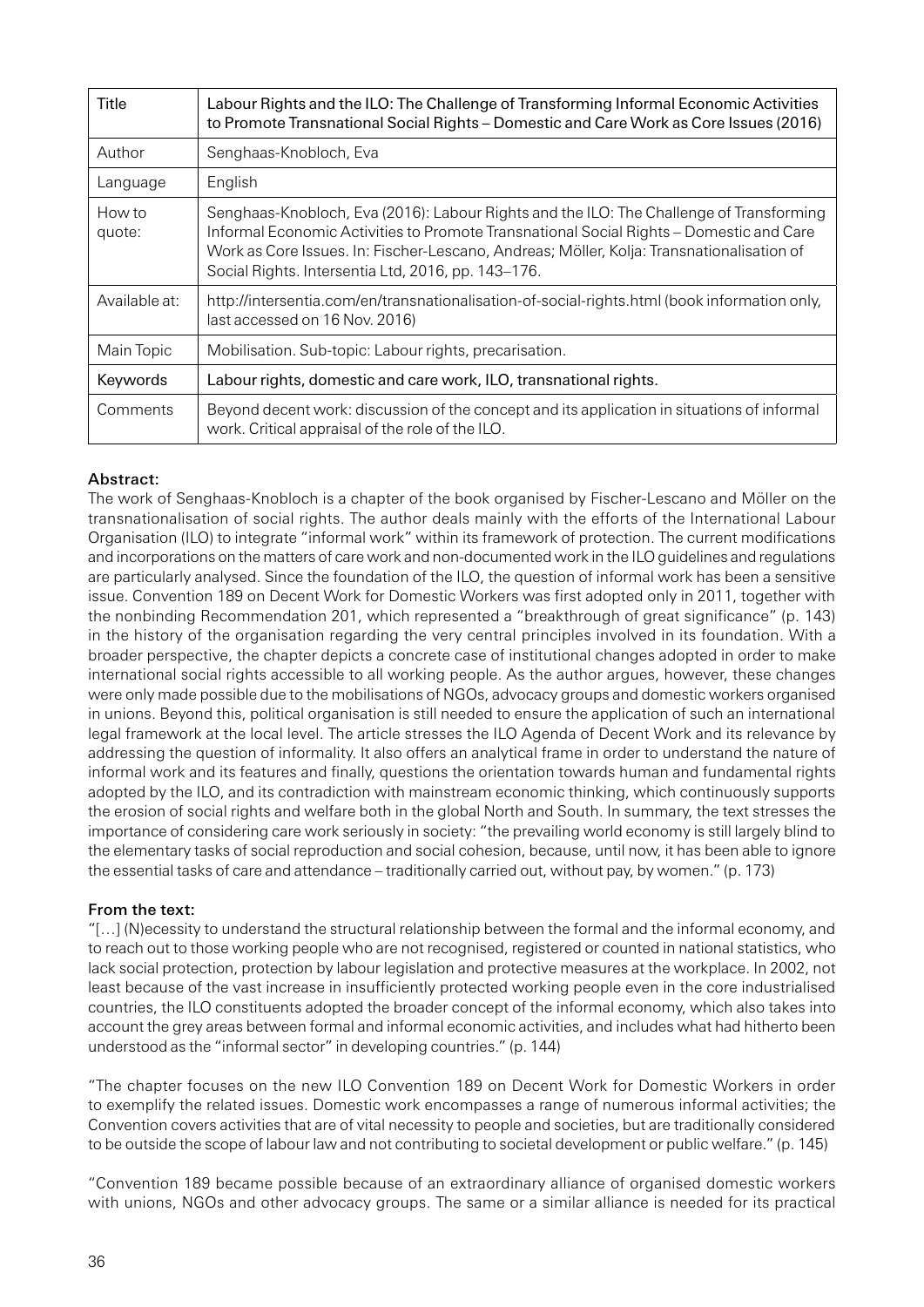implementation. In this context, the establishment of complaint mechanisms is crucial. In addition, the regulatory gap in the case of dependent self-employed workers shows that this group of care workers needs new forms of organisation, where possible in co-operative form. ILO Recommendation 193 on Promotion of Cooperatives from 2002 is to be used as a guide to the means for strengthening voluntary democratic associations to pursue common aspirations." (pp. 172–173)

| Title            | Widerstand gegen Zwangsräumungen in Spanien: Eine soziale Bewegung in Zeiten<br>politischer Unsicherheit (2016)                                                                                       |
|------------------|-------------------------------------------------------------------------------------------------------------------------------------------------------------------------------------------------------|
| Author           | Allende, Ivan Molina                                                                                                                                                                                  |
| Language         | German                                                                                                                                                                                                |
| How to<br>quote: | Allende, Ivan Molina (2016): Widerstand gegen Zwangsräumungen in Spanien: Eine<br>soziale Bewegung in Zeiten politischer Unsicherheit. In: Forschungsjournal Soziale<br>Bewegungen, n. 29, pp. 71-76. |
| Available at:    | https://www.degruyter.com/view/j/fjsb.2016.29.issue-1/fjsb-2016-0110/fjsb-2016-0110.<br>xml (last accessed on 16 Nov. 2016, article available online)                                                 |
| Main Topic       | Mobilisations. Sub-topic: Housing rights, Right to the City.                                                                                                                                          |
| Keywords         | Social movements, Spain, PAH                                                                                                                                                                          |
| Comments         | Detailed description of the formation and organisation of the housing movement in Spain<br>(PAH). Written by an activist of the movement.                                                             |

# Abstract:

The article offers a comprehensive picture of recent developments in Spain starting with the first events that boosted the anti-austerity movements in 2011. The author is an activist of the "Plataforma de Afectados por la Hipoteca – PAH", a movement upholding the struggles for the Right to the City in Spain. The author argues that the movement of occupation of Puerta del Sol square was actually a convergence of different movements: against austerity policies and for more public services, against macho culture and violence against women, against repression (especially in the case of political prisoners in Basque Country), of striking workers and of environmentalist movements against the privatisation of energy and the mining industry. This broader constellation gathered in the square under a wider claim for real democracy and social rights. It represented a central moment not only for the protest movements in Spain, but also for the worldwide discussion on political mobilisations, which forged concepts to handle public square occupations and the self-organisation of protesters. The article shows the organisational structure of the PAH movement, consisting of an association of activists and lawyers offering support to people threatened with eviction or by high indebtedness in the housing market. This provides legal support and advice on legal claims, hosts a solidary housing project, and organises protests, as well as collective meetings, to inform widely on legal questions and strategies for the best solution for each individual case. The movement presents itself as having a horizontal organisation. Beyond "legal struggles", the movement also promotes campaigns and public interventions in order to raise public awareness and outrage about the role of the financial sector in the housing crisis. Molina argues that the PAH developed a framework for counter-hegemonic organisations and collective practices in Spain that was present in the 15M/Indignados and, to some extent, in the political party Podemos. The PAH itself was a convergence of multiple urban initiatives, which came together under the banner of the Right to the City, a politics of commons and the critique against austerity.

# From the text:

"Die PAH zeigt uns, wie wichtig es ist, die kreativen Prozesse der Selbstorganisierung und des Kampfes, welche über die staatlichen Strukturen hinaus ,neue Situationen, neue Welten, neue Ökologien des Daseins schaffen' (Tianos et al. 2012: 449), zu beobachten und zu analysieren. Sozialer und politischer Wandel sind eng mit rebellischen Subjektivitäten verbunden, die das Einfordern von Rechten und Würde hervorbringt. Die radikale Pädagogik der PAH, alle Schuld von den Betrogenen zu nehmen, hatte eine gewaltige Wirkung; sowohl therapeutisch als auch im Sinne der kollektiven Selbstermächtigung." (p. 75)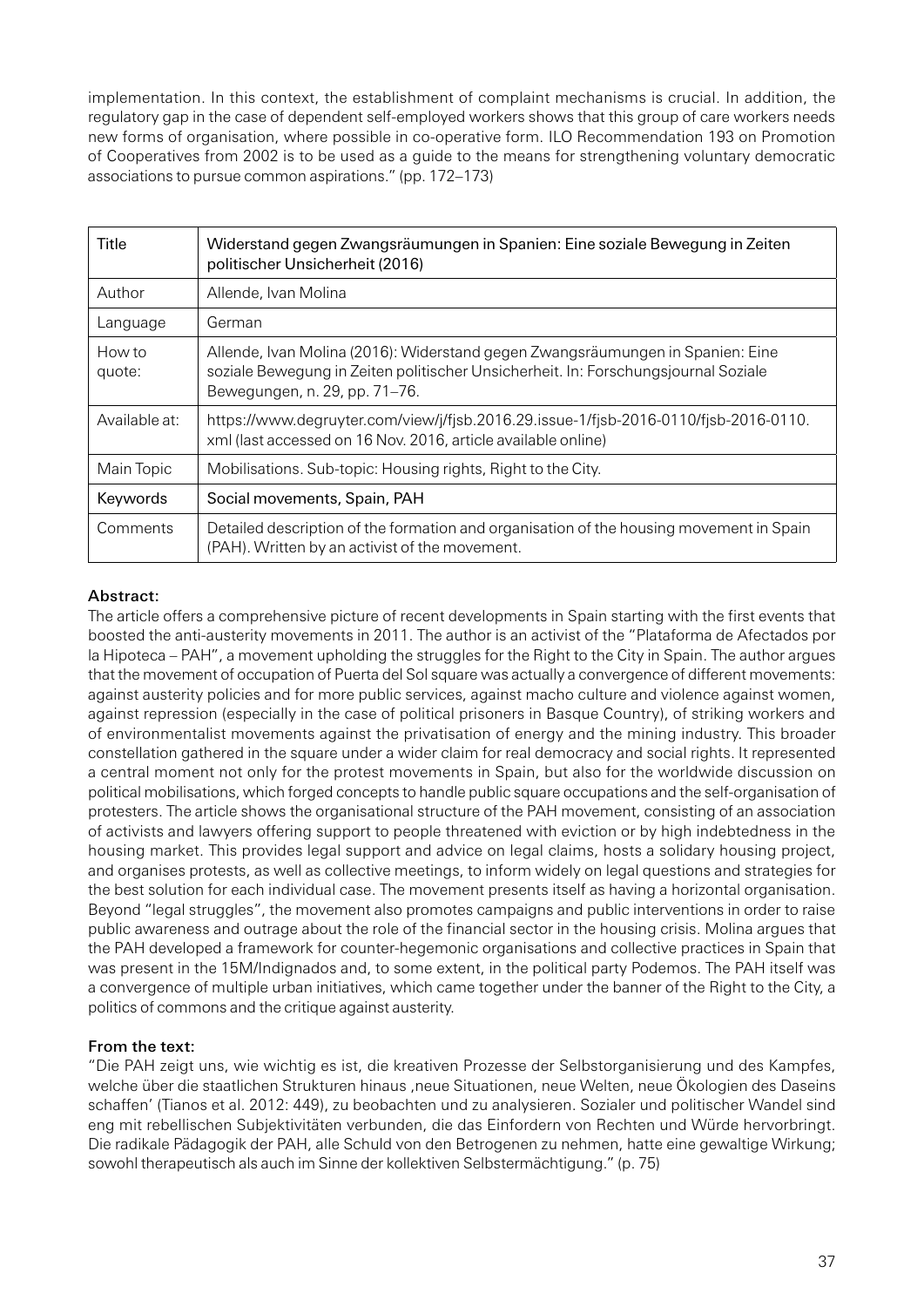| Title            | Movimientos Sociales y Luchas por el Derecho Humano al Agua en América Latina<br>(2006)                                                                                                                                     |
|------------------|-----------------------------------------------------------------------------------------------------------------------------------------------------------------------------------------------------------------------------|
| Author           | Becerra, Andrea                                                                                                                                                                                                             |
| Language         | Spanish                                                                                                                                                                                                                     |
| How to<br>quote: | Becerra, Andrea (2006): "Movimientos Sociales y Luchas por el Derecho Humano al<br>Agua en América Latina". In: ILSA. Revista El Otro Derecho (n. 34) and Polis [Online], 14.<br>Available at: http://polis.revues.org/5282 |
| Available at:    | http://polis.revues.org/5282 (last accessed on 20 Nov. 2016, available online)                                                                                                                                              |
| Main Topic       | Mobilisations. Sub-topic: Environment, rights to water.                                                                                                                                                                     |
| Keywords         | Right to water, Latin America, Social movements, Social struggles.                                                                                                                                                          |
| Comments         | Perspective of social movements on social rights about the issue of the right to water in<br>Latin America.                                                                                                                 |

The article deals with the legal and sociological debates on the right to water. It proposes a systematisation of the main discussions on the topic, especially in Latin America, where proper sanitation services and access to potable water for all citizens are still recurring issues. The article starts with a definition of the right to water as a "public good and vital resource", a human right to be won by social movements through a process of continuous claims. The article points out the perversity of the exploitation of water as a resource privatised by transnational companies, which has resulted in access to water becoming a commodity, or a privilege. The author mentions a series of problems linked to the absence of rights to water, such as water contamination by mining companies, lack of sanitation and health problems, among others. These issues particularly affect communities of African descent and indigenous peoples' territories. The author also mentions the legal basis of the right to water in the framework of international law, namely the first UN Conference on Water in 1977 and the following reports on the topic that established the right to water as a fundamental right and as part of UN Economic, Social and Cultural Rights as well. The right to water was also present as one of the "Millennium Development Goals".<sup>1</sup> Nevertheless, water is still one of the most lucrative commodities of the world, an object of privatisation and competition among transnational companies. In reaction to this fact, an association of social movements across Latin America was founded to assess, analyse and criticise the privatisation of water services and incidents of persecution of activists fighting for these rights. In summary, the text brings together common issues related to the question of the right to water and the specific struggles carried out in each country to legally establish this right and, more importantly, to guarantee its enforcement.

#### From the text:

"Problemáticas como la contaminación del agua por cuenta de las empresas mineras, la carencia de instalaciones sanitarias, las enfermedades derivadas de su consumo, la afectación de comunidades afrodescendientes y de los territorios ancestrales de los pueblos indígenas, destinados a desaparecer, no como la Atlántida en un acto caprichoso de la naturaleza, sino a consecuencia de la construcción de hidroeléctricas y la ejecución de otros megaproyectos, develan la existencia de la denominada "guerra por el agua" como un escenario en el cual se han visto involucradas numerosas poblaciones y comunidades locales que se resisten al desconocimiento del agua como derecho humano fundamental, precisamente porque ésta, como fuente de vida, no puede ser sometida al libre juego de los intereses de un mercado globalizado." (p. 2)

<sup>&</sup>quot;Target 7C: Halve, by 2015, the proportion of the population without sustainable access to safe drinking water and basic sanitation: Proportion of population with sustainable access to an improved water source, urban and rural; Proportion of urban population with access to improved sanitation".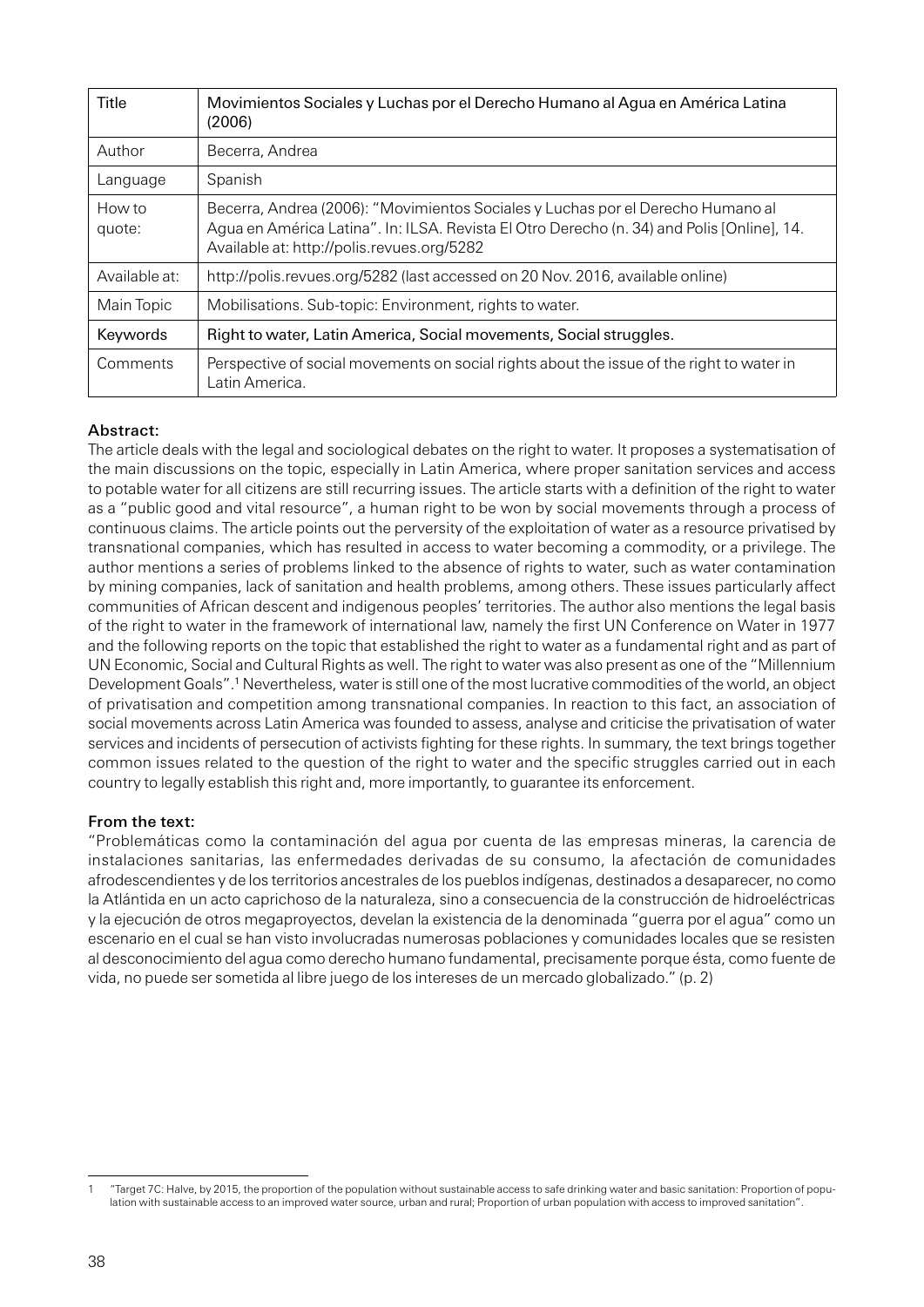| Title            | Déclaration de la Convergence Globale des luttes pour la terre et l'eau, Tunis, le 28 mars<br>2015 (2015)                                                                                                                                                                                                                 |
|------------------|---------------------------------------------------------------------------------------------------------------------------------------------------------------------------------------------------------------------------------------------------------------------------------------------------------------------------|
| Author           | La Via Campesina                                                                                                                                                                                                                                                                                                          |
| Language         | French                                                                                                                                                                                                                                                                                                                    |
| How to<br>quote: | La Via Campesina (2015): Déclaration de la Convergence Globale des luttes pour la<br>terre et l'eau, Tunis, le 28 mars 2015. Available at: https://viacampesina.org/fr/index.<br>php/les-grands-ths-mainmenu-27/rrme-agraire-mainmenu-36/1065-declaration-de-la-<br>convergence-globale-des-luttes-pour-la-terre-et-l-eau |
| Available at:    | https://viacampesina.org/fr/index.php/les-grands-ths-mainmenu-27/rrme-agraire-<br>mainmenu-36/1065-declaration-de-la-convergence-globale-des-luttes-pour-la-terre-et-l-<br>eau (last accessed on 25 Nov. 2016, available online)                                                                                          |
| Main Topic       | Mobilisations. Sub-topic: Right to land, right to food, food sovereignty                                                                                                                                                                                                                                                  |
| Keywords         | Right to land, food sovereignty, right to water, Latin America, social movements, social<br>struggles.                                                                                                                                                                                                                    |
| Comments         | Manifest on the principles of Via Campesina about its claims related to rights to land and<br>water.                                                                                                                                                                                                                      |

The text is the final statement from the World Social Forum of 2015 in Tunis, which focused on the struggles of the African continent for the protection of natural resources, especially water and land. The manifest also calls for the defence of the commons and against systematic violations of human rights. The Via Campesina and the other social movements gathered at the global summit seized the opportunity to address these issues and to build global networks – or convergence – in order to mobilise for global social rights, among then water and land. The manifest also presents information about the impacts of the lack of water and land protections for millions of people on the African continent. It offers a panorama of struggles over these two specific global social rights from the perspective of transnational social movements. In addition, it gives an overview of the central claims of the movements whose main critique is directed against the exploitation of land by multinational companies much more interested in intensive extraction of local wealth, even though this means ecological devastation and acute social impacts on the population concerned. Privatisation, militarisation and expulsion of local communities are the main consequences of the devastating exploitation of natural resources by transnational enterprises. Among other actions, movements advocate for cooperation with human rights defenders and with those international organisations working against human rights violations and committed to guaranteeing liberty of manifestation without the repression of activists. Finally, the group also calls for the clear responsibility of the state in promoting human rights, also implying concrete measures for their implementation. Moreover, it is interesting to note how international normative framing still plays a central role in the justification of social struggles, which supports the idea that – even with some critiques and limits – the discourse in favour of human rights remains a core strategy for social movements, both at the local and global levels.

#### From the text:

"Nous, mouvements sociaux et de bases et organisations de la société civile, engagés dans la défense des droits à la terre et à l'eau, nous nous sommes réunis à Dakar en octobre 2014 dans le cadre du Forum Social Africain pour lutter et protester contre les accaparements de toutes les ressources naturelles, l'eau et la terre, nos biens communs, et contre les violations systématiques des droits humains qui les accompagnent. Le partage de nos idées nous a amenés à reconnaître la solidarité essentielle de nos combats, étant donné la nature inextricable des liens entre l'accaparement des terres, de l'eau et des autres ressources naturelles. Nous nous sommes réuni-e-s de nouveau lors du Forum Social Mondial à Tunis en mars 2015 pour continuer ce dialogue avec des mouvements et organisations du monde entier afin d'élargir cette convergence." (p. 1)

"Ainsi, les profits faramineux d'une élite sont bâtis sur la violation systématique des droits humains de la majorité de paysan-nes, habitant-es de quartiers populaires ou informels, pêcheurs, communautés d'éleveurs et nomades, les peuples et communautés indigènes, travailleur/euses ruraux et urbains et consommateurs et consommatrices, particulièrement les jeunes et les femmes, qui sont expropriés de leurs terres et moyens de subsistance par la violence, l'intimidation et les tortures. L'accaparement des terres s'accompagne toujours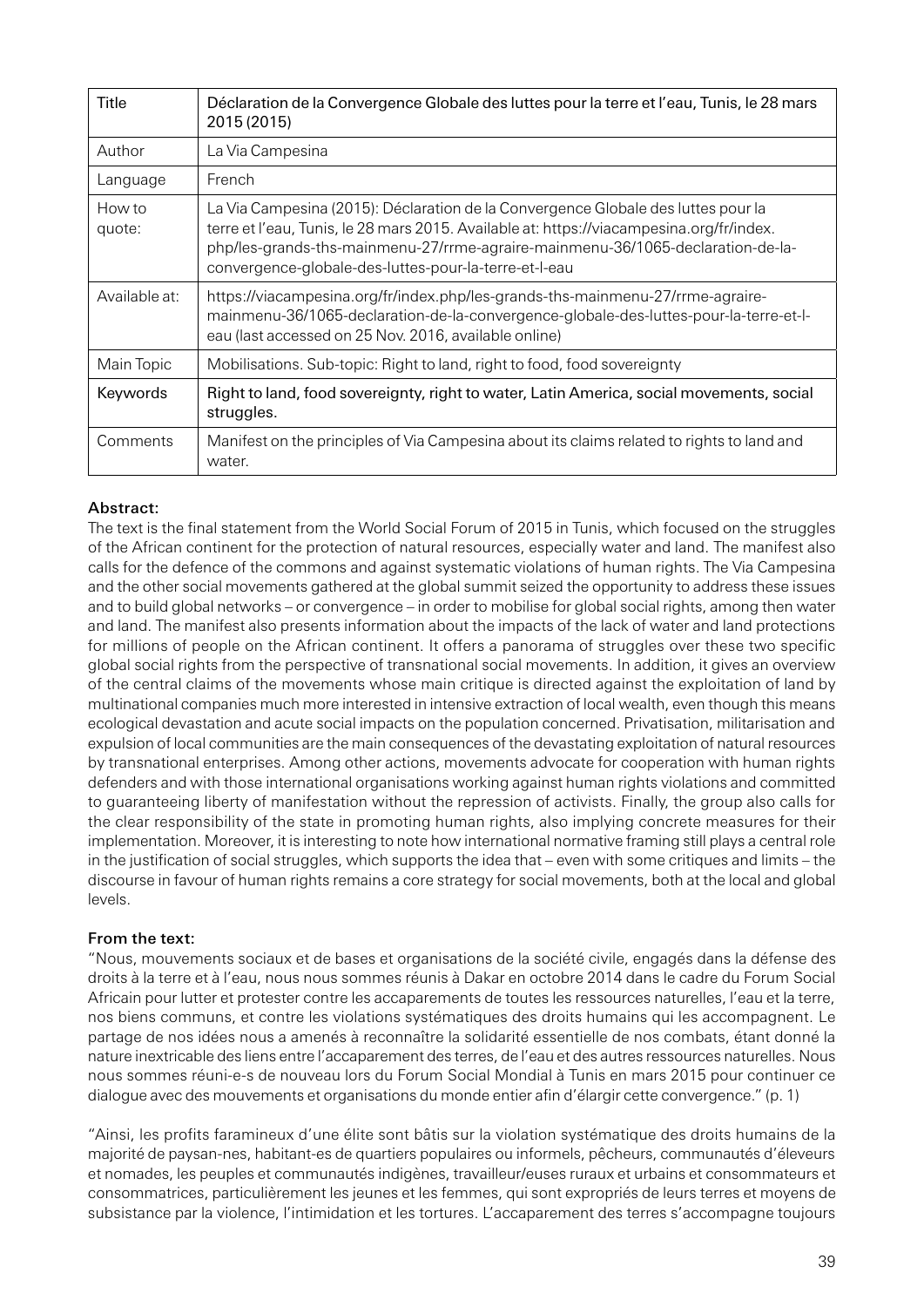de l'accaparement de l'eau par différents moyens: les cultures non-durables consommatrices d'eau, la privatisation des services de distribution et gestion des eaux (qui volent cette ressource vitale de ceux qui ne peuvent pas la payer), la contamination des nappes par des exploitations minières incontrôlées, la modification de cours fluviaux et du flux d'eau par la construction de barrages et l'expulsion des communautés qui en résulte, la militarisation des points d'accès à l'eau et des territoires, l'expulsion des éleveurs et des pêcheurs de leur milieu de vie, par exemple à travers des pratiques comme l'extraction de sable sur les côtes." (pp.1–2)

| Title            | Les sans terre du Brésil, l'activisme transnational et la souveraineté alimentaire comme<br>alternative à la faim (2012)                                            |  |
|------------------|---------------------------------------------------------------------------------------------------------------------------------------------------------------------|--|
| Author           | Bringel, Breno                                                                                                                                                      |  |
| Language         | French                                                                                                                                                              |  |
| How to<br>quote: | Bringel, Breno (2012): "Les sans terre du Brésil, l'activisme transnational et la souveraineté<br>alimentaire comme alternative à la faim", In: CERISCOPE Pauvreté. |  |
| Available at:    | http://ceriscope.sciences-po.fr/pauvrete/content/part3/les-sans-terre-du-bresil (last<br>accessed on 25 Nov. 2016, available online)                                |  |
| Main Topic       | Mobilisations. Sub-topic: Right to land, right to food, food sovereignty                                                                                            |  |
| Keywords         | Right to land, food sovereignty, landless movement, transnational movements.                                                                                        |  |
| Comments         | Transnational mobilisations of Movimento Sem Terra (Landless Workers' Movement).<br>Experiences from transnational networks of movements.                           |  |

# Abstract:

The article demonstrates how mobilisation through transnational activism is a strategy of social movements for dealing with issues of hunger and poverty. It starts with a critique of the ways poverty has been defined in the academic debate, stressing that some quantitative and developmentalist models do not actually analyse the quality of life of people in situations of poverty. The article shows how the "Via Campesina" built upon the idea of a "right to food sovereignty" in order to react against these models and thereby forged a comprehensive understanding of the impacts of transnational food production chains as the main cause of hunger worldwide. Hence, this new approach implies recognition of the importance of satisfying people's needs. It also presupposes a supervision of the quality of food and of its production and, finally, actively questions the scale on which it is produced. In addition, Via Campesina upholds the right of "food sovereignty" as the right of people to determine their own agricultural and nutritional systems and consequently, both the right to protect their own health and to protect the market against land concentration and dumping through the commercialisation of existential products. Moreover, the article highlights how the agendas of food sovereignty and agrarian reform have been introduced into the public debate, thanks to the transnational network of social movements, especially fostered by the Brazilian Landless Movement (MST), which was a very active member within Via Campesina. The article describes the construction of an international solidary network on "land questions" in the 1990s (in cooperation with the Zapatistas and the anti-globalisation movement) and contemporary strategies of dealing with land, nutrition and sustainability issues, which are followed in a wide number of countries within their specific groups. Finally, Bringel also defines the dynamic of transnationalisation as based on the flow of people, ideas, resources – economic ones as well –, which has won the right to food sovereignty a place on the global agenda, on the scope of rights to food, the right to land and other related social global rights.

# From the text:

"L'objectif, baptisé Éradiquer l'extrême pauvreté et la faim, se donne pour but entre autre de réduire de moitié, entre 1990 et 2015, le nombre de personnes qui souffrent de la faim. L'actuelle crise alimentaire et financière mondiale a significativement rétréci l'horizon proposé. Toutefois, il faut souligner ici que cet objectif a pour point de départ la satisfaction d'un besoin social de base (l'alimentation) à partir de l'adoption de l'idée de sécurité alimentaire, comprise par l'Organisation des Nations unies pour l'alimentation et l'agriculture (FAO), comme 'l'accès physique, social et économique à une nourriture suffisante, permettant de satisfaire les besoins énergétiques quotidiens' (FAO, 1996)." (pp. 2–3)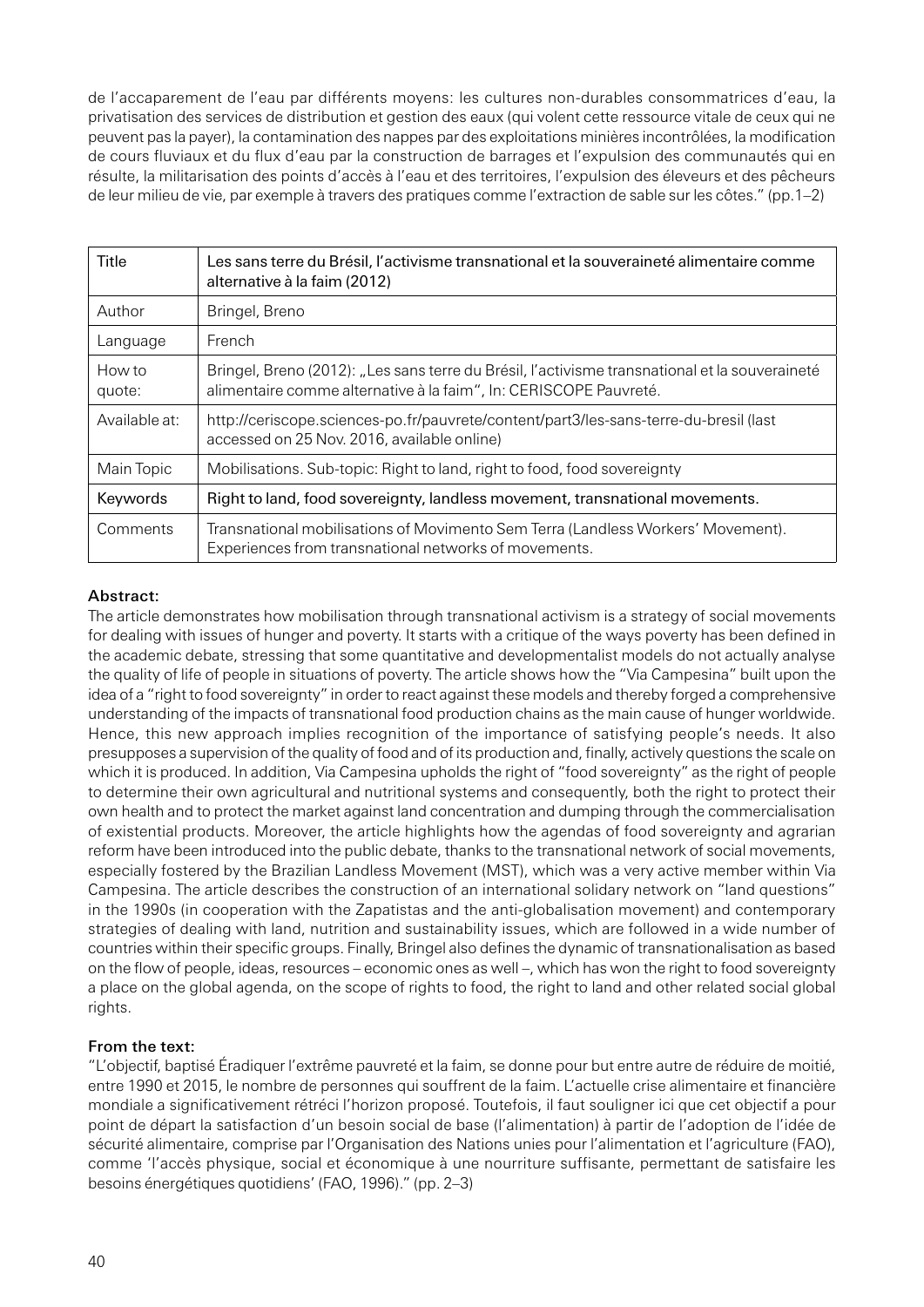"La souveraineté alimentaire ne se limite pas, comme le suggère son nom, au domaine de l'alimentation. Il s'agit d'une demande dont la construction sociale se dirige vers une pluralité de thèmes, subjectivités et actions qui incluent : l'appropriation et gestion des ressources, la terre et le territoire, le commerce local et international, le développement durable, l'action collective, la participation sociale, l'agroécologie, le droit à l'alimentation et, en définitive, le modèle de production et développement." (p. 3)

| Title            | Welcome Management: Making Sense of the 'Summer of Migration' (2016)                                                                                                                   |  |  |
|------------------|----------------------------------------------------------------------------------------------------------------------------------------------------------------------------------------|--|--|
| Author           | Buckel, Sonja (interview by William Callison)                                                                                                                                          |  |  |
| Language         | English (also available in French).                                                                                                                                                    |  |  |
| How to<br>quote: | Buckel, Sonja (interviewed by William Callison), (March 2016): "Welcome Management:<br>Making Sense of the 'Summer of Migration'." Near Futures Online 1, "Europe at a<br>Crossroads". |  |  |
| Available<br>at: | http://nearfuturesonline.org/welcome-management-making-sense-of-the-summer-of-<br>migration/ (last accessed on 27 Oct. 2016, available online)                                         |  |  |
| Main Topic       | Mobilisations. Sub-topic: Migration.                                                                                                                                                   |  |  |
| Keywords         | Migration, Summer of Migration, neoliberalism.                                                                                                                                         |  |  |
| Comments         | Interview with Sonja Buckel about the "summer of migrations" in 2015 and its neoliberal<br>perspective.                                                                                |  |  |

#### Abstract:

The interview was conducted at the beginning of 2016 after events that occurred during the summer of 2015 – the referendum on the austerity measures in Greece, the massive wave of migration and the following "welcome initiatives" in Germany. The interview brings together the outcomes from a series of studies carried out by Buckel and other researchers who analysed from a critical perspective the formation of a set of state apparatuses at the level of the European Union. The interview describes the current austerity policies that have been implemented by EU institutions, especially under the influence of Germany. These policies, based on neoliberal ideas, have an impact on how the migration issue is addressed. She underlines the argument that "welcome initiatives" fit quite well into the neoliberal discourse, but are also an outcome of organisation by left-liberal groups that fostered positive discourse in favour of migration within civil society. With regard to this point, Buckel argues that the organisation of civil society regarding the "welcome culture" should be taken into account by the Left as a starting point for mobilisation and politicisation. The interview also analyses the thesis of "externalisation" in terms of migration in Europe. This thesis is explained through two rings of externalisation: the first one "runs through southern and eastern member-states and comprises agencies such as Frontex"; and the second "depends on post-colonial border enforcement in North and West Africa as well as i Ukraine". These two rings are integrated with the purpose of "managing migration" to Europe in exchange for financial support. The best-known examples are Libya and, currently, Turkey. It is crucial to recognise that this process occurs along with human rights violations, which are literally "outsourced" to other countries, while European leaders can attest that "they nonetheless remained respectful of fundamental rights and the rule of law – on their own territory". Buckel highlights that even though the European Court of Human Rights condemned these questionable procedures, this has erected a new barrier against further deals with external regimes. Since then, the second ring of externalisation has been more open, which has enabled the arrival of a new wave of people in the EU. Regarding alternatives and possible mobilisations, Buckel points out two aspects. Firstly, the summer of migration made it impossible for the majority of the European population to ignore the living conditions of people in other parts of the world. Secondly, it shed light on the fact that the way people live, consume and relate to nature in Europe is sustained by relations of exploitation and neo-colonialism in other parts of the world. The interview enables understanding the contradictions of migration policy in Europe and, from the example of the summer of migration of 2015, consideration of possibilities for action with and beyond the welcome initiatives.

#### From the text:

"Now, one could say that this is all just a humanitarian or empathetic reaction, and not a real political mobilisation. However, I would respond that when forces from civil society decide to take action, something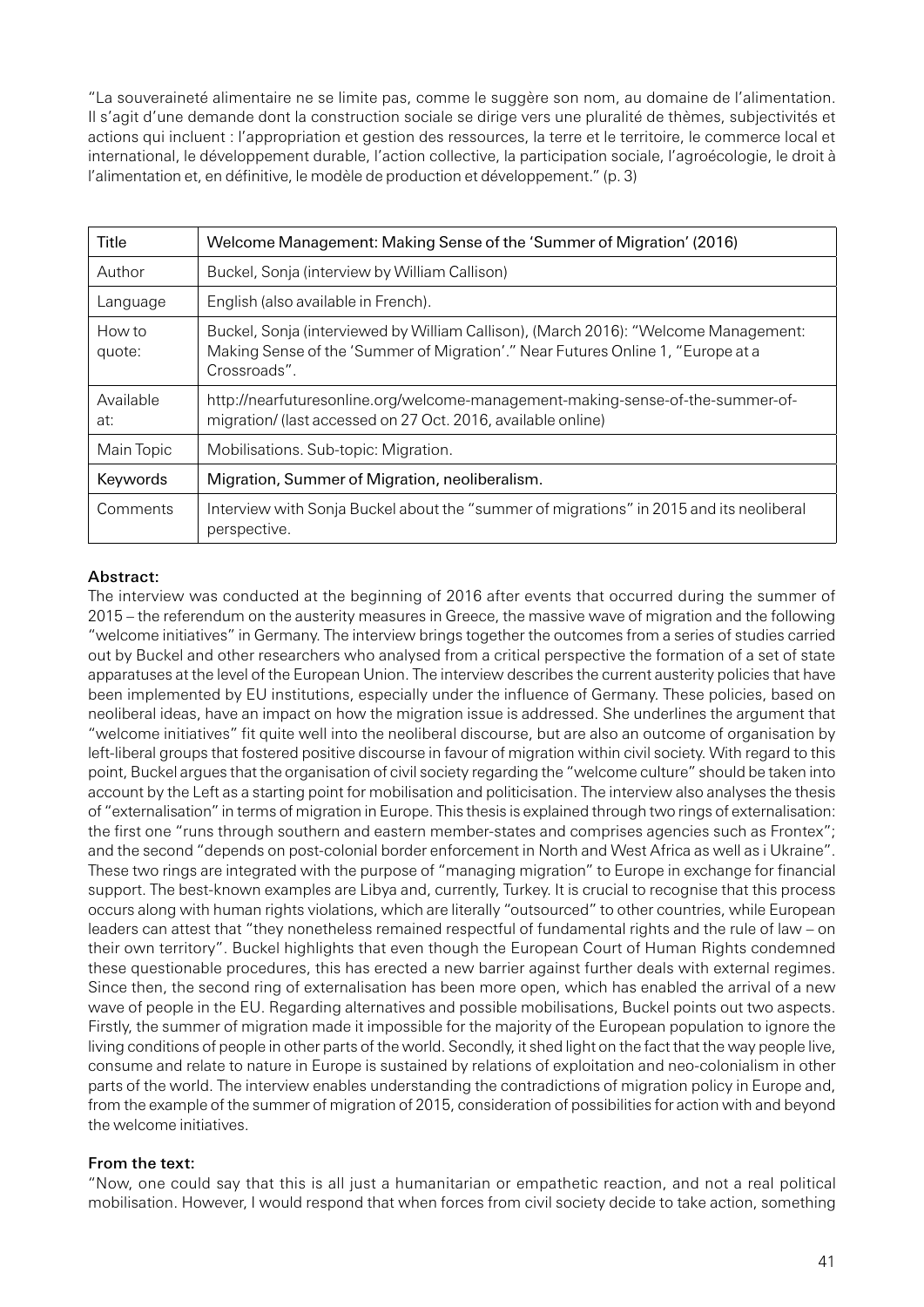deeply political and important is happening. And so, it is up to left-liberal activists who, sometimes on the verge of depression, have been waiting a long time for something to happen. It is up to the left to draw on the potential of the present moment."

| Title            | Declaración de Manila, 29 de noviembre de 2012 Foro Social Mundial de las<br>Migraciones, Movilidad, derechos, modelos globales: en busca de alternativas (2012)                                             |  |  |
|------------------|--------------------------------------------------------------------------------------------------------------------------------------------------------------------------------------------------------------|--|--|
| Author           | Foro Social Mundial de las Migraciones                                                                                                                                                                       |  |  |
| Language         | Spanish                                                                                                                                                                                                      |  |  |
| How to<br>quote: | Declaración de Manila, 29 de noviembre de 2012 Foro Social Mundial de las Migraciones,<br>Movilidad, derechos, modelos globales: en busca de alternativas (2012). In: Migración y<br>desarrollo, v. 11 n. 20 |  |  |
| Available<br>at: | http://www.scielo.org.mx/scielo.php?script=sci_arttext&pid=S1870-75992013000100008<br>(last accessed on 20 Nov. 2016, available online)                                                                      |  |  |
| Main Topic       | Mobilisations. Sub-topic: Migration.                                                                                                                                                                         |  |  |
| Keywords         | Migration, social rights, World Social Forum on Migrations                                                                                                                                                   |  |  |
| Comments         | The question of migration analysed from the perspective of the migrants organised in the<br>World Social Forum on Migrations                                                                                 |  |  |

#### Abstract:

The "Declaration of Manila" is the final document from the World Social Forum on Migrations (WSFM) of 2012. The WSFM is an international event, organised in the context of the World Social Forum. The first one took place in 2002. The final declaration of 2012 summarises the outcomes of the discussions held by delegates from more than fifty countries represented by women, workers, migrants associations, campesinos and popular organisations. The text offers contributions for reflection on the question of migration from the perspective of the migrants themselves. At the Forum they discussed the global dimension of their struggles, considering that they, too, are workers looking for better opportunities and standards of living. In this sense, they aim to get involved with multiple movements such as those of feminists, care and domestic workers, indigenous peoples, environmentalists, and human rights defenders in order to conduct their struggles for human rights for all people, independent of nationalities. In the document, they also strongly criticise neoliberal globalisation, highlighting especially the practices of "outsourcing" in the labour market. With this critique, they want to demonstrate how precarity, low-paying jobs and exploitation of workers – mainly of women, children, racial and ethnical minorities – are interconnected issues within the neoliberal system. In addition, they affirm the necessity of recognising that migration itself should be considered and established as a human right. They stress that the majority of countries have not yet ratified the International Convention on the Protection of the Rights of All Migrant Workers and Members of Their Families adopted in 1990. This legal frame could, however, be used as a starting point to question how migrants are treated and migration policies are developed nowadays. Regardinging migrants as potential workers, they state that a possible new strategy could be the linkage between migration rights and economic, social, political and cultural rights. Thus they conclude the manifest by questioning the discourse that connects migration and development. They plead for a "right to not need to migrate", meaning that each country should guarantee conditions allowing each individual the choice to stay on their territory without needing to flee.

#### From the text:

"Salvaguardar los derechos humanos es todavía un asunto pendiente para todos los gobiernos en los países de origen, tránsito y destino. Ninguna nación está exenta de esta responsabilidad. Demasiados países de origen o tránsito utilizan un doble estándar: los gobiernos denuncian las violaciones a los derechos de sus ciudadanos en los países de destino, mientras que en su propio territorio se violan sistemáticamente los derechos de los migrantes y transmigrantes." (p. 211)

"Finalmente, el derecho a no emigrar debe estar vigente en los países de origen. Esto implica crear las condiciones necesarias para el desarrollo humano que transformen la migración en una opción más que en una necesidad." (p. 214)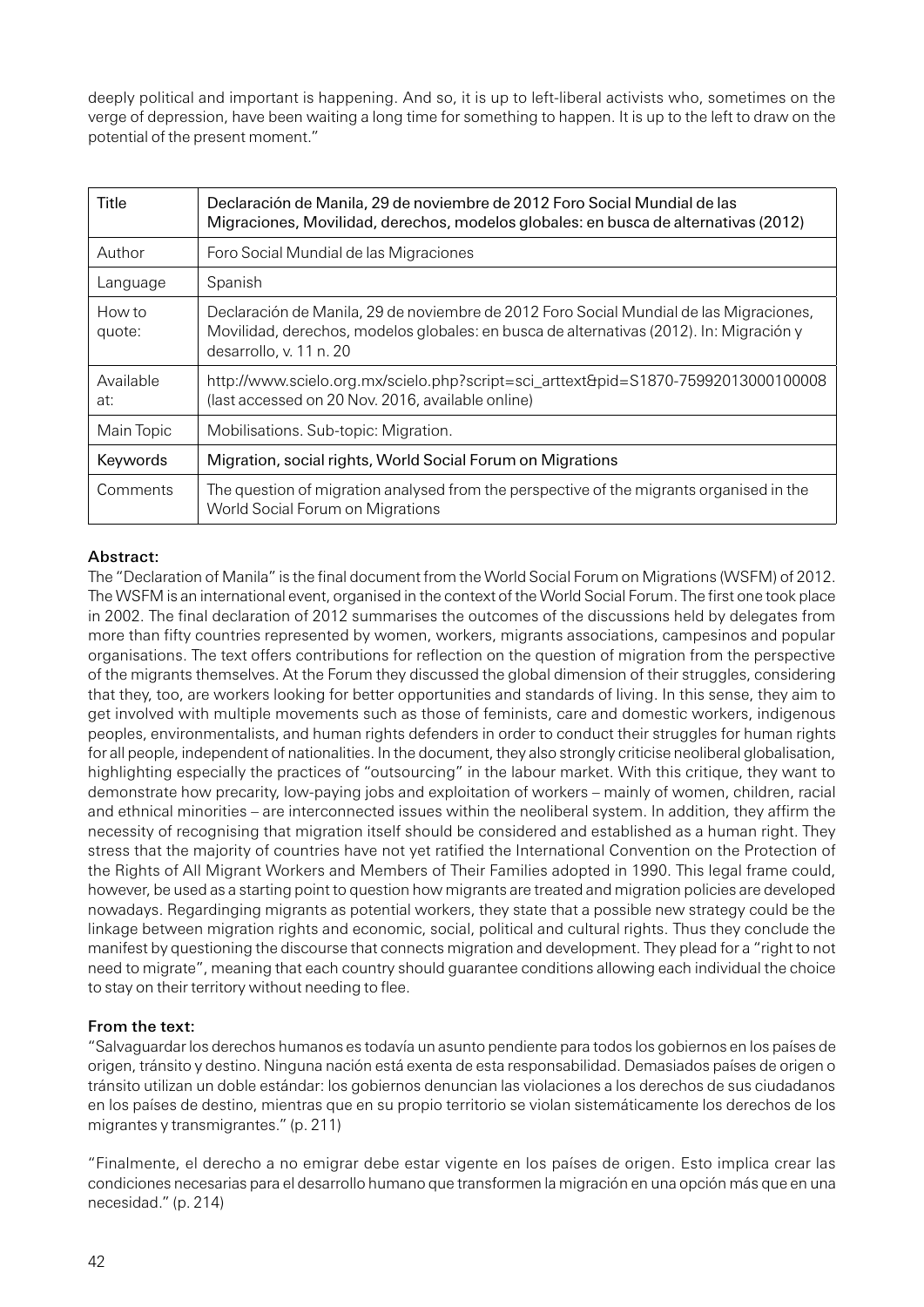| Title            | Der Feminismus und die Politik der Commons (2012)                                                                                                                                                                                                                           |  |  |
|------------------|-----------------------------------------------------------------------------------------------------------------------------------------------------------------------------------------------------------------------------------------------------------------------------|--|--|
| Author           | Federici, Silvia                                                                                                                                                                                                                                                            |  |  |
| Language         | German/English                                                                                                                                                                                                                                                              |  |  |
| How to<br>quote: | Federici, Silvia (2012/2010: Der Feminismus und die Politik der Commons. In: kitchen<br>politics (V. eds.): Aufstand aus der Küche. Reproduktionsarbeit im globalen Kapitalismus<br>und die unvollendete feministische Revolution. Münster: Edition Assemblage, pp. 87-105. |  |  |
| Available<br>at: | https://www.edition-assemblage.de/aufstand-aus-der-kuche/ Available also in English:<br>http://www.commoner.org.uk/?p=113 (last accessed on 30 Nov. 2016)                                                                                                                   |  |  |
| Main Topic       | Mobilisations. Sub-topic: Gender.                                                                                                                                                                                                                                           |  |  |
| Keywords         | Feminism, commons, social reproduction.                                                                                                                                                                                                                                     |  |  |
| Comments         | Key-text on feminism, transnational feminism, care and reproductive work and possibilities<br>of a politics of the commons.                                                                                                                                                 |  |  |

Federici writes a feminist manifesto towards a politics of the commons. She starts by demonstrating that the concept of the "commons" has been subject to multiple interpretations and political uses. Hence Federici proposes a perspective of the commons rooted in struggles against sexual discrimination and over sexual reproduction. The politics of the commons should resolve two central problems present in current political discussions of social movements. The first consists of the idea that the state has taken over a monopoly of revolution which has "sapped the efforts of radical movements to build an alternative to capitalism". The second is the dominance of neoliberal market relations, which have intensified "our awareness of the danger of living in a world in which we no longer have access to seas, trees, animals, and our fellow beings except through the cash-nexus." (p. 3) Though on the one hand, contemporary neoliberal relations frighten individuals, on the other hand the existence of possible alternatives to privatisation based on social cooperation has never been so pervasive. The Internet is one example, but others are multiple solidary and communitarian forms of production, such as common gardens, community-based credits for women, sharing economies and collective practices of care, all of them notably carried out by women and highly present in the global South. Federici also warns about the risk of the appropriation of the idea of the commons by international organisations and private institutions, for example by the World Bank or the United Nations. The commons have been manipulated in order to be adapted to the capitalistic logic of privatisation and to guarantee well-functioning markets which "depend on the existence of non-monetary relations like confidence, trust, and gift-giving." (p. 4) The role of women in the politics of the commons is central to surmount the risk of neoliberal appropriation. A feminist perspective of the commons starts with the assumption that women are those most affected by privatisation of natural resources, since they are the primary agents in reproductive work. In historical capitalist development they have also been central actors in resistance against the processes of land enclosure and have defended communal territories during the period of the European colonisation. Federici's core proposal is to create different loci of production in which it will be possible to recover relations of solidarity, leaving behind the individualism and abstraction characterising current capitalist forms of relationships. As Federici stresses, "the reproduction of human beings is the most labour-intensive work on earth and, to a very large extent, it is work that is irreducible to mechanisation." (p. 5) In this sense, this work must be collective, cooperative and part of "the political", not only the private sphere. Finally, this process does not mean a naturalisation of the role of women in society, or of the concept of femininity. It means remembering the history of women's resistance against capitalism, and also reaffirming that the latter also consists of a struggle over labour, power and safety, central issues to men's existence as well.

# From the text:

"The idea of the common/s, in this context, has offered a logical and historical alternative to both State and Private Property, the State and the Market, enabling us to reject the fiction that they are mutually exclusive and exhaustive of our political possibilities. It has also served an ideological function as a unifying concept prefiguring the cooperative society that the radical left is striving to create. Nevertheless, ambiguities as well as significant differences remain in the interpretations of this concept, which we need to clarify if we want the principle of the commons to translate into a coherent political project." (p. 2)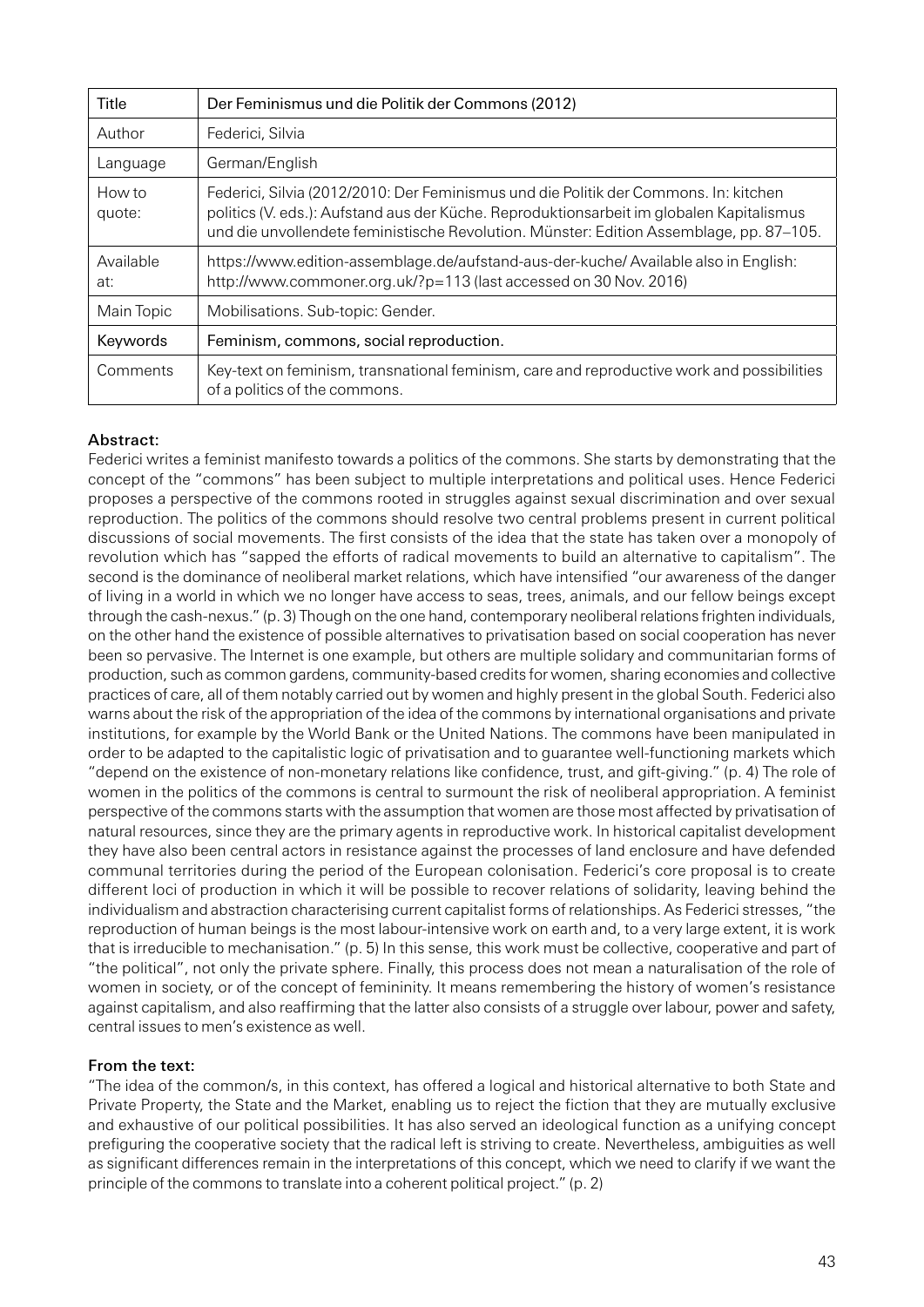"The appeal of this theory is that it does not separate the formation of 'the common' from the organization of work and production but sees it immanent to it. Its limit is that its picture of the common absolutizes the work of a minority possessing skills not available to most of the world population. It also ignores that this work produces commodities for the market, and it overlooks the fact that online communication/production depends on economic activities – mining, microchip and rare earth production—that, as presently organized, are extremely destructive, socially and ecologically. Moreover, with its emphasis on knowledge and information, this theory skirts the question of the reproduction of everyday life. This, however, is true of the discourse on the commons as a whole, which is mostly concerned with the formal preconditions for the existence of commons and less with the material requirements for the construction of a commons-based economy enabling us to resist dependence on wage labour and subordination to capitalist relations." (p. 5)

"What this task entails is powerfully expressed by Maria Mies when she points out that the production of commons requires first a profound transformation in our everyday life, in order to recombine what the social division of labour in capitalism has separated. For the distancing of production from reproduction and consumption leads us to ignore the conditions under which what we eat, wear, or work with have been produced, their social and environmental cost, and the fate of the population on whom the waste we produce is unloaded (Mies 1999:141ff.). In other words, we need to overcome the state of irresponsibility concerning the consequences of our actions that results from the destructive ways in which the social division of labor is organized in capitalism; short of that, the production of our life inevitably becomes a production of death for others. As Mies points out, globalization has worsened this crisis, widening the distances between what is produced and what is consumed, thereby intensifying, despite the appearance of an increased global interconnectedness, our blindness to the blood in the food we eat, the petroleum we use, the clothes we wear, and the computers we communicate with (ibid.)." (p. 6)

"Arguing that women should take the lead in the collectivization of reproductive work and housing is not to naturalize housework as a female vocation. It is refusing to obliterate the collective experiences, the knowledge and the struggles that women have accumulated concerning reproductive work, whose history has been an essential part of our resistance to capitalism. Reconnecting with this history is a crucial step for women and men today both to undo the gendered architecture of our lives and to reconstruct our homes and lives as commons." (p. 9)

| Title            | Contradictions of capital and care (2016)                                                                           |
|------------------|---------------------------------------------------------------------------------------------------------------------|
| Author           | Fraser, Nancy                                                                                                       |
| Language         | English                                                                                                             |
| How to<br>quote: | Fraser, Nancy (2016): Contradictions of capital and care. In: New Left Review, n. 100,<br>pp. 99-117.               |
| Available<br>at: | https://newleftreview.org/II/100/nancy-fraser-contradictions-of-capital-and-care (last<br>accessed on 30 Nov. 2016) |
| Main Topic       | Mobilisations. Sub-topic: Gender.                                                                                   |
| Keywords         | Feminism, care, social reproduction.                                                                                |
| Comments         | Key text on social reproduction and the role of gender and care in capitalism.                                      |

# Abstract:

In the article Fraser develops the thesis that the current so-called "crisis of care" should be interpreted as an "expression of the social-reproductive contradictions of financialised capitalism" (p. 99), and also of capitalist society per se. To sustain this thesis, Fraser offers an historical analysis of the treatment of care and social reproduction throughout three phases of capitalist development: the liberal, competitive capitalism of the 19th century; the state-managed capitalism of the postwar era; and the financialised neoliberal capitalism of our time. In the first part of the article she describes the central features of reproductive women's work in capitalism, stressing its role in the process of subjectivisation of workers. The main contradiction in this process is that generally, social reproduction is separated from economic production in capitalist society; its value and importance are veiled. However, this tendency can only be grasped through an analysis of historical social formations and their respective regimes of accumulation. In the liberal capitalism of the 19th century, a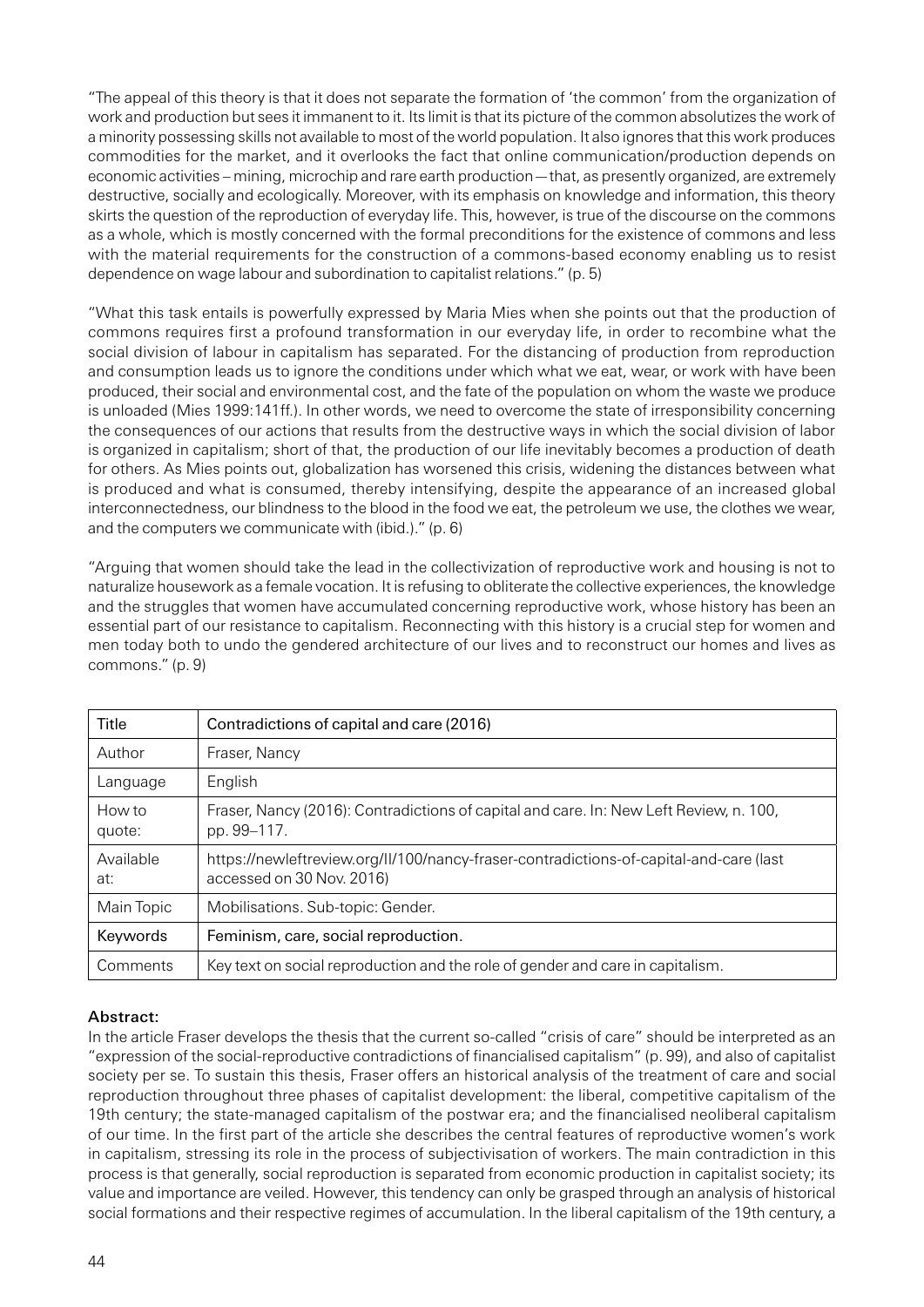phenomenon took place which Fraser – quoting Maria Mies – calls "Housewifisation". Throughthis label she explains the process of establishing male domination through the relations of production and the justifying of women's unpaid work as necessary for social reproduction. This dynamic was obviously expressed differently on the periphery of industrialisation, where colonisation meant subjugation of the entire population. In Fordism, Fraser defines a "family wage" system. The state assumed some responsibilities for social welfare, trying to react to problems such as mass unemployment and the need of the formation of a consumers' market. In this phase, some progress was observed, such as the development of unions, the achievement of democratic and social rights and the recognition of the value of social reproduction. This regime had roots in the industrialised periphery, since social entitlements were partly founded on colonial expropriations. In the colonies, the structures of social reproduction remained racialised and centred on domestic agricultural workers. "Two-earner households" is how Fraser defines the social reproduction in current neoliberal capitalist societies: "this regime promotes state and corporate disinvestment from social welfare, while recruiting women into the paid workforce — externalising carework onto families and communities while diminishing their capacity to perform it." (p. 112) In addition, she shows the centrality of debts in neoliberal societies; this instrument is managed by financial institutions as both the trigger for austerity measures taken by states and also the mechanism through which peasants and workers are dispossessed through new corporate land grabs in the global South. Fraser shows how all these phases are based not only on the transformation of forms of capitalist exploitation, but also centrally built upon the struggles and mobilisations in reaction to it. The crisis is currently so harsh that "as well as diminishing public provision and recruiting women into waged work, financialised capitalism has reduced real wages, thus raising the number of hours of paid work per household needed to support a family and prompting a desperate scramble to transfer carework to others. To fill the 'care gap', the regime imports migrant workers from poorer to richer countries," (p. 114), which produces "global care chains", in the sense that the responsibility of care is steadily passed from richer to poorer families from North to South. Fraser ends the text arguing that struggles over social reproduction should encompass a broader range of social rights, which can be synthesed as struggles against capitalism per se.

#### From the text:

"The 'crisis of care' is currently a major topic of public debate. Often linked to ideas of 'time poverty', 'familywork balance', and 'social depletion', it refers to the pressures from several directions that are currently squeezing a key set of social capacities: those available for birthing and raising children, caring for friends and family members, maintaining households and broader communities, and sustaining connections more generally. Historically, these processes of 'social reproduction' have been cast as women's work, although men have always done some of it too. Comprising both affective and material labour, and often performed without pay, it is indispensable to society. Without it there could be no culture, no economy, no political organisation. No society that systematically undermines social reproduction can endure for long. Today, however, a new form of capitalist society is doing just that. The result is a major crisis, not simply of care, but of social reproduction in this broader sense." (p. 99)

"My claim is that every form of capitalist society harbours a deep-seated social-reproductive 'crisis tendency' or contradiction: on the one hand, social reproduction is a condition of possibility for sustained capital accumulation; on the other, capitalism's orientation to unlimited accumulation tends to destabilize the very processes of social reproduction on which it relies. This social-reproductive contradiction of capitalism lies at the root of the so-called crisis of care. Although inherent in capitalism as such, it assumes a different and distinctive guise in every historically specific form of capitalist society—in the liberal, competitive capitalism of the 19th century; in the state-managed capitalism of the postwar era; and in the financialized neoliberal capitalism of our time. The care deficits we experience today are the form this contradiction takes in this third, most recent phase of capitalist development." (p. 100)

"The majority of relations through capitalism take place outside of labour, in the place we call private life. Non-waged social-reproductive activity is necessary to the existence of waged work, the accumulation of surplus value and the functioning of. capitalism as such. None of those things could exist in the absence of housework, child-rearing, schooling, affective care and a host of other activities which serve to produce new generations of workers and replenish existing ones, as well as to maintain social bonds and shared understandings. Social reproduction is an indispensable background condition for the possibility of economic production in a capitalist society." (p. 102)

"The major driver of these developments, and the defining feature of this regime, is the new centrality of debt. Debt is the instrument by which global financial institutions pressure states to slash social spending, enforce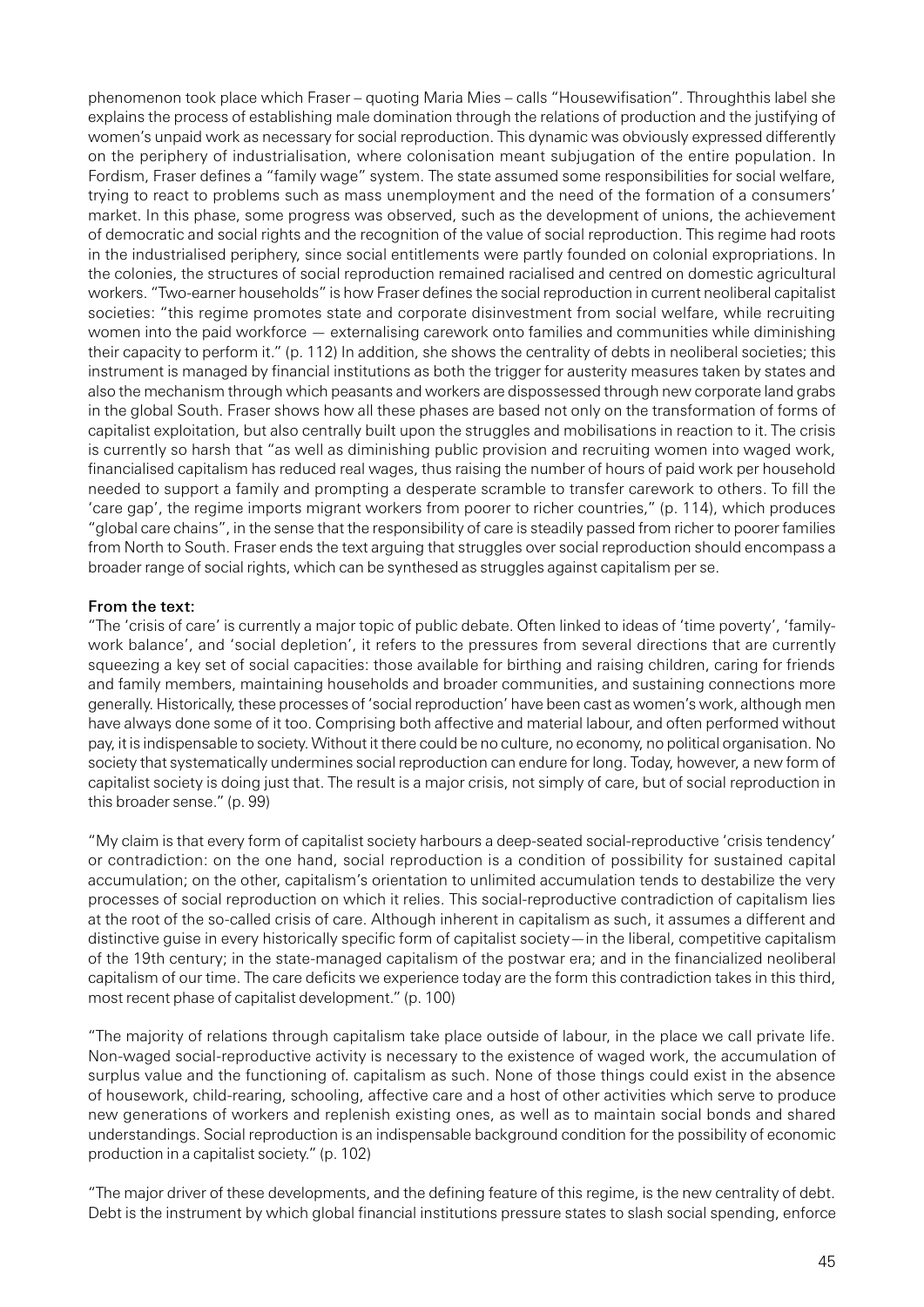austerity, and generally collude with investors in extracting value from defenceless populations. It is largely through debt, too, that peasants in the Global South are dispossessed by a new round of corporate land grabs, aimed at cornering supplies of energy, water, arable land and 'carbon offsets'. It is increasingly via debt as well that accumulation proceeds in the historic core: as low-waged, precarious service work replaces unionized industrial labour, wages fall below the socially necessary costs of reproduction; in this 'gig economy', continued consumer spending requires expanded consumer credit, which grows exponentially." (p. 112)

"But struggles over social reproduction encompass much more: community movements for housing, healthcare, food security and an unconditional basic income; struggles for the rights of migrants, domestic workers and public employees; campaigns to unionize service-sector workers in for-profit nursing homes, hospitals and child-care centres; struggles for public services such as day care and elder care, for a shorter working week, for generous paid maternity and parental leave. Taken together, these claims are tantamount to the demand for a massive reorganization of the relation between production and reproduction: for social arrangements that could enable people of every class, gender, sexuality and colour to combine socialreproductive activities with safe, interesting and well-remunerated work." (p. 118)

"I have suggested, specifically, that the roots of today's 'crisis of care' lie in capitalism's inherent social contradiction—or rather in the acute form that contradiction assumes today, in financialized capitalism. If that is right, then this crisis will not be resolved by tinkering with social policy. The path to its resolution can only go through deep structural transformation of this social order. What is required, above all, is to overcome financialized capitalism's rapacious subjugation of reproduction to production—but this time without sacrificing either emancipation or social protection. This in turn requires reinventing the production– reproduction distinction and reimagining the gender order. It remains to be seen whether the result will be compatible with capitalism at all." (p. 119)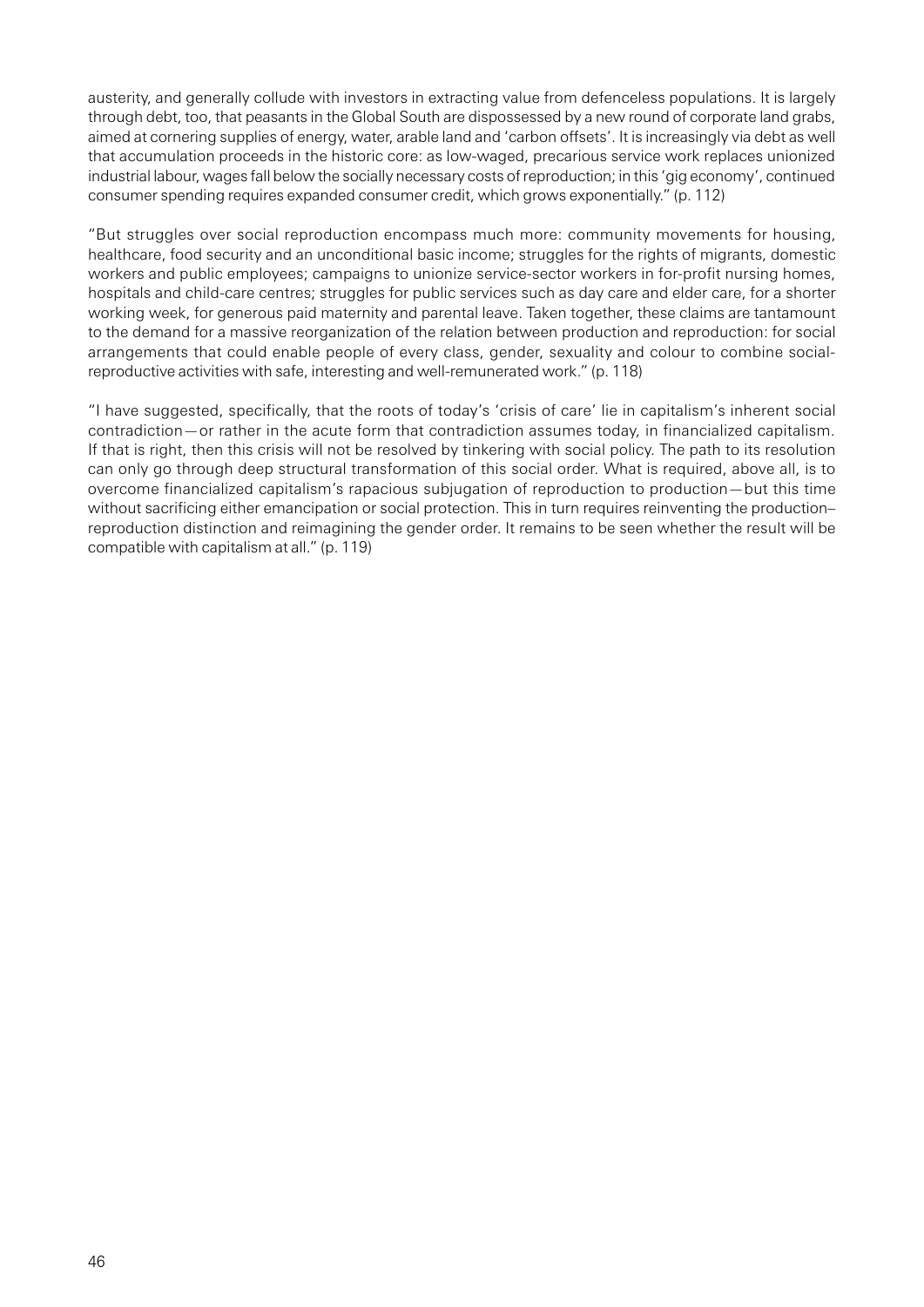# References: Literature organised by languages

# a. German

Fischer-Lescano, Andreas; Möller, Kolja (2012): Der Kampf um globale soziale Rechte: Zart wäre das Gröbste. Berlin: Wagenbach, 92p.

Klautke, Roland/Oehrlein, Brigitte (eds.) (2008): Globale Soziale Rechte. Zur emanzipatorischen Aneignung universaler Menschenrechte. Beiträge des "Kritischen Bewegungsdiskurses" VSA: Verlag Hamburg (introduction).

Kaleck, Wolfgang/Saage-Maaß, Miriam (2010): Kämpfe um soziale Rechte: Können strategische Prozesse gegen transnationale Unternehmen einen Beitrag leisten? In: juridikum 4, pp. 436–448.

Allende, Ivan Molina (2016): Widerstand gegen Zwangsräumungen in Spanien: Eine soziale Bewegung in Zeiten politischer Unsicherheit. In: Forschungsjournal Soziale Bewegungen 29, pp. 71–76.

Schmelzer, Matthias/Passadakis, Alexis (2011): Postwachstum. Krise, ökologische Grenzen und soziale Rechte. VSA: Verlag Hamburg, 94p.

Brand, Ulrich /Wissen, Markus (2011): Sozial-ökologische Krise und imperiale Lebensweise. Zu Krise und Kontinuität kapitalistischer Naturverhältnisse. In: Alex Demirovic/Julia Dück/Florian Becker/Pauline Bader (eds.), Vielfachkrise im finanzmarktdominierten Kapitalismus, In Kooperation mit dem Wissenschaftlichen Beirat von Attac. VSA: Verlag Hamburg, pp. 79–94.

Buckel, Sonja (2008): Zwischen Schutz und Maskerade – Kritik(en) des Rechts. In: Alex Demirovic (ed.), 2008, Kritik und Materialität. Münster: Westfälisches Dampfboot, pp. 110–131.

Federici, Silvia (2012/2010): Der Feminismus und die Politik der Commons. In: kitchen politics (V. eds.): Aufstand aus der Küche. Reproduktionsarbeit im globalen Kapitalismus und die unvollendete feministische Revolution. Münster: Edition Assemblage, pp. 87–105.

Brie, Michael (ed.) (2009): Menschenrechte und Sozialismus. Rosa-Luxemburg-Stiftung, rls papers, 62p. Samsa, Gregor (2006): Hype oder kommunistisches Szenario ? Globale Rechte im Spannungsfeld von Utopie, sozialen Kämpfen und positivem Recht. In: ak – analyse & kritik – Zeitung für linke Debatte und Praxis, n. 508. Available at: http://www.akweb.de/ak\_s/ak508/18.htm

Kipping, Katja/Riexinger, Bernd (2016): Revolution für soziale Gerechtigkeit und Demokratie! Vorschläge für eine offensive Strategie der LINKEN. Available at: https://www.die-linke.de/nc/die-linke/nachrichten/detail/ artikel/revolution-fuer-soziale-gerechtigkeit-und-demokratie/

Rätz, W., Lüdtke, H. (2009): Sozialstaat oder: Globale Soziale Rechte? VSA: Verlag Hamburg, 94p.

# b. English

Della Porta, Donatella (2015): Social Structure: old working class, new precariat, or yet something different?, In: Social movements in Times of Austerity. Bringing capitalism back into protest analysis. Cambridge, Polity Press, pp. 26–66.

Della Porta, Donatella (2005): The Social Bases of the Global Justice Movement (2005). In: Civil Society and Social Movements, Programme Paper Number 21, December 2005. [Detailed in the book: The global justice movement. Cross-national and Transnational perspectives (2007)] Paradigm Publishers, 278p.

Senghaas-Knobloch, Eva (2016): Labour Rights and the ILO: The Challenge of Transforming Informal Economic Activities to Promote Transnational Social Rights – Domestic and Care Work as Core Issues. In: Fischer-Lescano, Andreas/Möller, Kolja, Transnationalisation of Social Rights. Cambridge: Intersentia Ltd, pp. 143–176.

Fominaya, Cristina Flesher; Cox, Laurence (2013): Understanding European Movements. New social movements, global justice struggles, anti-austerity protest. London: Routledge, 263p.

Chinkin, Christine (1999): Gender Inequality and International Human Rights Law. In: Hurrell, Andrew; Woods, Ngaire. Inequality, Globalization and World Politics. Oxford University Press, pp. 95–121.

Gallas, Alexander/Herr, Hansjörg/Hoffer, Frank/Scherrer, Christoph (eds.) (2015): Combating Inequality: The Global North and South. Routledge, 338p.

Buckel, Sonja (interviewed by William Callison), (March 2016): "Welcome Management: Making Sense of the 'Summer of Migration'." Near Futures Online 1, "Europe at a Crossroads". Available at: http://nearfuturesonline. org/welcome-management-making-sense-of-the-summer-of-migration/ [also in French, "L'hospitalité néolibérale : une lecture de l'été des migrations, available at: http://www.vacarme.org/article2918.html].

Fraser, Nancy (2016): Contradictions of capital and care. In: New Left Review, n. 100, pp. 99–117.

Douzinas, C. (2013): The Paradoxes of Human Rights. In: Constellations, n. 20, pp. 51–67.

# c. Spanish

Grupo de Trabajo sobre Empresas y Derechos Humanos (2014): Economía Global, Derechos Globales. Guía para interpretar las obligaciones relacionadas con los derechos humanos en la economía global (2014).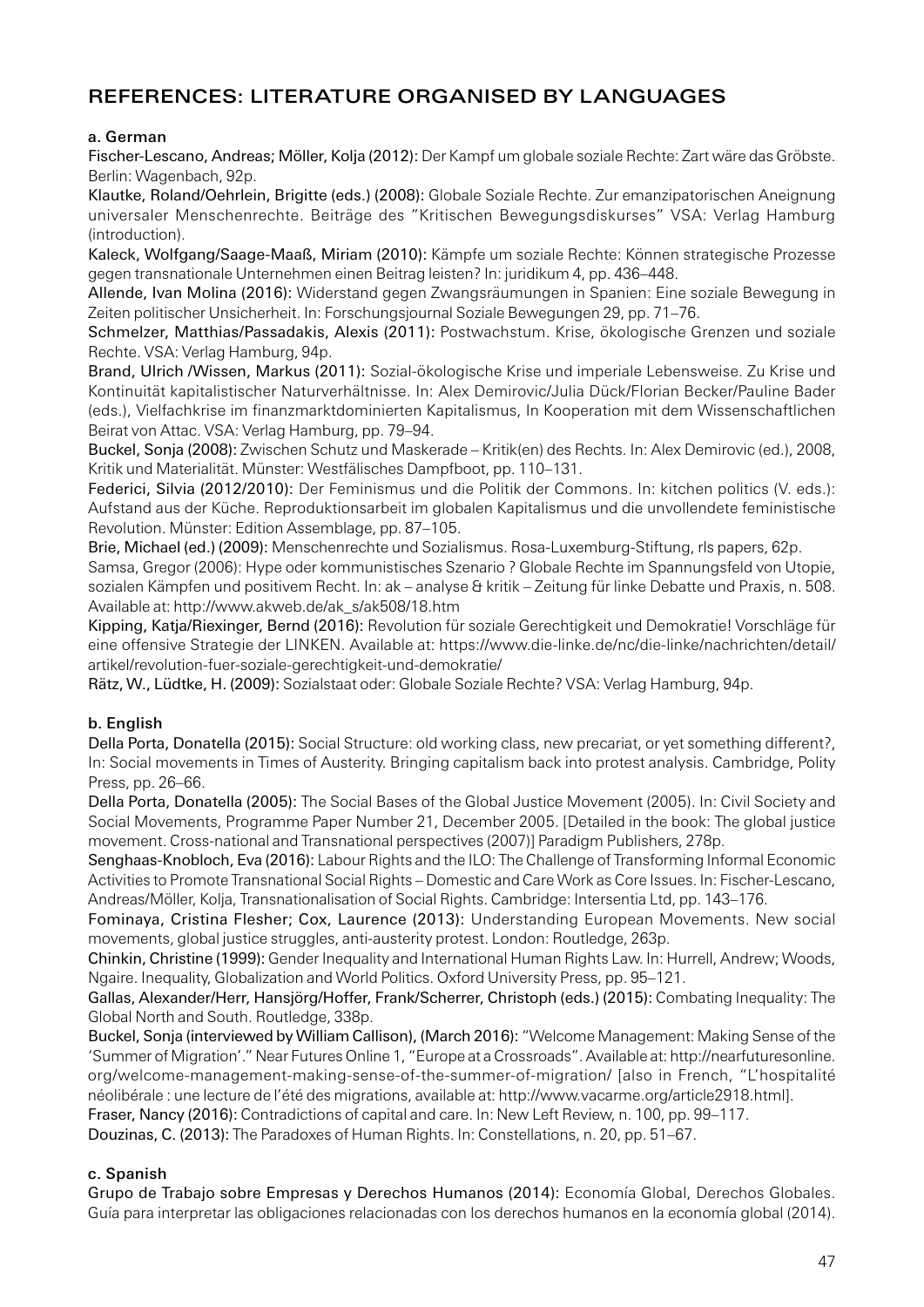Guide written by Grupo de Trabajo sobre Empresas y Derechos Humanos (CAWG) de la Red Internacional para los Derechos Económicos, Sociales y Culturales (Red-DESC). Available at: http://www.hic-al.org/noticias. cfm?noticia=1663&id\_categoria=8

Declaración de Manila, 29 de noviembre de 2012 Foro Social Mundial de las Migraciones, Movilidad, derechos, modelos globales: en busca de alternativas (2012). In: Migración y desarrollo, v. 11 n. 20. Available at: http:// www.scielo.org.mx/scielo.php?script=sci\_arttext&pid=S1870-75992013000100008

Braig, Marianne/Costa, Sérgio/Göbel, Barbara (2015): Desigualdades sociales e interdependencias globales en América Latina: una valoración provisional. In: Revista Mexicana de Ciencias Políticas y Sociales, Universidad Nacional Autónoma de México, Nueva Época, Año LX, n. 223, pp. 209–236. Available at: http:// www.iai.spk-berlin.de/fileadmin/dokumentenbibliothek/Forschung/Dateien\_G%C3%B6bel/Revista\_BG.pdf

Becerra, Andrea (2006): "Movimientos Sociales y Luchas por el Derecho Humano al Agua en América Latina". In: ILSA. Revista El Otro Derecho (n. 34) and Polis [Online], 14. Available at: http://polis.revues.org/5282

Bringel, Breno/Stronzake, Janaína (2013): Derecho a la alimentación, cooperación y soberanía alimentaria en tiempos de crisis global. In: Revista Española de desarrollo y cooperación, n. 32. Available at: https://www. ucm.es/data/cont/media/www/pag-82464/N%C2%BA32.pdf

Acosta, Alberto (2015): "El Buen Vivir como alternativa al desarrollo. Algunas reflexiones económicas y no tan económicas". Política y Sociedad v. 52 n. 2, pp. 299–330.

#### d. French

Bringel, Breno (2012): "Les sans terre du Brésil, l'activisme transnational et la souveraineté alimentaire comme alternative à la faim", CERISCOPE Pauvreté. Available at: http://ceriscope.sciences-po.fr/pauvrete/content/ part3/les-sans-terre-du-bresil

La Via Campesina (2015): Déclaration de la Convergence Globale des luttes pour la terre et l'eau, Tunis, le 28 mars 2015. Available at: https://viacampesina.org/fr/index.php/les-grands-ths-mainmenu-27/rrme-agrairemainmenu-36/1065-declaration-de-la-convergence-globale-des-luttes-pour-la-terre-et-l-eau

#### e. Portuguese

Bringel, Breno/Muñoz, Enara (2010): Dez anos de Seattle, o movimento antiglobalização e a ação coletiva transnacional. In: Revista de Ciências Sociais Unisinos, v. 46, n. 1, pp. 28–36. Available at: http://revistas. unisinos.br/index.php/ciencias\_sociais/article/view/168

#### Additional literature

#### *Topic 1: Concepts, theory of law and human rights*

Saage-Maaß, Miriam/Rau, Simon (2015): Transnationale juristische Kämpfe gegen Menschenrechtsverletzungen durch Unternehmen. In: Forschungsjournal Soziale Bewegungen 28, pp. 106–117.

González, Clara María Mira/Betancur, Milton Andrés Rojas (2010): La protección de los derechos sociales en el sistema interamericano de derechos humanos. In: Opinión Jurídica, v. 9, n. 18, pp. 39–56. Available at: http:// www.scielo.org.co/pdf/ojum/v9n18/v9n18a03.pdf

Piovesan, Flavia (2004): Los retos de la sociedad civil en la defensa de los derechos económicos, sociales y culturales. In: Revista IIDH, v. 40, pp. 449–473 Available at: http://www.corteidh.or.cr/tablas/R08064-13.pdf

Möller, Kolja/Raimondi, Francesca (2015): Mensch, Institution, Revolution. Zur Politik der Menschenrechte. In: Forschungsjournal Soziale Bewegungen 4, pp. 38–46.

Lanquetin, Marie-Thérèse/Letablier, Marie-Thérèse (2003): Individualisation des droits sociaux et droits fondamentaux. Une mise en perspective européenne. In: Recherches et Prévisions, n. 73, pp. 7–24. Available at: https://www.caf.fr/sites/default/files/cnaf/Documents/Dser/PSF/073/RP73-M-TLanquetin%20et%20 M-TLetablier.pdf

#### *Topic 2: Global Justice and Social Movements*

Andretta, Massimiliano/Della Porta, Donatella/Mosca, Lorenzo/Reiter, Herbert (2003): No global – new global: Identität und Strategien der Antiglobalisierungsbewegung. Campus Verlag, 234p.

Pleyers, Geoffrey (2010): Alter-Globalization: Becoming Actors in a Global Age. Cambridge: Polity Books, 316p. Bayon, Denis/Flipo, Fabrice/Schneider, François (2012): La décroissance. Dix questions pour comprendre et débattre. Paris: La Découverte, 250p.

Rossi, Federico M. (2008): 'La transnacionalización Norte-Sur de los conflictos y sus actores. La experiencia de la red ATTAC en Argentina', in A.Grimson and S.Pereyra (eds.), Conflictos globales, voces locales: movilización y activismo en clave transnacional (Buenos Aires: UNRISD-Prometeo), pp. 233–262.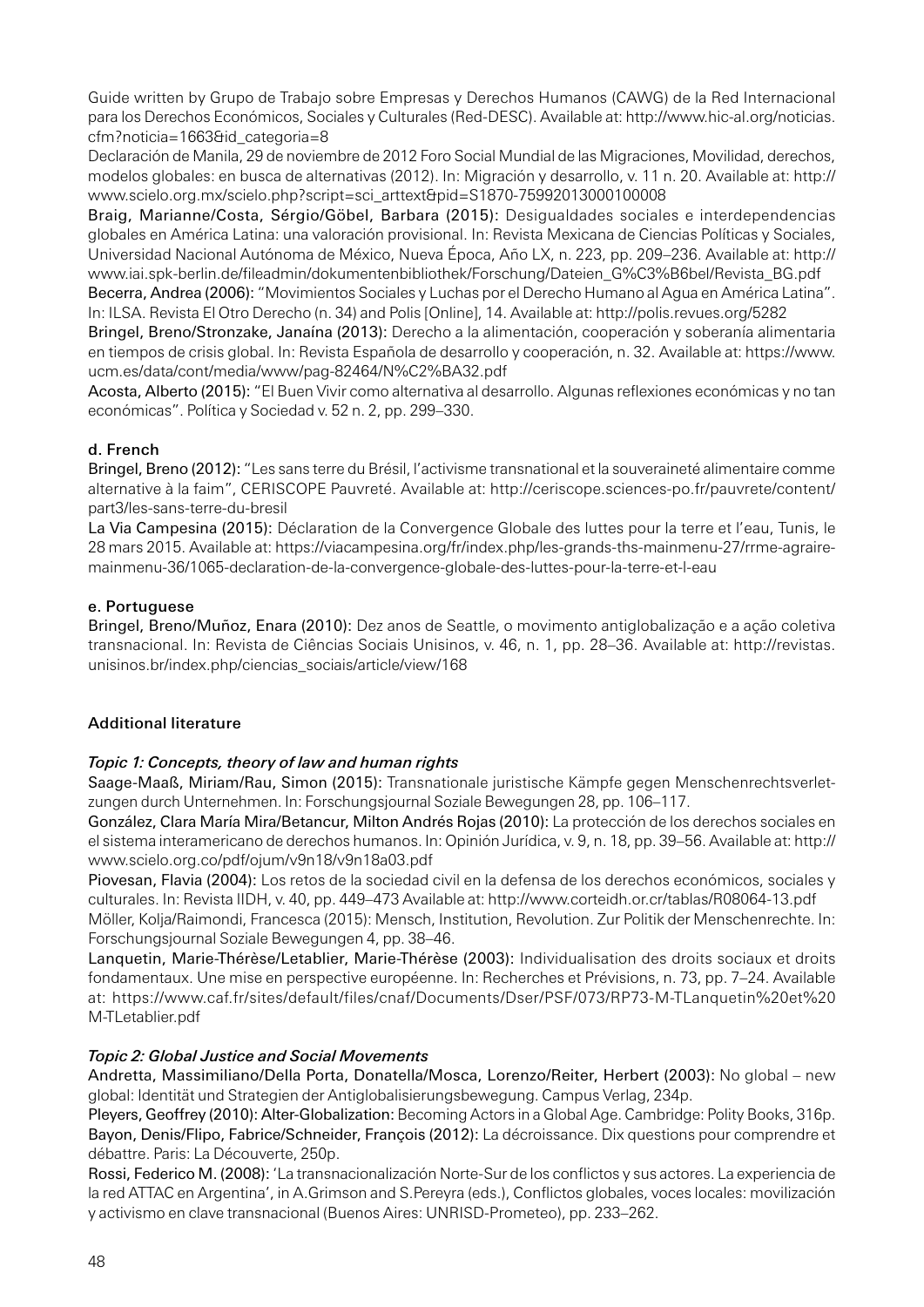Latouche, Serge (2003): Pour une société de décroissance. In: Le Monde diplomatique, November 2013, pp. 18–19. Available at: http://www.monde-diplomatique.fr/2003/11/LATOUCHE/10651

De la Cuadra, Fernando (2015): "Buen Vivir: ¿Una auténtica alternativa post-capitalista?". In: Polis [online], n. 40. Available at: http://polis.revues.org/10893

Russau, Christian (2016): Abstauben in Brasilien. Deutsche Konzerne im Zwielicht. VSA: Verlag Hamburg. Nuit Debout. Les Textes. Choisis et présentés par Patrick Farbiaz. (2016): Paris: Les petits matins, 197p.

Carlos Aurélio Pimenta de Faria (2016): Sumak Kawsay ou Buen Vivir? Os novos fundamentos constitucionais nativos e a reforma das políticas sociais no Equador da "Revolução Cidadã". In: Interseções, Revista de Estudos Interdisciplinares, UERJ, 18(1), 2016, pp. 7–38. Available at: http://www.e-publicacoes.uerj.br/index. php/intersecoes/article/viewFile/25548/18317

# *Topic 3: Mobilisations*

Mezzadra, Sandro (2008): Globale Soziale Rechte als Antwort auf Kapitalismus und Migrationen? Anmerkungen zur Theorie der Autonomie der Migration. In: Klautke, Roland /Oehrlein, Brigitte (eds.) (2008). Globale Soziale Rechte. Zur emanzipatorischen Aneignung universaler Menschenrechte. Beiträge des »Kritischen Bewegungsdiskurses«. VSA: Verlag Hamburg, pp. 160–174.

Cassee, Andreas (2016): Globale Bewegungsfreiheit – Ein philosophisches Plädoyer für offene Grenzen. Suhrkamp Verlag, 282p.

Forschungsgruppe "Staatsprojekt Europa" (eds) (2014): Kämpfe um Migrationspolitik. Theorie, Methode und Analysen kritischer Europaforschung. Transcript Verlag, 340p.

Buckel, Sonja (2013): "Welcome to Europe" – Die Grenzen des europäischen Migrationsrechts. Juridische Auseinandersetzungen um das "Staatsprojekt Europa". Trancrit Verlag, 372p.

Hess, Sabine/Kasparek, Bernd/Kron, Stefanie/Rodatz, Mathias/Schwertl, Maria/Sontowski, Simon (eds.) (2016): Der lange Sommer der Migration: Grenzregime III. Assoziation A Verlag, 272p.

Fraser, Nancy (2016): Capitalism's crisis of care. Dissent magazine. Available at: https://www.dissentmagazine. org/article/nancy-fraser-interview-capitalism-crisis-of-care

Hauf, Felix (2016): Beyond Decent Work. The Cultural Political Economy of Labour Struggles in Indonesia. Campus Verlag, 245p.

Gallas, Alexander/Nowak, Jörg/Wilde, Florian (eds.) (2015): Politische Streiks im Europa der Krise. VSA: Verlag Hamburg.

Wallacher, Johannes/Scharpenseel, Karoline (eds.) (2009): Klimawandel und globale Armut (globale Solidarität). München: Kohlhammer.

Standing, Guy (2011): The Precariat. The New Dangerous Class. Bloomsbury Academic, 209p.

Harvey, David (2013): Rebel Cities: From the Right to the City to the Urban Revolution. London: Verso Books, 209p.

El Apantle, Revista de Estúdios Comunitários, n I. Común ¿para qué?, October, 2015. Available at: https:// horizontescomunitarios.wordpress.com/2017/01/16/apantle1/

Mestrum, Francine (2016): The Social Commons: Rethinking Social Justice in Post-Neoliberal Societies. Gerakbudaya Digital Sdn Bhd, 481p.

Mestrum, Francine (2016): The Social Commons: Rethinking Social Justice in Post-Neoliberal Societies. Gerakbudaya Digital Sdn Bhd, 481p.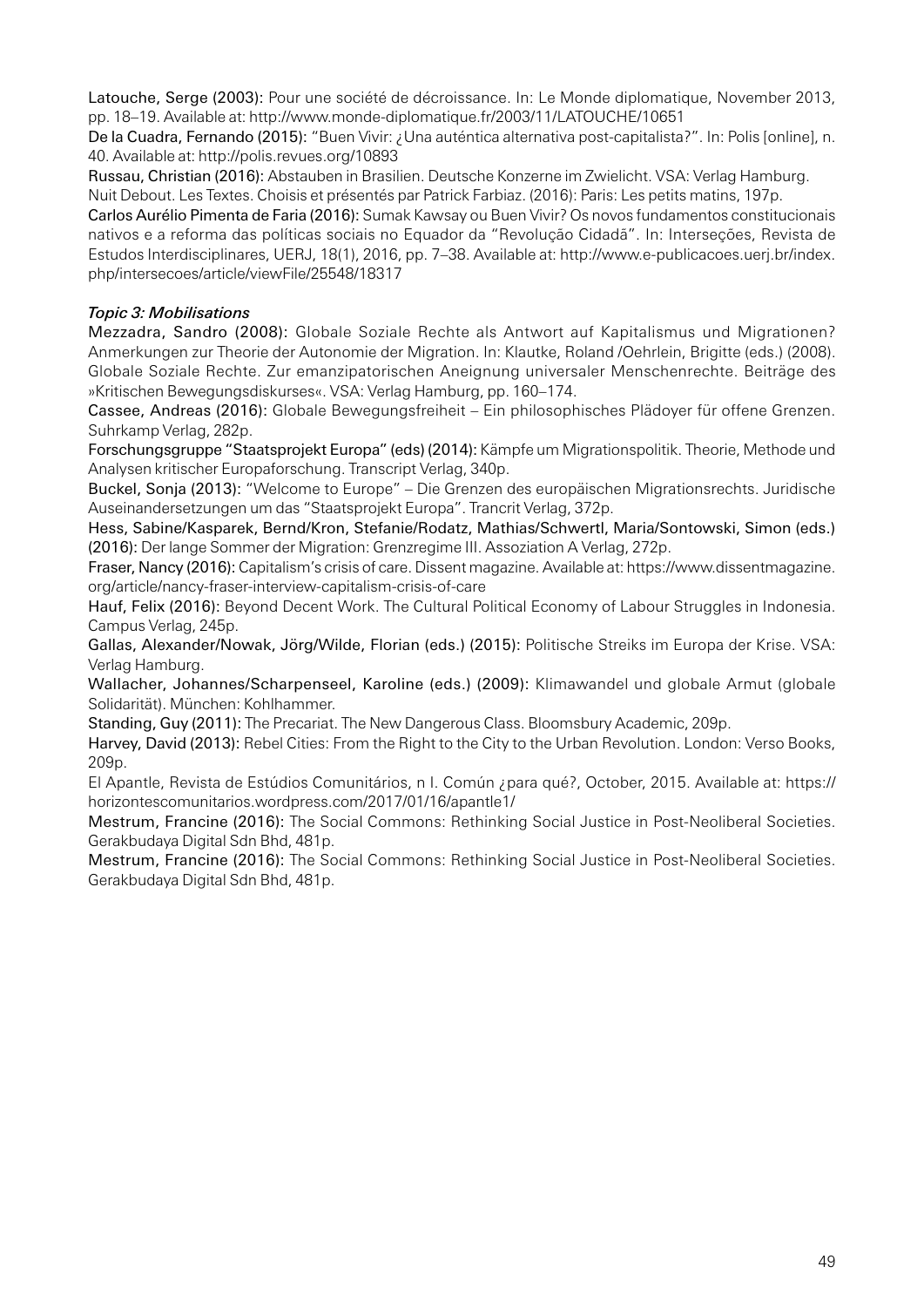# Additional literature (with comments)

| Reference                                                                                                                                                                                                                                                                                         | Comments                                                                                                                                                                          | Link                                                                                                                                       |  |  |
|---------------------------------------------------------------------------------------------------------------------------------------------------------------------------------------------------------------------------------------------------------------------------------------------------|-----------------------------------------------------------------------------------------------------------------------------------------------------------------------------------|--------------------------------------------------------------------------------------------------------------------------------------------|--|--|
| 1. Concepts, theory of law and human rights                                                                                                                                                                                                                                                       |                                                                                                                                                                                   |                                                                                                                                            |  |  |
| González, Clara María Mira/<br>Betancur, Milton Andrés Rojas<br>(2010): La protección de los<br>derechos sociales en el sistema<br>interamericano de derechos<br>humanos. In: Opinión Jurídica, v.<br>9, n. 18, pp. 39-56.                                                                        | General aspects of the Inter-<br>American system of human rights<br>and its potentialities.                                                                                       | http://www.scielo.org.co/pdf/<br>ojum/v9n18/v9n18a03.pdf                                                                                   |  |  |
| Piovesan, Flavia (2004): Los retos<br>de la sociedad civil en la defensa<br>de los derechos económicos,<br>sociales y culturales. In: Revista<br>IIDH, v. 40, pp. 449-473.                                                                                                                        | Institutional possibilities for civil<br>society to protect human and<br>social rights.                                                                                           | http://www.corteidh.or.cr/tablas/<br>R08064-13.pdf                                                                                         |  |  |
| Lanquetin, Marie-Thérèse/<br>Letablier, Marie-Thérèse (2003):<br>Individualisation des droits<br>sociaux et droits fondamentaux.<br>Une mise en perspective<br>européenne. In: Recherches et<br>Prévisions, n. 73, pp. 7-24.                                                                      | Use of international social<br>rights at the local level to foster<br>social policies focused on social<br>reproduction.                                                          | https://www.caf.fr/sites/default/<br>files/cnaf/Documents/Dser/<br>PSF/073/RP73-M-TLanquetin%20<br>et%20M-TLetablier.pdf                   |  |  |
| 2. Global Justice, Social Movements                                                                                                                                                                                                                                                               |                                                                                                                                                                                   |                                                                                                                                            |  |  |
| Gallas, Alexander; Herr, Hansjörg;<br>Hoffer, Frank; Scherrer, Christoph<br>(eds.) (2015); Combating<br>Inequality: The Global North and<br>South. Routledge, 338p.                                                                                                                               | Interconnection of inequalities,<br>wider perspective about Global<br>South.                                                                                                      | https://www.routledge.com/<br>Combating-Inequality-The-<br>Global-North-and-South/<br>Gallas-Herr-Hoffer-Scherrer/p/<br>book/9781138916852 |  |  |
| Nuit Debout. Les Textes. Choisis<br>et présentés par Patrick Farbiaz.<br>(2016). Paris: Les petits matins.<br>197p.                                                                                                                                                                               | Reunion of texts produced<br>during the occupation of "La<br>République". Deals with social<br>reproduction and participation<br>during the occupation of the<br>Square.          | http://www.lespetitsmatins.<br>fr/collections/nuit-debout-les-<br>texteschoisis-et-presentes-par-<br>patrick-farbiaz/                      |  |  |
| Carlos Aurélio Pimenta de Faria<br>(2016): Sumak Kawsay ou Buen<br>Vivir? Os novos fundamentos<br>constitucionais nativos e a<br>reforma das políticas sociais no<br>Equador da "Revolução Cidadã".<br>In: Interseções, Revista de<br>Estudos Interdisciplinares, UERJ,<br>18(1), 2016, pp. 7-38. | Critical appraisal of buen vivir and<br>Sumak Kawsay in the context of<br>Equador and its social reforms.<br>Perspectives for the political use<br>of the concept and its limits. | http://www.e-publicacoes.uerj.<br>br/index.php/intersecoes/article/<br>viewFile/25548/18317                                                |  |  |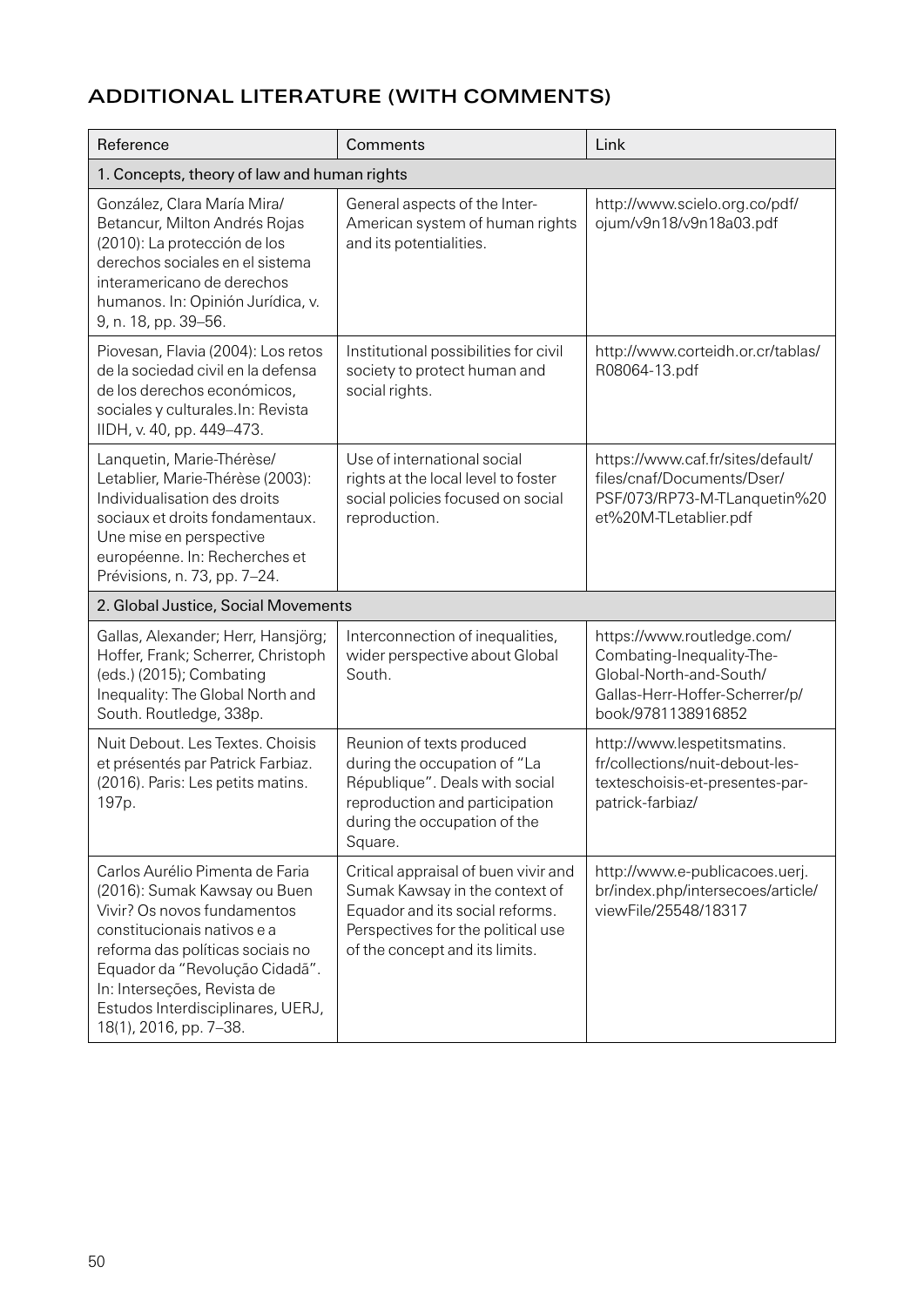| Rossi, Federico M. (2008): ,La<br>transnacionalización Norte-Sur<br>de los conflictos y sus actores.<br>La experiencia de la red ATTAC<br>en Argentina', in A.Grimson<br>and S.Pereyra (eds.), Conflictos<br>globales, voces locales:<br>movilización y activismo en clave<br>transnacional (Buenos Aires:<br>UNRISD-Prometeo), pp. 233-262. | Experience of ATTAC in Argentina<br>and its connections with<br>the global anti-Globalisation<br>movement.                                                     | http://cadmus.eui.eu/<br>handle/1814/9229                                                                           |
|----------------------------------------------------------------------------------------------------------------------------------------------------------------------------------------------------------------------------------------------------------------------------------------------------------------------------------------------|----------------------------------------------------------------------------------------------------------------------------------------------------------------|---------------------------------------------------------------------------------------------------------------------|
| Andretta, Massimiliano; Della<br>Porta, Donatella; Mosca,<br>Lorenzo; Reiter, Herbert<br>(2003): No global - new global:<br>Identität und Strategien der<br>Antiglobalisierungsbewegung.<br>Campus Verlag, 234p.                                                                                                                             | Strategies of the Anti-<br>globalisation movement. Focus<br>on Europe.                                                                                         | https://www.amazon.<br>de/No-global-<br>Identit%C3%A4t-Strategien-<br>Antiglobalisierungsbewegung/<br>dp/3593372886 |
| Pleyers, Geoffrey (2010): Alter-<br>Globalization: Becoming Actors in<br>a Global Age. Cambridge: Polity<br>Books, 316p.                                                                                                                                                                                                                     | Detailed analysis about the<br>Alter-Globalisation movement.<br>Formation of identities, subjective<br>aspects, main events and<br>historical developments.    | http://www.polity.co.uk/book.<br>asp?ref=9780745646756                                                              |
| De la Cuadra, Fernando (2015):<br>"Buen Vivir: ¿Una auténtica<br>alternativa post-capitalista?". In:<br>Polis [online], n. 40.                                                                                                                                                                                                               | Introduction to the concept<br>of "Buen vivír". The article is<br>published with others in the same<br>topic.                                                  | http://polis.revues.org/10893                                                                                       |
| Latouche, Serge (2003): Pour une<br>société de décroissance. In: Le<br>Monde diplomatique, November<br>2013, pp. 18-19.                                                                                                                                                                                                                      | Interview with the founder of<br>the concept of degrowth. Key<br>concepts of the "movement".                                                                   | http://www.monde-diplomatique.<br>fr/2003/11/LATOUCHE/10651                                                         |
| Russau, Christian (2016):<br>Abstauben in Brasilien. Deutsche<br>Konzerne im Zwielicht. VSA:<br>Verlag Hamburg.                                                                                                                                                                                                                              | Local experiences of<br>contestation. Global connections<br>of capitalist exploitation. Case<br>studies about Germany and<br>Brazil.                           | http://www.vsa-verlag.de/<br>uploads/media/www.vsa-verlag.<br>de-Russau-Abstauben-in-<br>Brasilien.pdf              |
| 3. Mobilisations                                                                                                                                                                                                                                                                                                                             |                                                                                                                                                                |                                                                                                                     |
| Bringel, Breno; Stronzake,<br>Janaína (2013): Derecho a la<br>alimentación, cooperación<br>y soberanía alimentaria en<br>tiempos de crisis global. In:<br>Revista Española de desarrollo<br>y cooperación, n. 32. Available<br>at: https://www.ucm.es/data/<br>cont/media/www/pag-82464/<br>N%C2%BA32.pdf                                    | Rights to food and transnational<br>mobilisations for food sovereignty<br>from the perspective of activists<br>of the Sem Terra movement and<br>Via Campesina. | https://www.ucm.es/data/<br>cont/media/www/pag-82464/<br>N%C2%BA32.pdf                                              |
| Wallacher, Johannes;<br>Scharpenseel, Karoline (eds.)<br>(2009): Klimawandel und globale<br>Armut (globale Solidarität).<br>München: Kohlhammer.                                                                                                                                                                                             | Possibilities of environmental<br>justice in the context of global<br>warming and growth of global<br>poverty.                                                 | https://www.amazon.de/<br>Klimawandel-globale-Armut-<br>Globale-Solidarit%C3%A4t/<br>dp/3170208160                  |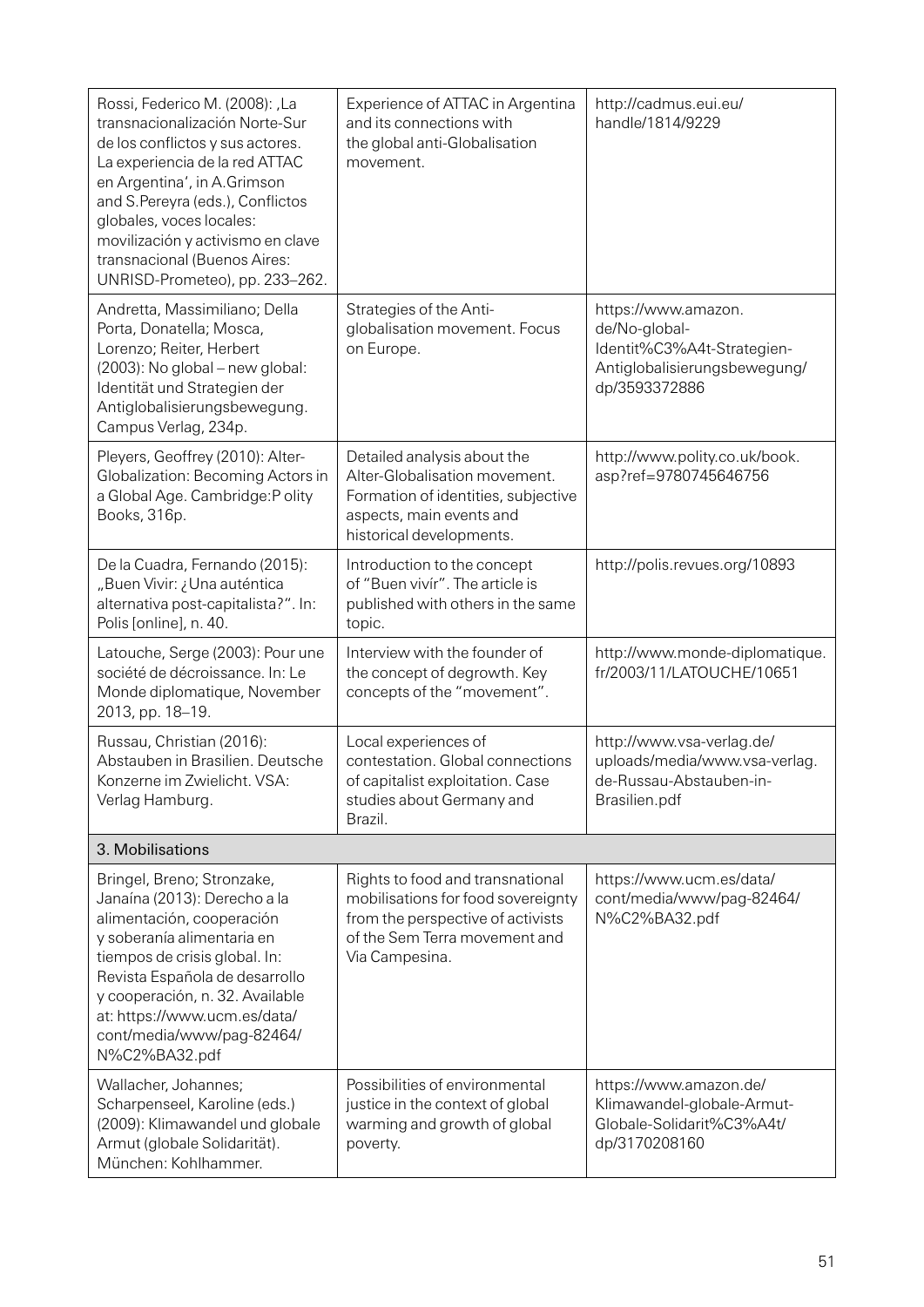| Mezzadra, Sandro (2008):<br>Globale Soziale Rechte als<br>Antwort auf Kapitalismus und<br>Migrationen? Anmerkungen<br>zur Theorie der Autonomie der<br>Migration. In: Klautke, Roland/<br>Oehrlein, Brigitte (eds.) (2008):<br>Globale Soziale Rechte. Zur<br>emanzipatorischen Aneignung<br>universaler Menschenrechte.<br>Beiträge des "Kritischen<br>Bewegungsdiskurses". VSA:<br>Verlag Hamburg, pp. 160-174. | Theoretical discussion about<br>autonomy of migration in<br>capitalism and the open<br>possibilities for struggles for<br>social rights.                                                               | http://www.vsa-verlag.de/<br>uploads/media/VSA_Klautke_<br>Oehrlein_GSR.pdf                                                    |
|-------------------------------------------------------------------------------------------------------------------------------------------------------------------------------------------------------------------------------------------------------------------------------------------------------------------------------------------------------------------------------------------------------------------|--------------------------------------------------------------------------------------------------------------------------------------------------------------------------------------------------------|--------------------------------------------------------------------------------------------------------------------------------|
| Cassee, Andreas (2016):<br>Globale Bewegungsfreiheit-<br>Ein philosophisches Plädoyer<br>für offene Grenzen. Suhrkamp<br>Verlag, 282p.                                                                                                                                                                                                                                                                            | Study on the philosophical issues<br>regarding the possibility of open<br>borders.                                                                                                                     | http://www.suhrkamp.<br>de/buecher/globale_<br>bewegungsfreiheit-andreas_<br>cassee_29802.html                                 |
| Movements, Journal für<br>kritische Migrations- und<br>Grenzregimeforschung.<br>Transcript Verlag (biannual<br>journal).                                                                                                                                                                                                                                                                                          | Journal for critical migration and<br>border regime research.                                                                                                                                          | http://movements-journal.org/                                                                                                  |
| Forschungsgruppe "Staatsprojekt<br>Europa" (eds) (2014): Kämpfe um<br>Migrationspolitik<br>Theorie, Methode und Analysen<br>kritischer Europaforschung.<br>Transcript Verlag, 340p.                                                                                                                                                                                                                               | Development and results of<br>the research on the European<br>migration regime carried out<br>by the group "Staatsprojekt<br>Europa".                                                                  | https://www.degruyter.com/<br>viewbooktoc/product/430135                                                                       |
| Buckel, Sonja (2013): "Welcome<br>to Europe" - Die Grenzen des<br>europäischen Migrationsrechts.<br>Juridische Auseinandersetzungen<br>um das "Staatsprojekt Europa".<br>Transcript Verlag, 372p.                                                                                                                                                                                                                 | The book brings together<br>results of the research group<br>"Staatsprojekt Europa", and<br>deals especially with the juridical<br>developments on the issue of<br>migration in Europe.                | http://www.transcript-verlag.<br>de/978-3-8376-2486-1/welcome-<br>to-europe-die-grenzen-des-<br>europaeischen-migrationsrechts |
| Hess, Sabine; Kasparek, Bernd;<br>Kron, Stefanie; Rodatz, Mathias;<br>Schwertl, Maria; Sontowski,<br>Simon (eds.) (2016): Der<br>lange Sommer der Migration:<br>Grenzregime III. Assoziation A<br>Verlag, 272p.                                                                                                                                                                                                   | Book dedicated to a critical<br>analysis of the migration regime<br>in Europe after the summer of<br>2015, so-called "Sommer der<br>Migration". See also the previous<br>books "Grenzregime I and II". | http://www.assoziation-a.de/<br>buch/193                                                                                       |
| Hauf, Felix (2016): Beyond Decent<br>Work. The Cultural Political<br>Economy of Labour Struggles in<br>Indonesia. Campus Verlag, 245p.                                                                                                                                                                                                                                                                            | Decent work in context of political<br>economy and struggles of labour.<br>Region of Asia.                                                                                                             | http://www.lehmanns.de/shop/<br>sozialwissenschaften/36356779-<br>9783593434896-beyond-decent-<br>work                         |
| Gallas, Alexander; Nowak, Jörg;<br>Wilde, Florian (eds.) (2015):<br>Politische Streiks im Europa der<br>Krise. VSA: Verlag Hamburg.                                                                                                                                                                                                                                                                               | Overview of strikes in Europe. Key<br>interviews with unionists from<br>South Europe.                                                                                                                  | https://www.rosalux.de/<br>publication/38866/politische-<br>streiks-im-europa-der-krise.html                                   |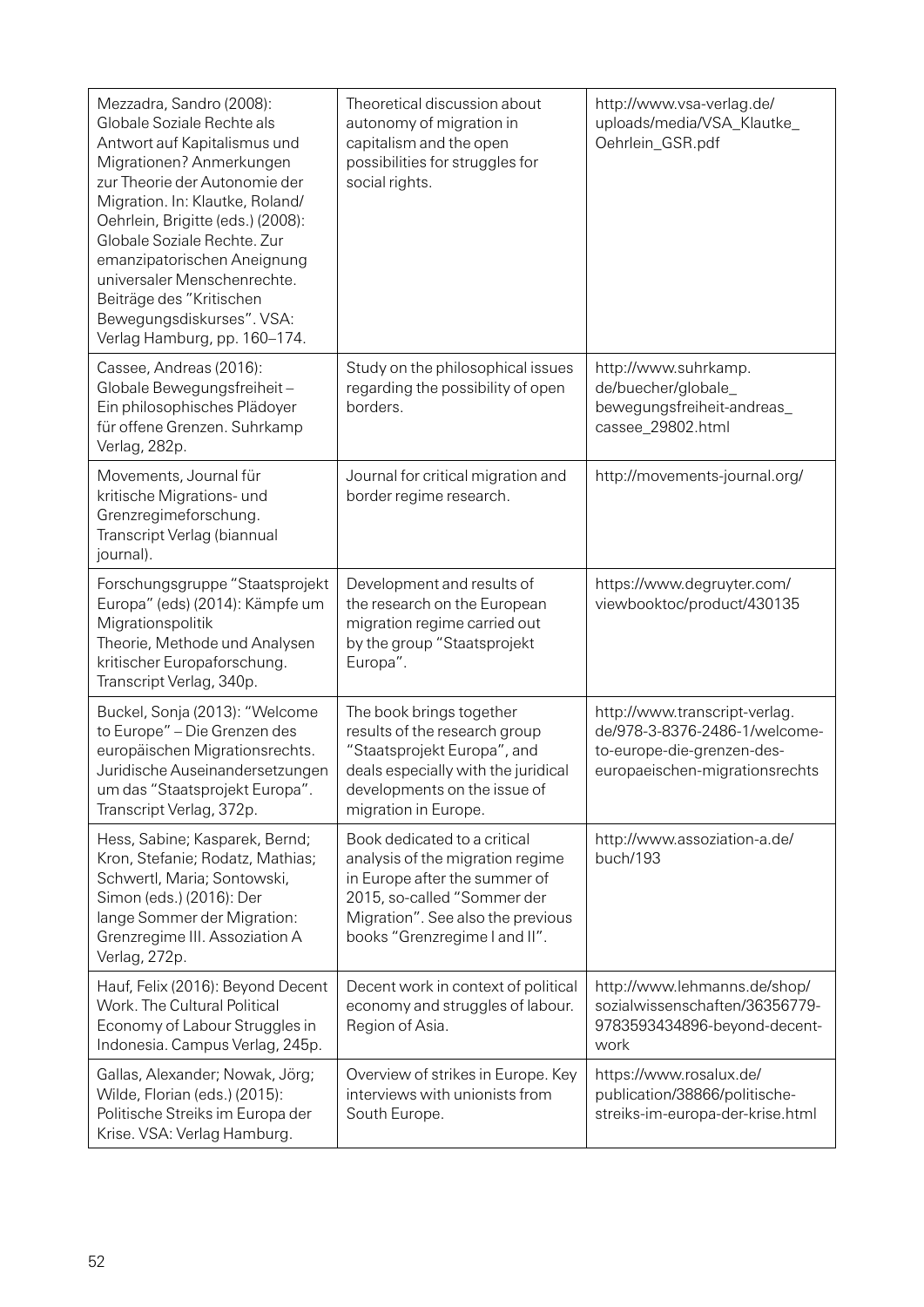| Standing, Guy (2011): The<br>Precariat. The New Dangerous<br>Class. Bloomsbury Academic,<br>209p.                                                    | Key text about the concept of<br>precariat. Widespread concept<br>used in the analyses of new<br>social movements and collective<br>actions in times of economic<br>crises and austerity policies. | https://www.<br>bloomsburycollections.com/<br>book/the-precariat-the-new-<br>dangerous-class/ |
|------------------------------------------------------------------------------------------------------------------------------------------------------|----------------------------------------------------------------------------------------------------------------------------------------------------------------------------------------------------|-----------------------------------------------------------------------------------------------|
| Harvey, David (2013): Rebel<br>Cities: From the Right to the City<br>to the Urban Revolution. London:<br>Verso Books, 209p.                          | Key book on the current<br>discussions on the Right to the<br>City.                                                                                                                                | https://www.versobooks.com/<br>books/1411-rebel-cities                                        |
| El Apantle, Revista de Estúdios<br>Comunitários, n I. Común ¿para<br>qué?, October, 2015.                                                            | Collection of articles on social<br>struggles for the commons.                                                                                                                                     | https://horizontescomunitarios.<br>wordpress.com/2017/01/16/<br>apantle1/                     |
| Mestrum, Francine (2016): The<br>Social Commons: Rethinking<br>Social Justice in Post-Neoliberal<br>Societies. Gerakbudaya Digital<br>Sdn Bhd, 481p. | Book on the debate of the<br>"commons" in post-neoliberal<br>societies based on the struggles<br>of activists around the world.                                                                    | http://socialcommons.eu/                                                                      |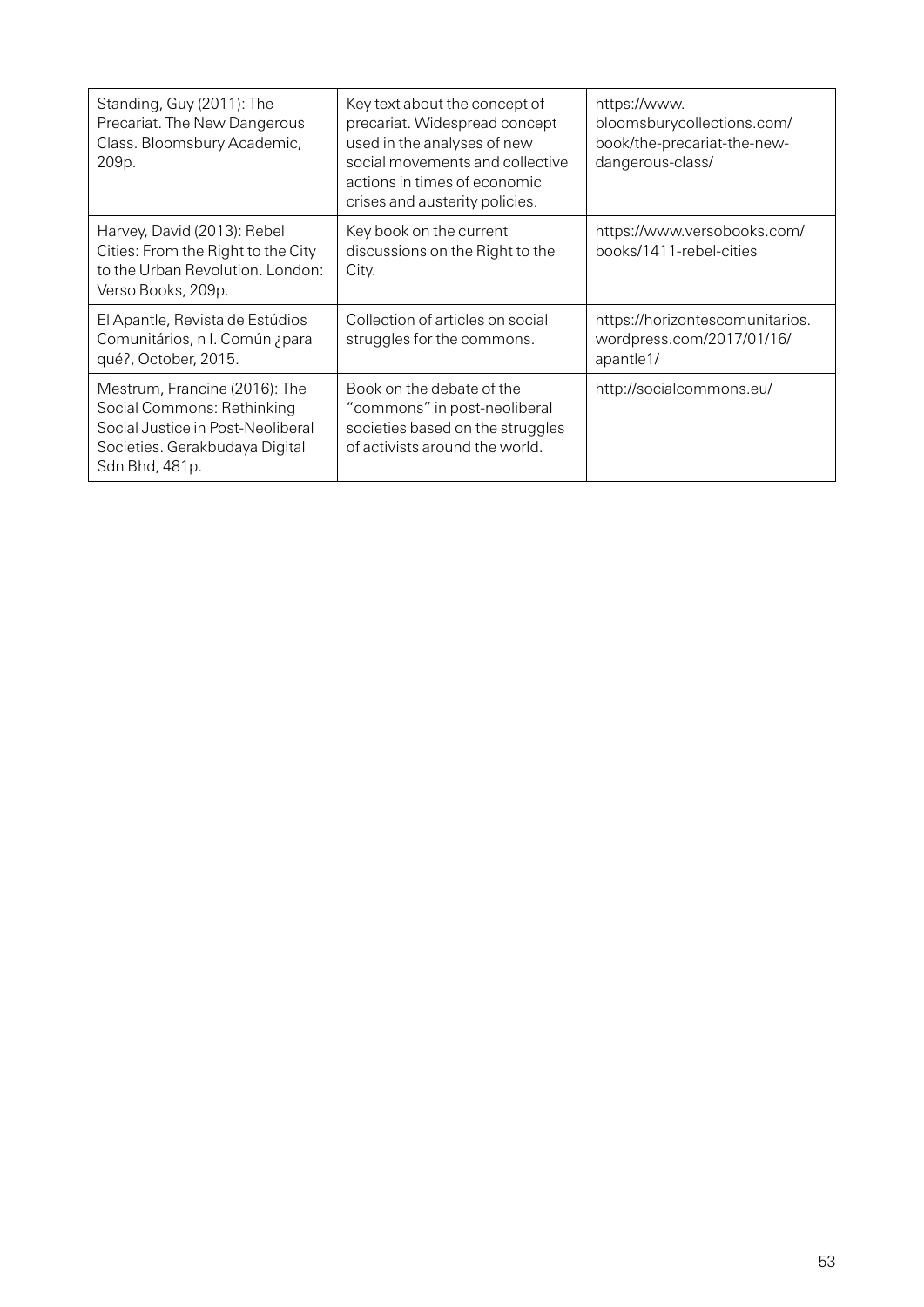# List of organisations, movements, platforms, campaigns and events

|                | Organisations                                                                              |                                                                                                                                                                                                                                                                                                                                                                                                                |                                                                           |
|----------------|--------------------------------------------------------------------------------------------|----------------------------------------------------------------------------------------------------------------------------------------------------------------------------------------------------------------------------------------------------------------------------------------------------------------------------------------------------------------------------------------------------------------|---------------------------------------------------------------------------|
|                | Name                                                                                       | Comments                                                                                                                                                                                                                                                                                                                                                                                                       | Link                                                                      |
| 1              | <b>World Social Forum</b>                                                                  | Central event for the global justice<br>movement, especially in the beginning of<br>the 2000s. Summit of movements, activists,<br>initiatives all over the world, especially from<br>the global South. The main debates discuss<br>the alternative ways of living and economy.                                                                                                                                 | https://fsm2016.org                                                       |
| $\overline{2}$ | medico.international                                                                       | One of the main international organisations<br>for human rights, health and humanitarian<br>work.                                                                                                                                                                                                                                                                                                              | https://www.medico.de/                                                    |
| 3              | <b>Attac Network</b>                                                                       | Global organisation focused on finance<br>and critic of globalisation. There have been<br>some groups in Latin America as well,<br>organisation today is mostly present in<br>Europe.                                                                                                                                                                                                                          | https://france.attac.org/<br>http://www.attac.de/<br>startseite/          |
| 4              | Amnesty International                                                                      | Campaign for right of housing as a human<br>right (among others).                                                                                                                                                                                                                                                                                                                                              | https://www.amnesty.ca/<br>our-work/issues/economic-<br>and-social-rights |
| 5              | Center for Economic<br>and Social Rights.<br>Social Justice Through<br>Human Rights (CESR) | CESR is committed to developing and<br>sharing tools and resources that can be<br>useful for monitoring and demanding<br>accountability for the realisation of<br>economic, social and cultural rights<br>around the world. These tools can be used<br>by human rights activists, development<br>practitioners, researchers, journalists<br>and anyone who seeks information on<br>economic and social rights. | http://www.cesr.org/article.<br>php?id=237                                |
| 6              | Oxfam                                                                                      | Organizes actions and campaigns against<br>poverty.                                                                                                                                                                                                                                                                                                                                                            | https://www.oxfam.org/en                                                  |
| $\overline{7}$ | Institut solidarische<br>Moderne (ISM)                                                     | The ISM is an organisation which aims<br>at producing innovative and alternative<br>ideas regarding the current stage of<br>neoliberalism. They produce position<br>papers and material for discussions.<br>Regarding European issues, they uphold<br>the project of a solidary Europe.                                                                                                                        | http://www.solidarische-<br>moderne.de/                                   |
| 8              | <b>ESCR-Net</b>                                                                            | Advocacy and campaigns for human and<br>social rights.                                                                                                                                                                                                                                                                                                                                                         | https://www.escr-net.org/                                                 |
| 9              | <b>Global Justice Now</b>                                                                  | Organisation of protests, platform<br>of actions around the UK. Work with<br>newsletters and social networks in other<br>to mobilize for demonstrations and<br>campaigns.                                                                                                                                                                                                                                      | http://www.globaljustice.org.<br>uk/                                      |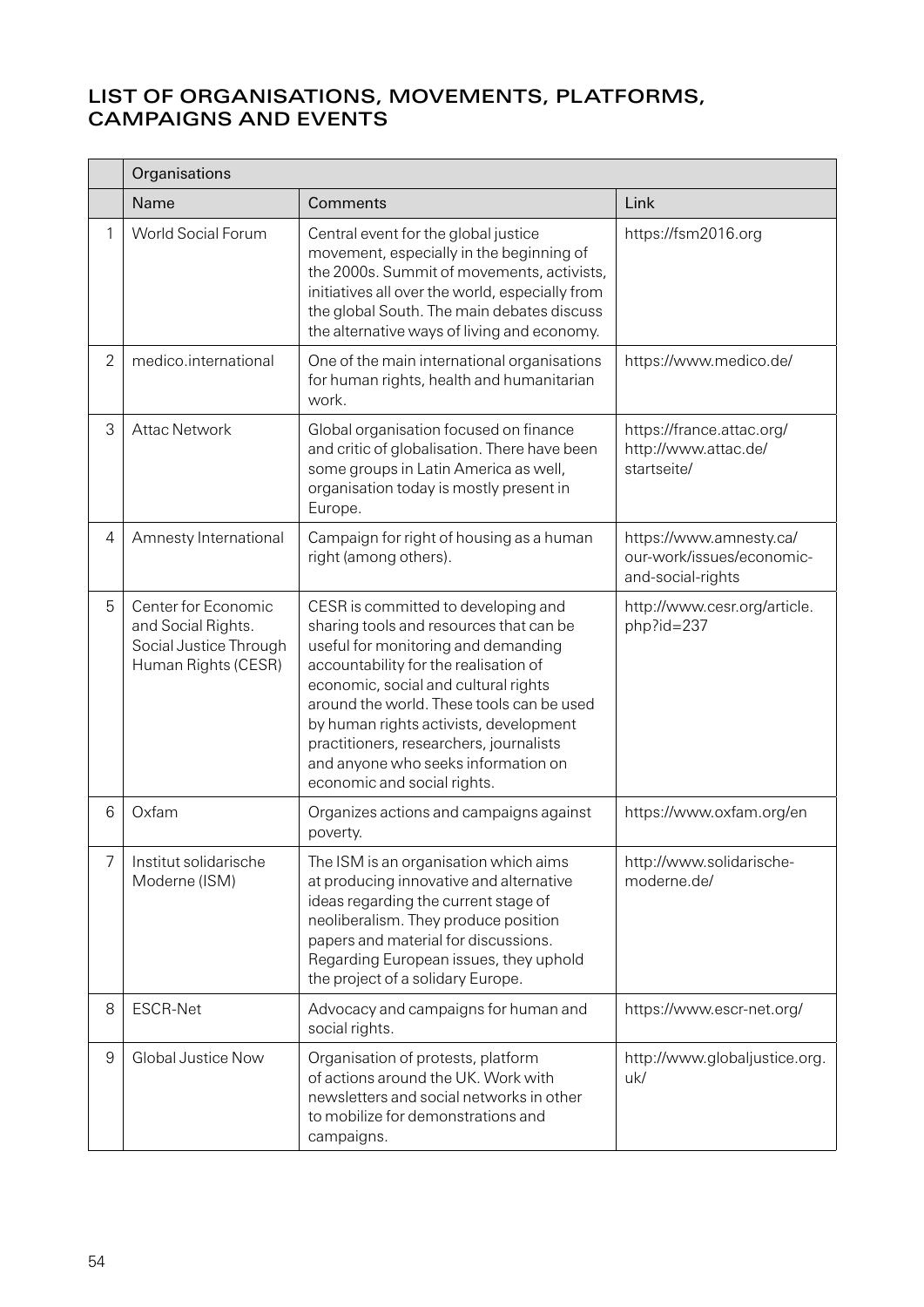| 10 | <b>Community Alliance</b><br>for Global Justice                      | International advocacy organization.<br>Campaigns and programs on food and<br>trade justice, also on agrarian issues.<br>Organised with social movements.                                                                                                                                                                                                                                                              | https://cagj.org/                                     |
|----|----------------------------------------------------------------------|------------------------------------------------------------------------------------------------------------------------------------------------------------------------------------------------------------------------------------------------------------------------------------------------------------------------------------------------------------------------------------------------------------------------|-------------------------------------------------------|
| 11 | EuroNomade/<br>UniNomade                                             | It started with more focus on precarisation<br>in the universities and with the critique<br>against the separation between universities<br>and society. Now it promotes discussions<br>and supports actions of social movements.<br>Strongly based on the idea of "multitude"<br>and commons. Another strong point is the<br>defence of a "social Europe" and a platform<br>of commons. Also present in Latin America. | http://www.euronomade.<br>info/                       |
| 12 | Finance and Trade<br>Watch                                           | NGO focused on environmental and human<br>rights issues, looking at trade agreements<br>and transnational activities of concerns.<br>Main actions are campaigns and events.                                                                                                                                                                                                                                            | http://www.ftwatch.at                                 |
| 13 | Corporate Europe<br>Observatory                                      | International organisation promoting<br>campaigns which aim at denouncing<br>lobbying practices in the EU. Central<br>working issues are environment, economy<br>and finance, food and agriculture,<br>international trade and the power of<br>lobbies.                                                                                                                                                                | https://corporateeurope.org/                          |
| 14 | <b>Basic Income Earth</b><br>Network                                 | Promote events, publications and<br>campaigns for basic income around the<br>world. Different countries have their own<br>networks: http://basicincome.org/about-<br>bien/affiliates/.                                                                                                                                                                                                                                 | http://basicincome.org/                               |
| 15 | Eberhard-Schultz-<br>Stiftung, Soziale<br>Menschenrechte<br>Stiftung | Supports local initiatives on social human<br>rights (also funding). Organises events,<br>recently also a conference on the 50 years<br>of the UN Social Pact.                                                                                                                                                                                                                                                         | http://www.<br>sozialemenschenrechts<br>stiftung.org/ |
| 16 | European Center for<br>Constitutional and<br>Human Rights            | Organisation focused on strategic litigation<br>and campaigns for human rights.                                                                                                                                                                                                                                                                                                                                        | https://www.ecchr.eu/en/<br>about.html                |
| 17 | Justiça Global                                                       | International organisation specialising in<br>advocacy and strategic litigation for human,<br>environmental and social rights.                                                                                                                                                                                                                                                                                         | http://www.global.org.br/                             |
|    | <b>Social Movements</b>                                              |                                                                                                                                                                                                                                                                                                                                                                                                                        |                                                       |
|    | Name                                                                 | Comments                                                                                                                                                                                                                                                                                                                                                                                                               | Link                                                  |
| 18 | La Via Campesina                                                     | Transnational movement for the agrarian<br>question in Latin America, also worldwide.<br>Globalisation of the struggles is a political<br>strategy. Responsible for building networks<br>of peasants movements, like Sem Terra in<br>Brazil, Campesinos in Argentina, Bolivia<br>and others. Information in English, Spanish<br>and French on the website.                                                             | https://viacampesina.org/en/                          |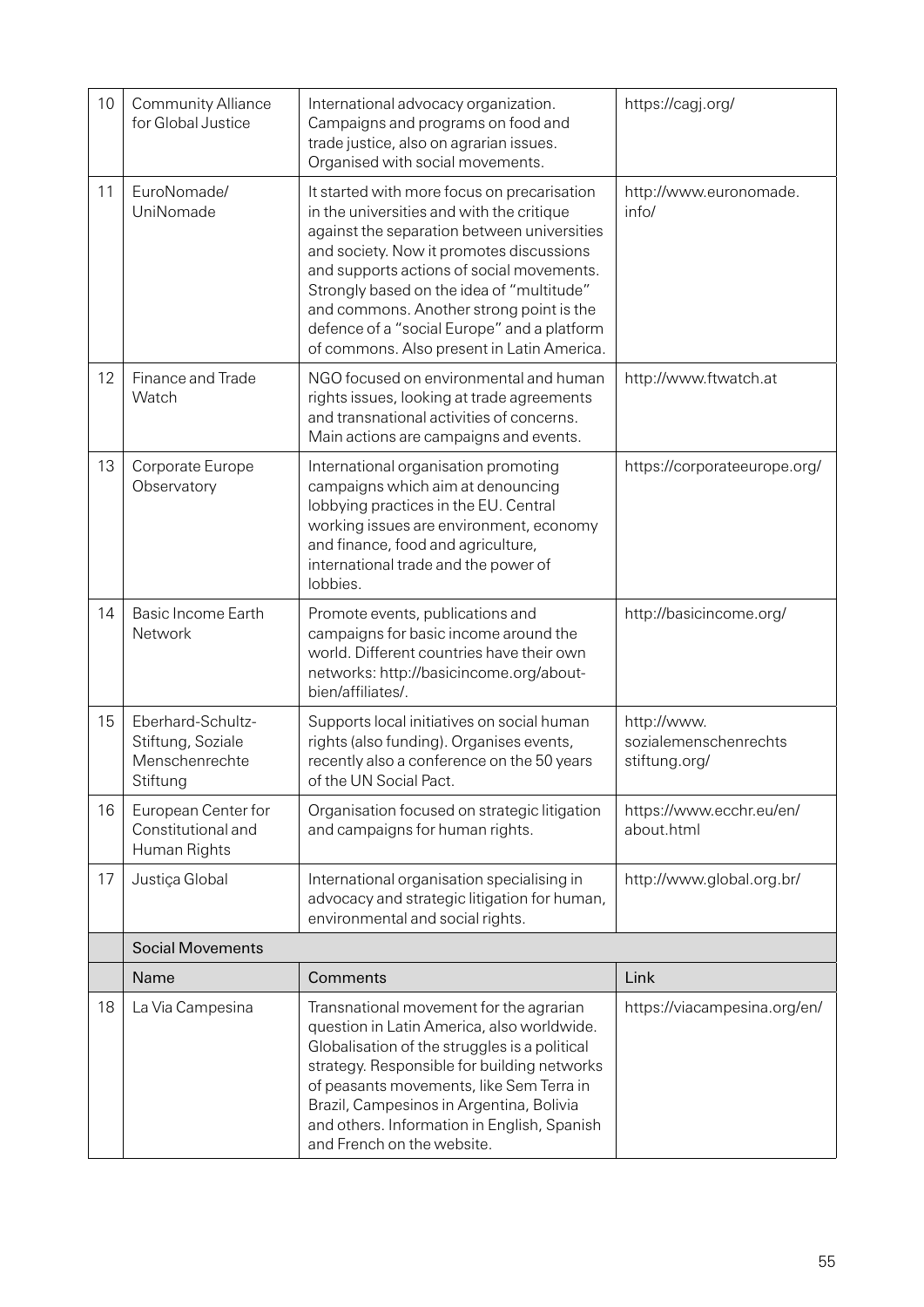| 19 | Plataforma de<br>Afectados por la<br>Hipoteca (PAH)                                                | Local and international organisation to<br>support the right of housing. It started as a<br>reaction against the "real estate bubble".<br>The PAH organizes campaigns, judicial<br>support, information, videos, and meetings.<br>Central for the political mobilisation in<br>Spain.                                                                                                                                                                                                                                                                                                                                                                                                                                                                                                  | http://<br>afectadosporlahipoteca.com/     |
|----|----------------------------------------------------------------------------------------------------|----------------------------------------------------------------------------------------------------------------------------------------------------------------------------------------------------------------------------------------------------------------------------------------------------------------------------------------------------------------------------------------------------------------------------------------------------------------------------------------------------------------------------------------------------------------------------------------------------------------------------------------------------------------------------------------------------------------------------------------------------------------------------------------|--------------------------------------------|
| 20 | Blockupy                                                                                           | Transnational organisation, especially<br>present in Germany and Europe. It consists<br>in a network of multiple movements.<br>Central actions are demonstrations against<br>financial institutions in Europe, for example,<br>the Central Bank in Frankfurt.                                                                                                                                                                                                                                                                                                                                                                                                                                                                                                                          | https://blockupy.org/en/                   |
| 21 | No border                                                                                          | Platform to connect networks and activists<br>against the deportation of migrants and the<br>policies of Frontex in Europe.                                                                                                                                                                                                                                                                                                                                                                                                                                                                                                                                                                                                                                                            | http://www.noborder.org/<br>about.php.html |
| 22 | Nuit Debout                                                                                        | Connection of multiple authors, activists<br>and movements in reaction to the new<br>labour bill in France in 2016. It started after<br>demonstrations and the occupation of the<br>Place de la République in Paris. The motto<br>was "standing night", which represents<br>the idea that the citizens might fight for<br>their rights and for democracy themselves,<br>since they are "awake". The movement<br>was also based on the experiences of<br>square occupations, like 15M or Gezi Park.<br>Different media have been produced by<br>the movement, like the Gazette Debout,<br>TV, radio. The movement also spread to<br>multiple cities in France. It was strongly<br>connected with the idea of "convergence of<br>struggles". This movement has also its own<br>platform. | https://nuitdebout.fr/                     |
| 23 | Movimento de<br>Atingidos por<br>Barragens (MAB)<br>[Movement of People<br>Affected by Dams]       | It has become increasingly important,<br>especially over the years of the construction<br>of the "Belo Monte" Dam, in Amazonia,<br>Brazil. With MST, it is one of the most<br>important movements connected to<br>the agrarian question in Brazil. It brings<br>together environmental, work, ethnical and<br>health questions.                                                                                                                                                                                                                                                                                                                                                                                                                                                        | http://www.mabnacional.<br>org.br/         |
| 24 | Movimento dos<br><b>Trabalhadores Rurais</b><br>Sem Terra (MST)<br>[Landless Workers'<br>Movement] | One of the main social movements in Brazil,<br>internationally well known, the MST has<br>different foci of actions. The main objective<br>is the promotion of land reform in Brazil and<br>the construction of a socialist society. The<br>MST also takes part in the network of Via<br>Campesina.                                                                                                                                                                                                                                                                                                                                                                                                                                                                                    | http://www.mst.org.br/                     |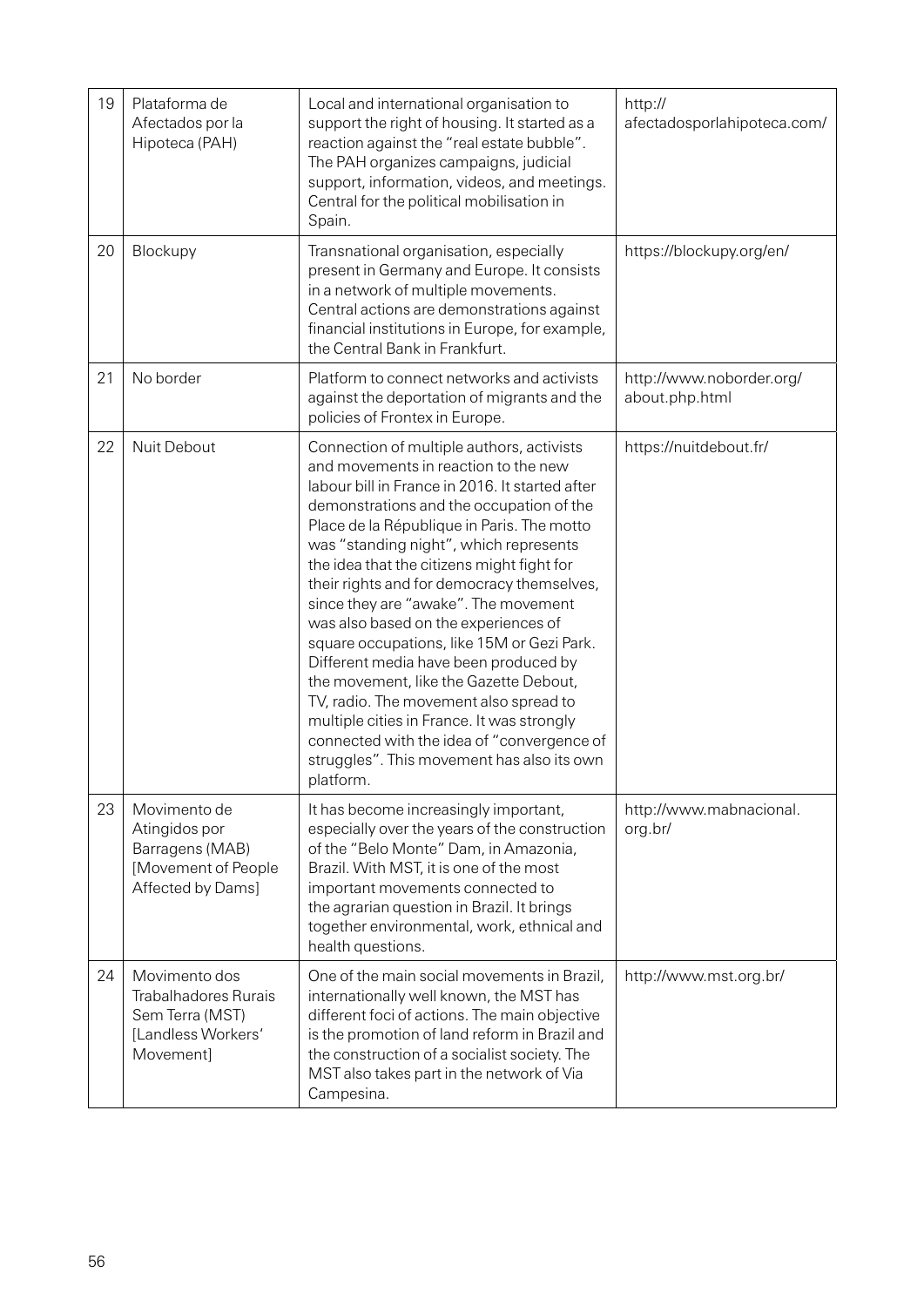| 25 | Movimento dos<br>Trabalhadores<br>Sem Teto (MTST)<br>[Homeless Workers'<br>Movement] | Central urban movement in Brazil,<br>especially over the last few years. Strongly<br>rooted in the urban struggles of São Paulo<br>and the central regions of Brazil. The MTST<br>supports the claims of poor workers that<br>have been expelled from the centre of the<br>cities through processes of gentrification.<br>The MTST was/is also an important<br>actor in the organisation of the popular<br>resistance and manifests against the recent<br>democratic rupture in Brazil.                                                                                                                                                                                                                                                                                                                                                                                                                                                                               | http://www.mtst.org/                                                                                          |  |
|----|--------------------------------------------------------------------------------------|-----------------------------------------------------------------------------------------------------------------------------------------------------------------------------------------------------------------------------------------------------------------------------------------------------------------------------------------------------------------------------------------------------------------------------------------------------------------------------------------------------------------------------------------------------------------------------------------------------------------------------------------------------------------------------------------------------------------------------------------------------------------------------------------------------------------------------------------------------------------------------------------------------------------------------------------------------------------------|---------------------------------------------------------------------------------------------------------------|--|
| 26 | <b>Black Lives Matter</b>                                                            | Local and also international campaign<br>against police violence against black<br>people. It started in the USA, but is already<br>present all over the world with internet-<br>based campaigns and debates.                                                                                                                                                                                                                                                                                                                                                                                                                                                                                                                                                                                                                                                                                                                                                          | http://blacklivesmatter.com/                                                                                  |  |
|    | Platforms, campaigns and events                                                      |                                                                                                                                                                                                                                                                                                                                                                                                                                                                                                                                                                                                                                                                                                                                                                                                                                                                                                                                                                       |                                                                                                               |  |
|    | Name                                                                                 | Comments                                                                                                                                                                                                                                                                                                                                                                                                                                                                                                                                                                                                                                                                                                                                                                                                                                                                                                                                                              | Link                                                                                                          |  |
| 27 | European alternatives                                                                | Organisation of publications, calls for<br>actions, campaigns, events, projects for<br>democracy and equality in Europe.                                                                                                                                                                                                                                                                                                                                                                                                                                                                                                                                                                                                                                                                                                                                                                                                                                              | https://euroalter.com/                                                                                        |  |
| 28 | International<br>Monsanto Tribunal                                                   | From their website: "The Monsanto<br>Tribunal is an international civil society<br>initiative to hold Monsanto accountable<br>for human rights violations, for crimes<br>against humanity, and for ecocide. Eminent<br>judges heard testimonies from victims, and<br>will deliver an advisory opinion following<br>procedures of the International Court of<br>Justice. A distinct and parallel event, the<br>People's Assembly, was a gathering of<br>social movements from all over the world<br>that exchanged ideas and planned for the<br>future we want. The Tribunal and People's<br>Assembly took place between 14 and 16<br>October 2016 in The Hague, Netherlands.<br>The delivery of the legal opinion is expected<br>in April 2017". Different international<br>organisations, scholars and social<br>movements organised the event. Multiple<br>"marches" against Monsanto have been<br>organised around the world before and<br>following the Tribunal. | http://www.monsanto-<br>tribunal.org/ - Facebook fan-<br>page: https://www.facebook.<br>com/monsantotribunal/ |  |
| 29 | Alter Summit                                                                         | In 2013 a group of multiple social<br>organisations of almost all the countries<br>of Europe held an alternative summit in<br>the city of Athens. Their main proposal<br>was in favour of another social Europe<br>with social rights for all. Since the event,<br>the platform has continued to be used as<br>a communication channel for the social<br>struggles taking place in Europe.                                                                                                                                                                                                                                                                                                                                                                                                                                                                                                                                                                            | http://www.altersummit.eu                                                                                     |  |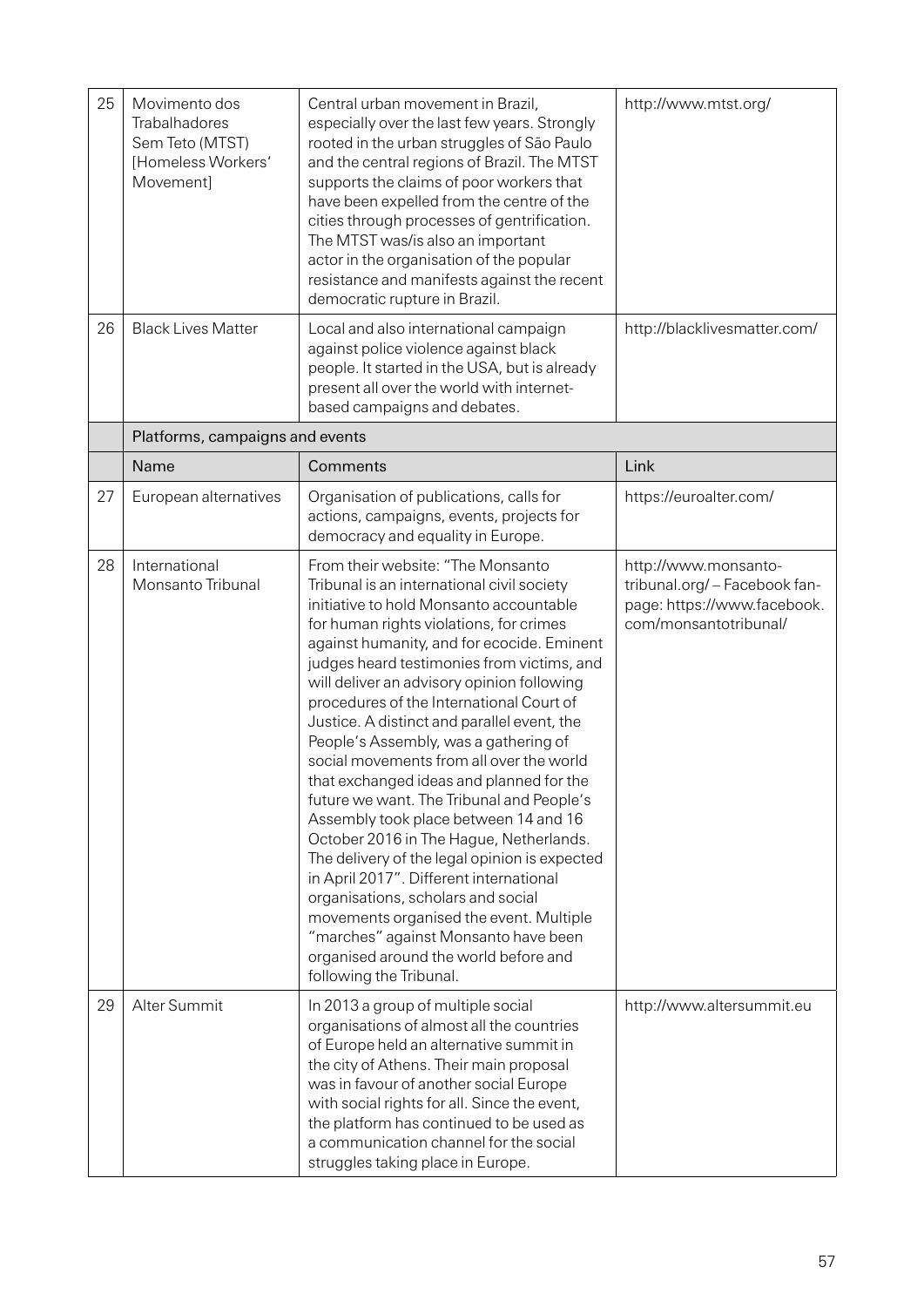| 30 | Reichtum<br>$umverteilen - ein$<br>gerechtes Land für<br>alle!             | "Reichtum umverteilen - ein gerechtes<br>Land für alle" is a coalition of more than 30<br>organisations, parties, unions and social<br>groups. The alliance was created in 2017 in<br>order to shed light on social questions at the<br>German elections of 2017, such as equality,<br>income distribution, and social rights.                                                            | http://www.reichtum-<br>umverteilen.de/buendnis/                                                                                 |
|----|----------------------------------------------------------------------------|-------------------------------------------------------------------------------------------------------------------------------------------------------------------------------------------------------------------------------------------------------------------------------------------------------------------------------------------------------------------------------------------|----------------------------------------------------------------------------------------------------------------------------------|
| 31 | Right to the City<br>platform                                              | Platform to promote meetings and<br>discussions on the Right to the City and<br>urban policies. It was launched in São<br>Paulo, Brazil, with the aim of building an<br>international network to promote the Right<br>to the City.                                                                                                                                                        | http://www.<br>righttothecityplatform.org.br/                                                                                    |
| 32 | Habitat International<br>Coalition                                         | International coalition, regional organised in<br>"comitês populares" (popular committees),<br>to mobilise for housing rights. Present in<br>almost all countries in Latin America.                                                                                                                                                                                                       | http://www.hic-al.org/index.<br>cfm                                                                                              |
| 33 | Agir pour le<br>respect des droits<br>économiques, sociaux<br>et culturels | Organisation of publications and material<br>for mobilisation for economic, social and<br>cultural rights. Active especially in the<br>global South.                                                                                                                                                                                                                                      | http://www.agirpourlesdesc.<br>org/francais/qui-sommes-<br>nous/article/qui-sommes-<br>nous                                      |
| 34 | Care                                                                       | Organisation of various projects to promote<br>human and social rights, in European and<br>global level.                                                                                                                                                                                                                                                                                  | http://www.care.org/our-<br>work                                                                                                 |
| 35 | <b>Right to Education</b><br>Project                                       | Project supported by other NGOs, like<br>Amnesty International. Organisation<br>of campaigns, projects and funding for<br>initiatives to promote the right to education.                                                                                                                                                                                                                  | http://www.right-to-<br>education.org/fr/resource/<br>faire-valoir-les-droits-<br>conomiques-sociaux-et-<br>culturels-des-femmes |
| 36 | Transnational social<br>strike platform                                    | Transnational platform to foster social<br>strikes around the world. They lead<br>workshops and discussions about strikes in<br>different situations and and countries.                                                                                                                                                                                                                   | http://www.transnational-<br>strike.info/ and also: https://<br>www.facebook.com/<br>TSSPlatform/                                |
| 37 | Convergence des<br>Luttes                                                  | Organisation on calls for demonstrations,<br>collective organisations, alternative<br>media. Also disseminates actions of the<br>"activist agenda" (Agenda Militant) in the<br>regions of Paris (see more here: https://<br>paris.demosphere.eu/). Promotion of a<br>transnational discourse of convergence of<br>local struggles. Present in all social media,<br>such as "Nuit Debout". | http://www.<br>convergencedesluttes.fr                                                                                           |